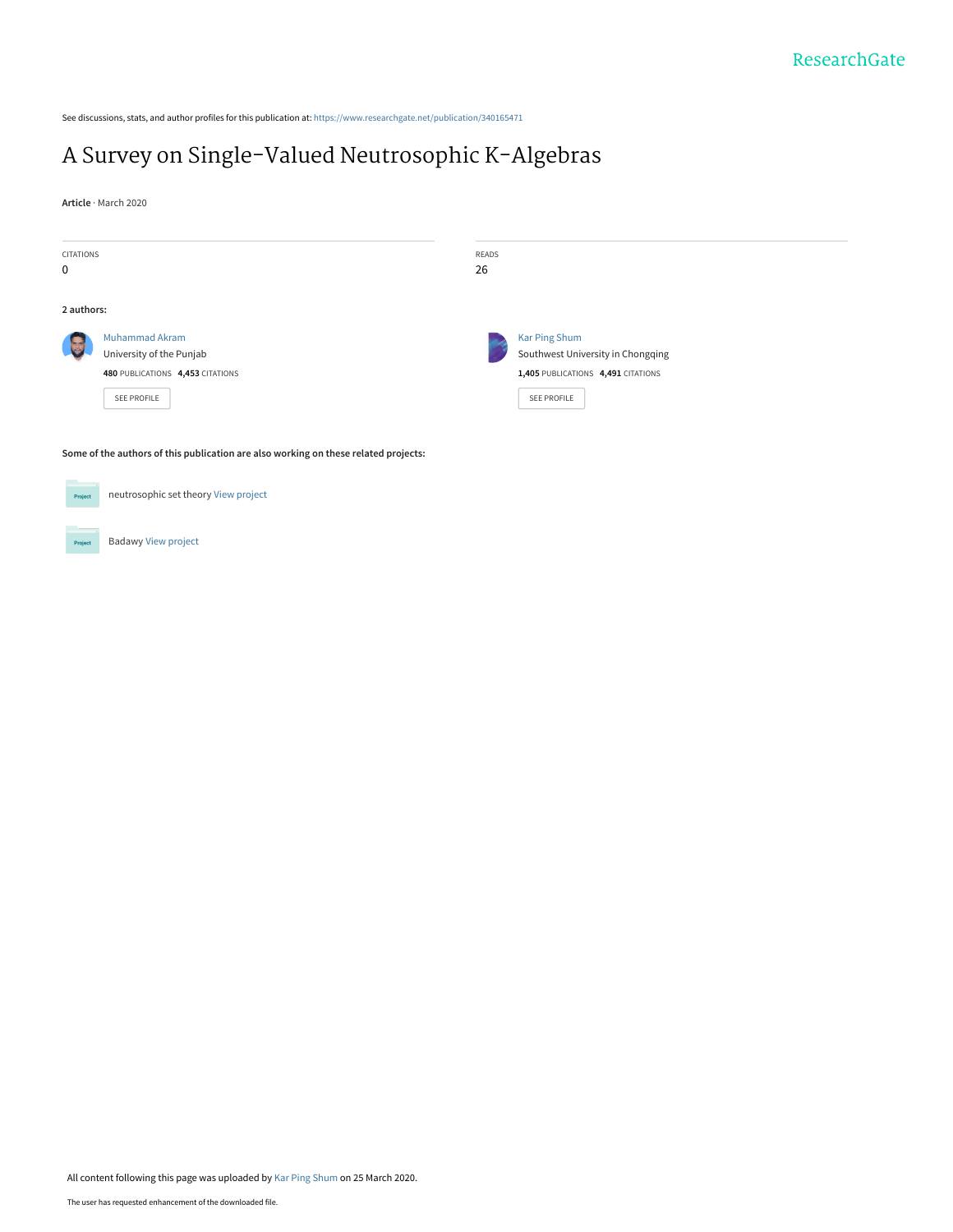## A Survey on Single-Valued Neutrosophic K-Algebras

Dedicated to Professor Hse Lee Che (1920-2019)

#### Muhammad Akram<sup>a</sup> and Kar-Ping Shum<sup>b</sup>

a. Department of Mathematics, University of the Punjab, New Campus, Lahore- 54590, Pakistan E-mail: m.akram@pucit.edu.pk b. Institute of Mathematics, Yunnan University, China E-mail: kpshum@ynu.edu.cn

#### Abstract

In this survey, we first present a brief overview of logical algebras. We then discuss concepts of single-valued neutrosophic K-subalgebras, single-valued neutrosophic soft  $K$ -algebras and singlevalued neutrosophic topological K-algebras. Moreover, we discuss various fundamental concepts which includes interior, closure,  $C_5$ -connectivity, super connectivity, compactness and Hausdorffness of single-valued neutrosophic topological K-algebras.

Keywords: K-algebras, single-valued neutrosophic sets, homomorphism, neutrosophic topological K-algebras.

2010 Mathematics Subject Classification: 06F35, 03G25, 03B52

### 1 Introduction

The study of algebra of logic also termed as logical algebra is the algebraic study of certain propositional calculi. This study arose as an attempt to solve logical problems by using algebraic methods. George Boole [17] was the first who developed the "algebra of logic" in 19th century. The work of Boole was further developed by Stanley, Peirce, Schröder, Russell and many others. After the advent of the set theory, propositions and logical operations on them became the main subject of algebra of logic. In an attempt to generalize the set difference in set theory, Imai and Iséki introduced the concept of  $BCK$ algebra [28]. Iséki later generalized the concept of  $BCK$ -algebra to  $BCI$ -algebra [29]. Interestingly,  $BCK$ algebras found several applications including in coding theory[39].

A new kind of logical algebra, known as K-algebra, was introduced by Dar and Akram [23]. The Kalgebra was built on a group  $(G, \cdot, e)$  by adjoining the induced binary operation ⊙ on G and joined with an abstract K-algebra  $(G, \cdot, \odot, e)$ , where e is right identity element of G. The group G is particularly of the type in which each non-identity element is not of order 2. This algebraic structure is, in general, non-commutative and non-associative with right identity element  $e$  [23, 25]. If the given group G is not an elementary abelian 2-group, then the K-algebra is proper. Thus, a K-algebra  $\mathcal{K} = (G, \cdot, \odot, e)$  is abelian and non-abelian, proper and improper, purely depends on the base group G. Due to structural basis of group G, it is renamed as " $K(G)$ -algebra" and characterized by its left and right mappings [24, 26].

The concepts and results of K-algebras have been broadened to the fuzzy setting frames by applying Zadeh's fuzzy set theory and its generalizations [6-14]. In 1998, Smarandache [41] introduced neutrosophic sets as a generalization of fuzzy sets [45] and intuitionistic fuzzy sets [16]. A neutrosophic set is identified by three functions called truth-membership  $(T)$ , indeterminacy-membership  $(I)$  and falsity-membership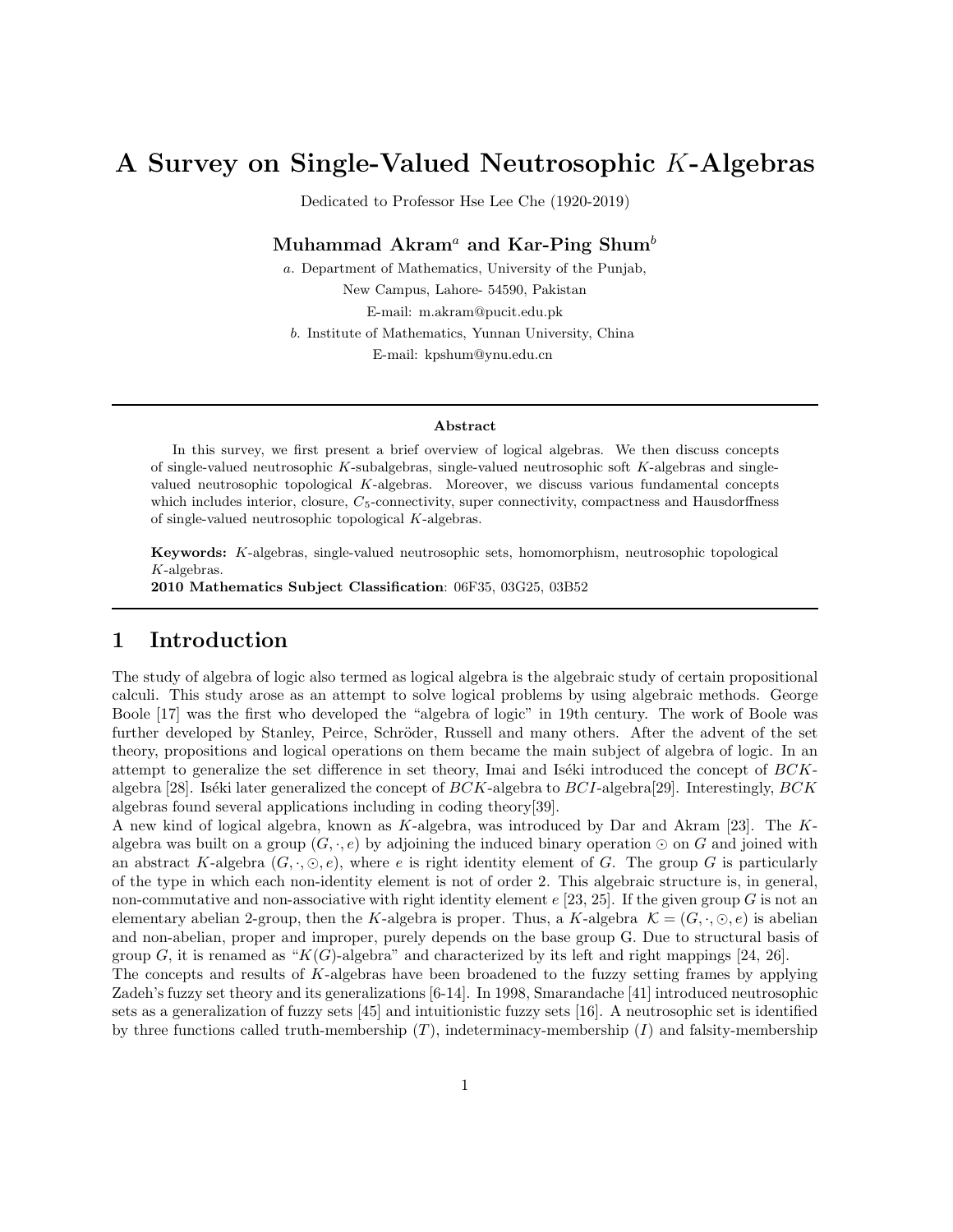(F) whose values are real standard or non-standard subset of unit interval  $]$ <sup>-</sup>0, 1<sup>+</sup>[, where  ${}^{-0} = 0 - \epsilon$ ,  $1^+ = 1+\epsilon$ ,  $\epsilon$  is an infinitesimal number. To apply neutrosophic set in real-life problems more conveniently, Smarandache [41] and Wang et al. [42] defined single-valued neutrosophic sets which takes the value from the subset of [0, 1]. Thus, a single-valued neutrosophic set is a representative case of neutrosophic set, and can be used expediently to deal with real-world problems, especially in decision support.

A wide range of research has been presiding over by many researchers to model the uncertainties present in environmental sciences, medical sciences, social sciences etc. A number of theories such as the theory of probability, interval mathematics, fuzzy and intuitionistic fuzzy set theories etc. have been used to overcome these uncertainties. Due to the insufficiency of the mathematical tool, these theories have not worked so long. As a consequence, the concept of the soft set was presented by Molodtsov in [37] for modeling vagueness and uncertainty. Soft set theory considers various parameters subject to the problem to get a reliable solution without setting membership function. Molodtsov has put this theory in application to different spheres like game theory, smoothness of functions, operational research etc. In addition, Maji in [36] initiated the concept of neutrosophic soft set just as a coalition of the neutrosophic set and soft set to deal with indeterminate data in a more unified manner. The composition of these two mathematical techniques provided a new mathematical model namely, neutrosophic soft set.

Algebraic structures have a vital place with vast applications in various areas of life. Algebraic structures provide a mathematical modeling of related study. Neutrosophic set theory have also been applied to many algebraic structures. Agboola and Davazz introduced the concept of neutrosophic BCI/BCKalgebras and discuss elementary properties in [1]. Jun et al. [30, 31, 32] defined interval neutrosophic sets on  $BCK/BCI$ -algebra and proposed neutrosophic positive implicative N-ideals and study their extension property. Currently, work on neutrosophic set theory and its instances is in advancement. Soft sets have also been applied to K-algebras. Alshari et al. [14] applied soft set to K-algebras. Akram et al. [8, 13, 7] introduced the notion of fuzzy soft K-algebras, intuitionistic fuzzy soft K-algebras, bipolar fuzzy soft K-algebras. Bakhat and Das [18] introduced the notion of  $(\in, \in \vee q)$ -fuzzy subgroups and Yuan et al. [44] introduced generalized fuzzy subgroups.

A number of set theories and their topological structures have been introduced by many researchers in order to deal with uncertainities. Chang [19] was the first who introduced the notion of fuzzy topology. Later, Lowan [34], Pu and Liu [38], Wong [43], Chattopadhyay and Samanta [20], Lupianez [33] and Hanafy [27] introduced other concepts related to fuzzy topology. Coker [21, 22] introduced the notion of intuitionistic fuzzy topology as a generalization of fuzzy topology. Salama and Alblowi [40] defined the topological structure of neutrosophic set theory. These set theories with their topological structures have also been applied to K-algebras. Akram and Dar  $[11, 12]$  introduced the concept of fuzzy topological K-algebras and intuitionistic fuzzy topological K-algebras. In this survey, we apply neutrosophic set theory to  $K$ -algebras. We organize the rest of the survey article as follows:

In section 2, we give overview the concept of K-algebras. In section 3, we present the notion of singlevalued neutrosophic K-algebras. In section 4, we study the concept of single-valued neutrosophic soft K-algebras. In section 5, we describe the topological structure of single-valued neutrosophic sets to Kalgebras. The same section deals with certain concepts of interior, closure,  $C_5$ -connected, super connected, compact and Hausdorff of single-valued neutrosophic topological K-algebras with numerical examples.

#### 2 K-algebras

A non-associative and non-commutative algebra, K-algebra, was firstly instigated by Dar and Akram in 2005 [23]. A K-algebra is such a structure in which the base group  $G$  explicitly of the form that each of its non-identity element is not of order two. It is such a structure which is constructed on a group  $(G, \cdot, e)$  by adjoining an induced binary operation  $\odot$  and connected to an abstract K-algebra  $(G, \cdot, \odot, e)$ , where e is right identity element of G.

**Definition 2.1.** [23] Let  $(G, \cdot, e)$  be a group such that each non-identity element is not of order 2. Let a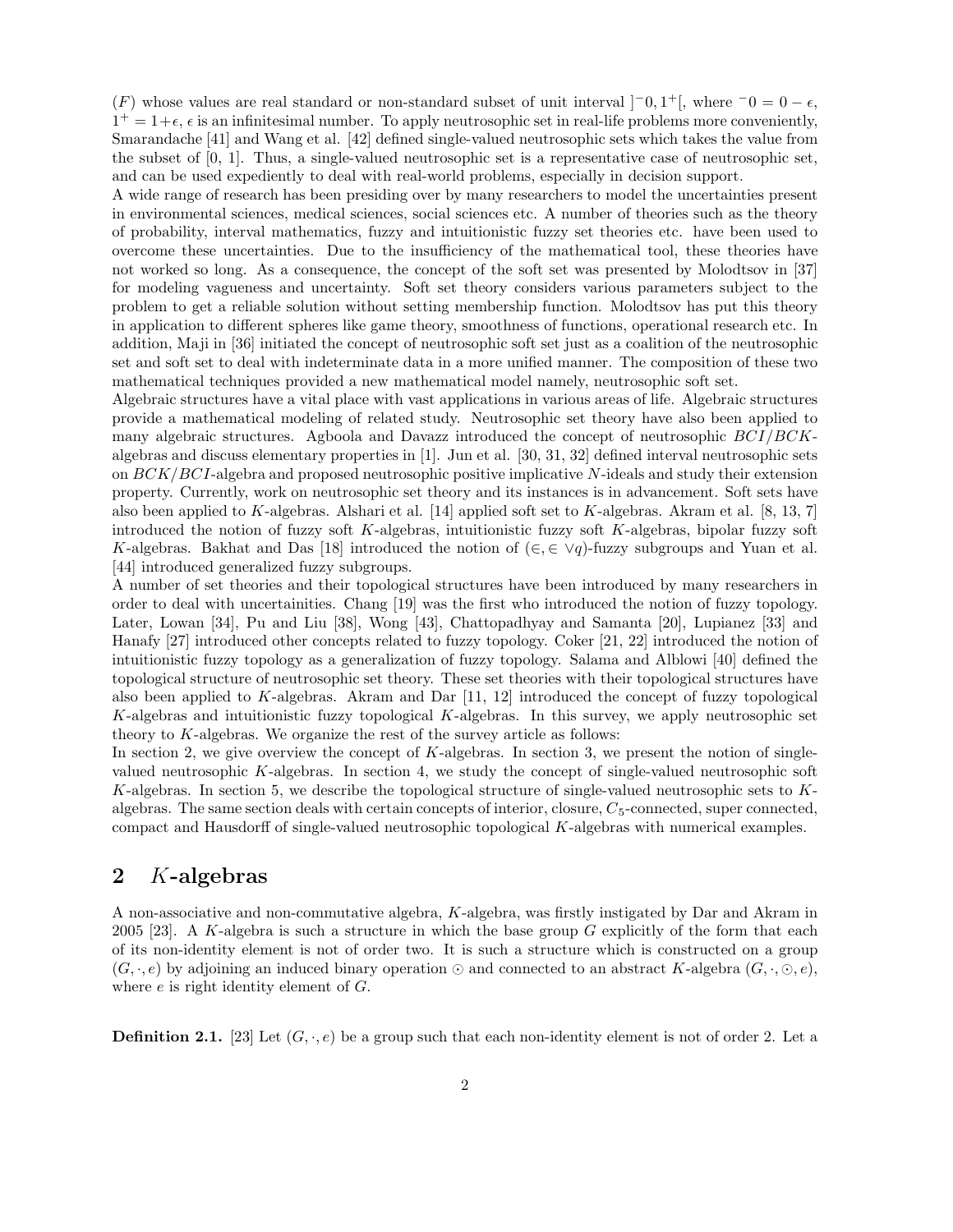binary operation  $\odot$  be introduced on the group G and defined by  $\odot(s,t) = s \odot t = st^{-1}$  for all  $s, t \in G$ . If  $e$  is the identity of the group  $G$ , then:

- (1) e takes the shape of right ⊙-identity and not that of left ⊙-identity.
- (2) Each non-identity element  $(s \neq e)$  is ⊙-involutionary because  $s \odot s = ss^{-1} = e$ .
- (3) G is ⊙−nonassociative because  $(s \odot t) \odot u = s \odot (u \odot t^{-1}) \neq s \odot (t \odot u)$  for all  $s, y, u \in G$ .
- (4) G is ⊙ noncommutative since  $s \odot t \neq t \odot s$  for all  $s, t \in G$ .
- (5) If G is an elementary Abelian 2-group, then  $s \odot t = s \cdot t$ .

**Definition 2.2.** [23] A K-algebra is a structure  $(G, \cdot, \odot, e)$  on a group G, where  $\odot : G \times G \rightarrow G$  defined by  $\bigcirc(s,t) = s \bigcirc t = s \cdot t^{-1}$ , if it satisfies the following axioms:

- (i)  $((s \odot t) \odot (s \odot u)) = (s \odot (u^{-1} \odot t^{-1}) \odot s),$
- (ii)  $(s\odot(s\odot t)) = ((s\odot t^{-1})\odot s),$
- (iii)  $s \odot s = e$ ,
- $(iv)$   $s \odot e = s$ ,
- (v)  $e \odot s = s^{-1}$  for all  $s, t, u \in G$ .

**Example 2.1.** Consider  $\mathcal{K} = (G, \cdot, \odot, e)$  be a K-algebra, where  $G = \{e, x, x^2, x^3, x^4, x^5, x^6, x^7, x^8\}$  is the cyclic group of order 9 and Caley's table for ⊙ is given as:

| $\odot$          | $\epsilon$       | $\boldsymbol{x}$ | $x^2$            | $x^3$            | $x^4$            | $x^5$            | $x^6$            | $x^7$            | $x^8$            |
|------------------|------------------|------------------|------------------|------------------|------------------|------------------|------------------|------------------|------------------|
| $\epsilon$       | $\epsilon$       | $x^8$            | $x^{\prime}$     | $x^6$            | $x^5$            | $x^4$            | $x^3$            | $x^2$            | $\boldsymbol{x}$ |
| $\boldsymbol{x}$ | $\boldsymbol{x}$ | $\epsilon$       | $x^8$            | $x^7$            | $x^6$            | $x^5$            | $x^4$            | $x^3$            | $x^2$            |
| $x^2$            | $x^2$            | $\boldsymbol{x}$ | $\boldsymbol{e}$ | $x^8$            | $x^7$            | $x^6$            | $x^5$            | $x^4$            | $x^3$            |
| $x^3$            | $x^3$            | $x^2$            | $\boldsymbol{x}$ | $\overline{e}$   | $x^8$            | $x^7$            | $x^6$            | $x^5$            | $x^4$            |
| $x^4$            | $x^4$            | $x^3$            | $x^2$            | $\boldsymbol{x}$ | $\epsilon$       | $x^8$            | $x^7$            | $x^6$            | $x^5$            |
| $x^5$            | $x^5$            | $x^4$            | $x^3$            | $x^2$            | $\boldsymbol{x}$ | $\epsilon$       | $x^8$            | $x^7$            | $x^6$            |
| $x^6$            | $x^6$            | $x^5$            | $x^4$            | $x^3$            | $x^2$            | $\boldsymbol{x}$ | $\epsilon$       | $x^8$            | $x^7$            |
| $x^7$            | $x^7$            | $x^6$            | $x^5$            | $x^4$            | $x^3$            | $x^2$            | $\boldsymbol{x}$ | $\epsilon$       | $x^8$            |
| $x^8$            | $x^8$            | $x^7$            | $x^6$            | $x^5$            | $x^4$            | $x^3$            | $x^2$            | $\boldsymbol{x}$ | $\epsilon$       |

**Example 2.2.** Consider  $(Z, +), (Q, +), (R, +)$ . Then  $Z, Q, R$  form a K-algebra with an induced binary operation ⊙, defined by:

 $\odot(s,t) = s \odot t = s - t$  for all  $s, t \in G$ .

**Definition 2.3.** [23] Let K be a K-algebra and let H be a nonempty subset of K. Then H is called a subalgebra of K if  $u \odot v \in \mathcal{H}$  for all  $u, v \in \mathcal{H}$ .

**Definition 2.4.** [23] Let  $\mathcal{K}_1$  and  $\mathcal{K}_2$  be two K-algebras. A mapping  $f : \mathcal{K}_1 \to \mathcal{K}_2$  is called a *homomor*phism if it satisfies the following condition:

•  $f(u \odot v) = f(u) \odot f(v)$  for all  $u, v \in \mathcal{K}$ .

**Definition 2.5.** [23] Let K be a K-algebra. Then K is called an Abelian K-algebra if and only if  $u \odot (e \odot v) = v \odot (e \odot u)$  for all  $u, v \in G$ .

**Definition 2.6.** [23] Let K be a K-algebra and u be a fixed element of K. Then a mapping  $\rho_u : \mathcal{K} \to \mathcal{K}$ , defined by  $\rho_u(v) = v \odot u$  for all  $v \in \mathcal{K}$ , is called *right map of*  $\mathcal{K}$ .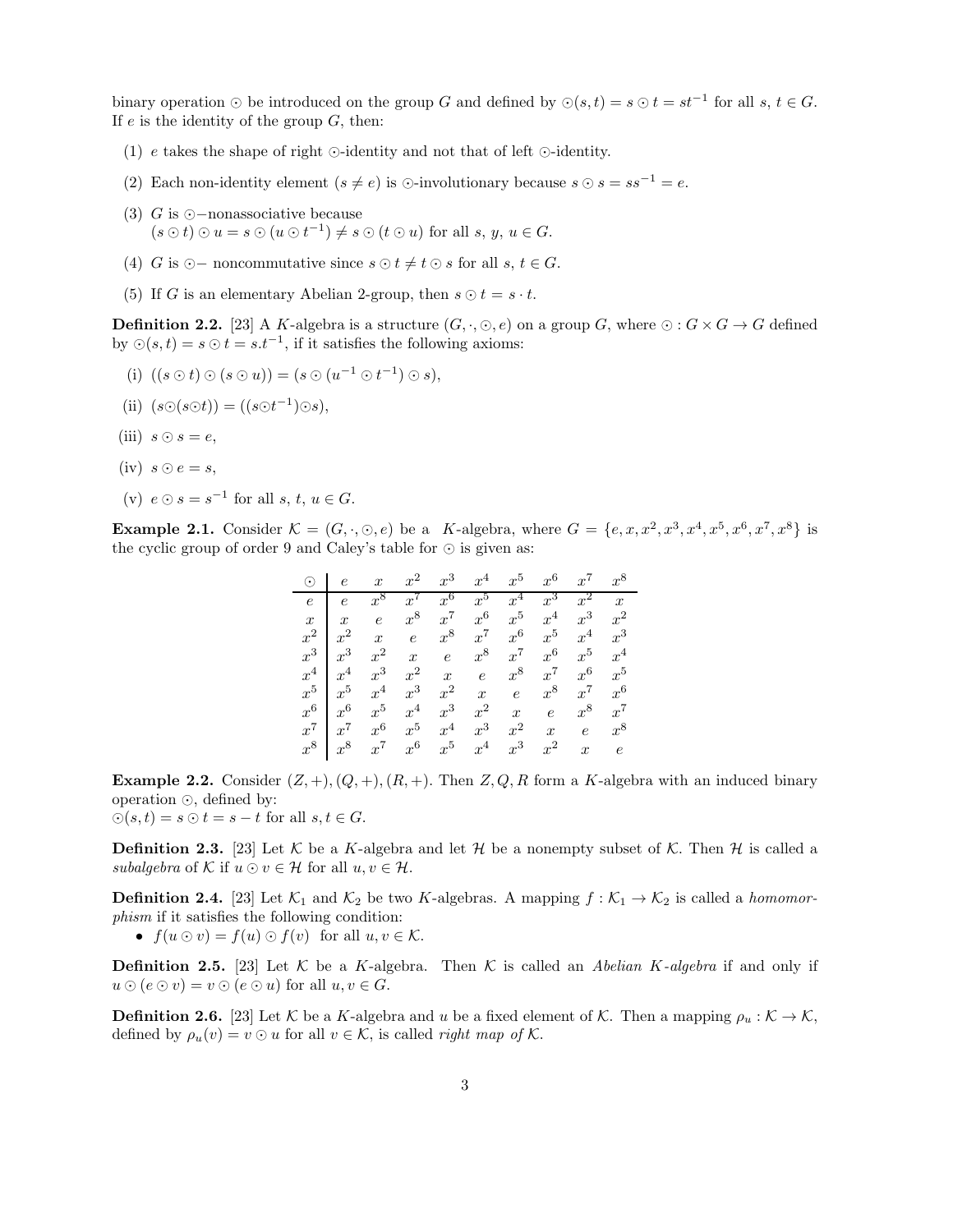**Definition 2.7.** [23] Let K be a K-algebra and u be a fixed element of K. Then a mapping  $\rho_u : \mathcal{K} \to \mathcal{K}$ , defined by  $\rho_u(v) = u \odot v$  for all  $v \in \mathcal{K}$ , is called left map of  $\mathcal{K}$ .

**Definition 2.8.** [23] Let K be a K-algebra and f be a mapping. Then  $f : K \to K$  is called an automorphism of K-algebras if it satisfies the following conditions:

- (i) f is an *endomorphism* of  $K$ .
- (ii)  $f$  is a bijective mapping.

#### 3 Single-valued neutrosophic K-algebras

Akram et al. [5] presented the concept of single-valued neutrosophic K-algebras.

**Definition 3.1.** A single-valued neutrosophic set  $\mathcal{A} = (\mathcal{T}_{\mathcal{A}}, \mathcal{I}_{\mathcal{A}}, \mathcal{F}_{\mathcal{A}})$  in a K-algebra K is called a singlevalued neutrosophic K-subalgebra of  $K$  if it satisfies the following conditions:

> (a)  $\mathcal{T}_{\mathcal{A}}(s \odot t) \geq \min{\{\mathcal{T}_{\mathcal{A}}(s), \mathcal{T}_{\mathcal{A}}(t)\}},$ (b)  $\mathcal{I}_{\mathcal{A}}(s \odot t) \geq \min{\{\mathcal{I}_{\mathcal{A}}(s), \mathcal{I}_{\mathcal{A}}(t)\}},$ (c)  $\mathcal{F}_A(s\odot t) \leq \max{\{\mathcal{F}_A(s), \mathcal{F}_A(t)\}}$ , for all  $s, t \in G$ .

Note that  $\mathcal{T}_{\mathcal{A}}(e) \geq \mathcal{T}_{\mathcal{A}}(s), \mathcal{I}_{\mathcal{A}}(e) \geq \mathcal{I}_{\mathcal{A}}(s), \mathcal{F}_{\mathcal{A}}(e) \leq \mathcal{F}_{\mathcal{A}}(s)$ , for all  $s \in G$ .

**Example 3.1.** Let  $\mathcal{K} = (G, \cdot, \odot, e)$  be a K-algebra, where group G is given as  $G = \{e, x, x^2, x^3, x^4, x^5, x^6, x^7, x^8\}$ is the cyclic group of order 9 and Caley's table for ⊙ is given as:

| $\odot$          | $\boldsymbol{e}$ | $\boldsymbol{x}$ | $x^2$            | $x^3$            | $x^4$            | $x^5$            | $x^6$            | $x^7$            | $x^8$            |
|------------------|------------------|------------------|------------------|------------------|------------------|------------------|------------------|------------------|------------------|
| $\epsilon$       | $\epsilon$       | $x^8$            | $x^{\prime}$     | $x^6$            | $x^5$            | $x^4$            | $x^3$            | $x^2$            | $\boldsymbol{x}$ |
| $\boldsymbol{x}$ | $\boldsymbol{x}$ | $\epsilon$       | $x^8$            | $x^7$            | $x^6$            | $x^5$            | $x^4$            | $x^3$            | $x^2$            |
| $x^2$            | $x^2$            | $\boldsymbol{x}$ | $\epsilon$       | $x^8$            | $x^7$            | $x^6$            | $x^5$            | $x^4$            | $x^3$            |
| $x^3$            | $x^3$            | $x^2$            | $\boldsymbol{x}$ | $\overline{e}$   | $x^8$            | $x^7$            | $x^6$            | $x^5$            | $x^4$            |
| $x^4$            | $x^4$            | $x^3$            | $x^2$            | $\boldsymbol{x}$ | $\epsilon$       | $x^8$            | $x^7$            | $x^6$            | $x^5$            |
| $x^5$            | $x^5$            | $x^4$            | $x^3$            | $x^2$            | $\boldsymbol{x}$ | $\epsilon$       | $x^8$            | $x^7$            | $x^6$            |
| $x^6$            | $x^6$            | $x^5$            | $x^4$            | $x^3$            | $x^2$            | $\boldsymbol{x}$ | $\epsilon$       | $x^8$            | $x^7$            |
| $x^7$            | $x^7$            | $x^6$            | $x^5$            | $x^4$            | $x^3$            | $x^2$            | $\boldsymbol{x}$ | $\epsilon$       | $x^8$            |
| $x^8$            | $x^8$            | $x^7$            | $x^6$            | $x^5$            | $x^4$            | $x^3$            | $x^2$            | $\boldsymbol{x}$ | $\epsilon$       |

We define a single-valued neutrosophic set  $\mathcal{A} = (\mathcal{T}_\mathcal{A}, \mathcal{I}_\mathcal{A}, \mathcal{F}_\mathcal{A})$  in K-algebra as follows:  $\mathcal{T}_{\mathcal{A}}(e) = 0.8, \mathcal{I}_{\mathcal{A}}(e) = 0.7, \mathcal{F}_{\mathcal{A}}(e) = 0.4$ , and  $\mathcal{T}_{\mathcal{A}}(s) = 0.2, \mathcal{I}_{\mathcal{A}}(s) = 0.3, \mathcal{F}_{\mathcal{A}}(s) = 0.6$ , for all  $s \neq e \in G$ . Clearly,  $A = (\mathcal{T}_A, \mathcal{I}_A, \mathcal{F}_A)$  is a single-valued neutrosophic K-subalgebra of K.

**Example 3.2.** Consider a K-algebra  $K = (G, \cdot, \odot, e)$  on dihedral group D4 given as  $G = \{e, a, b, c, x, y, u, v\},\$ where  $c = ab, x = a^2, y = a^3, u = a^2b, v = a^3b$  and Caley's table for  $\odot$  is given as:

|  |  |  | $\odot$   e a b c x y u v                                                                                                                                                                    |  |
|--|--|--|----------------------------------------------------------------------------------------------------------------------------------------------------------------------------------------------|--|
|  |  |  | $\begin{array}{cccccccccccccccccc} e & e & y & b & c & x & a & u & v \\ a & a & e & c & u & y & x & v & b \\ b & b & c & e & y & u & v & x & a \\ c & u & a & e & v & b & y & x \end{array}$ |  |
|  |  |  |                                                                                                                                                                                              |  |
|  |  |  |                                                                                                                                                                                              |  |
|  |  |  |                                                                                                                                                                                              |  |
|  |  |  | $\begin{array}{c ccccccccc} x & x & a & u & v & e & y & b & c \\ y & x & v & b & a & e & c & u \end{array}$                                                                                  |  |
|  |  |  |                                                                                                                                                                                              |  |
|  |  |  |                                                                                                                                                                                              |  |
|  |  |  | $\begin{array}{c ccccccccc}\n\ddot{u} & \ddot{u} & v & x & a & b & c & e & y \\ \hline\nv & v & b & y & x & c & u & a & e\n\end{array}$                                                      |  |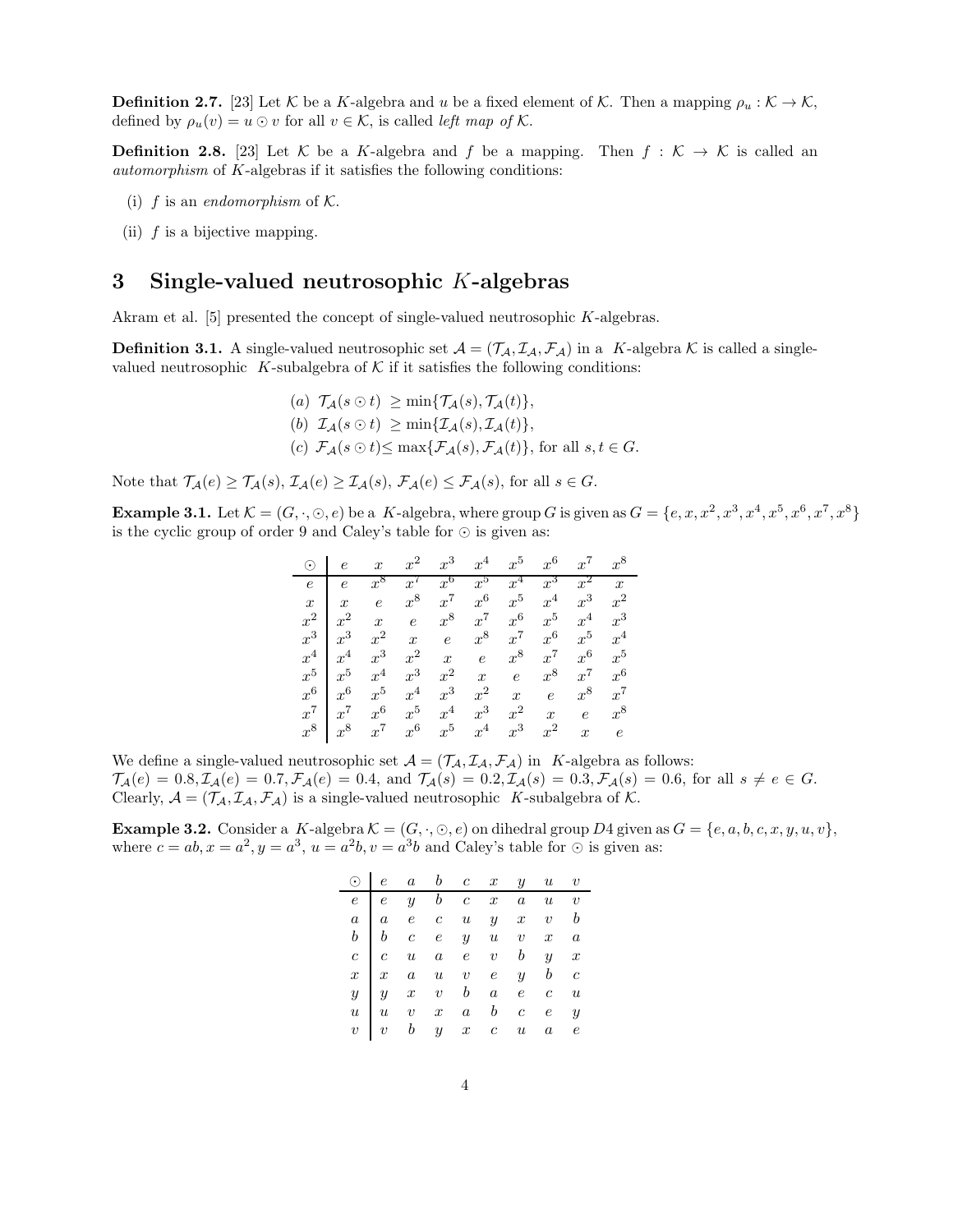We define a single-valued neutrosophic set  $\mathcal{A} = (\mathcal{T}_A, \mathcal{I}_A, \mathcal{F}_A)$  in K-algebra as follows:  $\mathcal{T}_{\mathcal{A}}(e) = 0.9, \mathcal{I}_{\mathcal{A}}(e) = 0.3, \mathcal{F}_{\mathcal{A}}(e) = 0.3$ , and  $\mathcal{T}_{\mathcal{A}}(s) = 0.6, \mathcal{I}_{\mathcal{A}}(s) = 0.2, \mathcal{F}_{\mathcal{A}}(s) = 0.4$ , for all  $s \neq e \in G$ . By routine calculations, it is easy to verify that  $A$  is a single-valued neutrosophic K-subalgebra ok K.

**Proposition 3.1.** If  $A = (\mathcal{T}_A, \mathcal{I}_A, \mathcal{F}_A)$  is a single-valued neutrosophic K-subalgebra of K, then forall  $s, t \in G$ , we have

- 1.  $(\mathcal{T}_{\mathcal{A}}(s \odot t) = \mathcal{T}_{\mathcal{A}}(t) \Rightarrow \mathcal{T}_{\mathcal{A}}(s) = \mathcal{T}_{\mathcal{A}}(e)).$  $(\mathcal{T}_A(s) = \mathcal{T}_A(e) \Rightarrow \mathcal{T}_A(s \odot t) \geq \mathcal{T}_A(t)).$
- 2.  $(\mathcal{I}_{\mathcal{A}}(s \odot t) = \mathcal{I}_{\mathcal{A}}(t) \Rightarrow \mathcal{I}_{\mathcal{A}}(s) = \mathcal{I}_{\mathcal{A}}(e)).$  $(\mathcal{I}_A(s) = \mathcal{I}_A(e) \Rightarrow \mathcal{I}_A(s \odot t) > \mathcal{I}_A(t)).$
- 3.  $(\mathcal{F}_\mathcal{A}(s\odot t) = \mathcal{F}_\mathcal{A}(t) \Rightarrow \mathcal{F}_\mathcal{A}(s) = \mathcal{F}_\mathcal{A}(e)).$  $(\mathcal{F}_\mathcal{A}(s) = \mathcal{F}_\mathcal{A}(e) \Rightarrow \mathcal{F}_\mathcal{A}(s \odot t) \leq \mathcal{F}_\mathcal{A}(t)).$
- *Proof.* 1. Assume that  $\mathcal{T}_A(s \odot t) = \mathcal{T}_A(t)$ , for all  $s, t \in G$ . Taking  $t = e$  and using (iii) of Definition 2.1, we have  $\mathcal{T}_{\mathcal{A}}(s) = \mathcal{T}_{\mathcal{A}}(s \odot e) = \mathcal{T}_{\mathcal{A}}(e)$ . Let for  $s, t \in G$  be such that  $\mathcal{T}_{\mathcal{A}}(s) = \mathcal{T}_{\mathcal{A}}(e)$ . Then  $\mathcal{T}_{\mathcal{A}}(s \odot t) \ge \min\{\mathcal{T}_{\mathcal{A}}(s), \mathcal{T}_{\mathcal{A}}(t)\} = \min\{\mathcal{T}_{\mathcal{A}}(e), \mathcal{T}_{\mathcal{A}}(t)\} = \mathcal{T}_{\mathcal{A}}(t).$ 
	- 2. Again assume that  $\mathcal{I}_{\mathcal{A}}(s \odot t) = \mathcal{I}_{\mathcal{A}}(t)$ , for all  $s, t \in G$ . Taking  $t = e$  and by (iii) of Definition 2.1, we have  $\mathcal{I}_{\mathcal{A}}(s) = \mathcal{I}_{\mathcal{A}}(s \odot e) = \mathcal{I}_{\mathcal{A}}(e)$ . Also let  $s, t \in G$  be such that  $\mathcal{I}_{\mathcal{A}}(s) = \mathcal{I}_{\mathcal{A}}(e)$ . Then  $\mathcal{I}_{\mathcal{A}}(s\odot t)\geq \min\{\mathcal{I}_{\mathcal{A}}(s),I_(t)\}=\min\{\mathcal{I}_{\mathcal{A}}(e),\mathcal{I}_{\mathcal{A}}(t)\}=\mathcal{I}_{\mathcal{A}}(t).$
	- 3. Consider that  $\mathcal{F}_{\mathcal{A}}(s \odot t) = \mathcal{F}_{\mathcal{A}}(t)$ , for all  $s, t \in G$ . Taking  $t = e$ , we have  $\mathcal{F}_{\mathcal{A}}(s) = \mathcal{F}_{\mathcal{A}}(s \odot e) =$  $\mathcal{F}_{\mathcal{A}}(e)$ . Let  $s, t \in G$  be such that  $\mathcal{F}_{\mathcal{A}}(s) = F(e)$ . Then  $\mathcal{F}_{\mathcal{A}}(s \odot t) \leq \max\{\mathcal{F}_{\mathcal{A}}(s), \mathcal{F}_{\mathcal{A}}(t)\}$  $\max{\{\mathcal{F}_{\mathcal{A}}(e), \mathcal{F}_{\mathcal{A}}(t)\}} = \mathcal{F}_{\mathcal{A}}(t)$ . This completes the proof.  $\Box$

**Definition 3.2.** Let  $\mathcal{A} = (\mathcal{T}_A, \mathcal{I}_A, \mathcal{F}_A)$  be a single-valued neutrosophic set in a K-algebra K and let  $(\alpha, \beta, \gamma) \in [0, 1] \times [0, 1] \times [0, 1]$  with  $\alpha + \beta + \gamma \leq 3$ . Then level subsets of A are defined as:

$$
\mathcal{A}_{(\alpha,\beta,\gamma)} = \{ s \in G \mid \mathcal{T}_{\mathcal{A}}(s) \ge \alpha, \mathcal{T}_{\mathcal{A}}(s) \ge \beta, \mathcal{F}_{\mathcal{A}}(s) \le \gamma \}
$$
  
\n
$$
\mathcal{A}_{(\alpha,\beta,\gamma)} = \{ s \in G \mid \mathcal{T}_{\mathcal{A}}(s) \ge \alpha \} \cap \{ s \in G \mid \mathcal{I}_{\mathcal{A}}(s) \ge \beta \} \cap \{ s \in G \mid \mathcal{F}_{\mathcal{A}}(s) \le \gamma \}
$$
  
\n
$$
\mathcal{A}_{(\alpha,\beta,\gamma)} = \cup(\mathcal{T}_{\mathcal{A}},\alpha) \cap \cup' (\mathcal{T}_{\mathcal{A}},\beta) \cap L(\mathcal{F}_{\mathcal{A}},\gamma).
$$

are called  $(\alpha, \beta, \gamma)$  -level subsets of single-valued neutrosophic set A. The set of all  $(\alpha, \beta, \gamma) \in \text{Im}(\mathcal{T}_\mathcal{A}) \times$  $\text{Im}(\mathcal{I}_{\mathcal{A}}) \times \text{Im}(\mathcal{I}_{\mathcal{A}})$  is known as image of  $\mathcal{A} = (\mathcal{T}_{\mathcal{A}}, \mathcal{I}_{\mathcal{A}}, \mathcal{F}_{\mathcal{A}})$ . The set  $\mathcal{A}_{(\alpha,\beta,\gamma)} = \{s \in G \mid \mathcal{T}_{\mathcal{A}}(s) > \alpha, \mathcal{I}_{\mathcal{A}}(s) > \alpha\}$  $\beta$ ,  $\mathcal{F}_{\mathcal{A}}(s) < \gamma$  is known as strong  $(\alpha, \beta, \gamma)$ - level subset of A.

**Proposition 3.2.** If  $A = (T_A, I_A, F_A)$  is a single-valued neutrosophic K-subalgebra of K, then the level subsets  $\cup(\mathcal{T}_\mathcal{A}, \alpha) = \{s \in G \mid \mathcal{T}_\mathcal{A}(s) \geq \alpha\}$ ,  $\cup'(\mathcal{I}_\mathcal{A}, \beta) = \{s \in G \mid \mathcal{I}_\mathcal{A}(s) \geq \beta\}$  and  $L(\mathcal{F}_\mathcal{A}, \gamma) = \{s \in G \mid \mathcal{T}_\mathcal{A}(s) \geq \alpha\}$  $G | \mathcal{F}_{\mathcal{A}}(s) \leq \gamma$  are k-subalgebras of K, for every  $(\alpha, \beta, \gamma) \in \text{Im}(\mathcal{T}_{\mathcal{A}}) \times \text{Im}(\mathcal{F}_{\mathcal{A}}) \subseteq [0, 1]$ , where Im( $\mathcal{T}_{\mathcal{A}}$ ), Im( $\mathcal{I}_{\mathcal{A}}$ ) and Im( $\mathcal{F}_{\mathcal{A}}$ ) are sets of values of  $T_{(\mathcal{A})}$ ,  $\mathcal{I}_{(\mathcal{A})}$  and  $F_{(\mathcal{A})}$ , respectively.

*Proof.* Assume that  $\mathcal{A} = (\mathcal{T}_{\mathcal{A}}, \mathcal{I}_{\mathcal{A}}, \mathcal{F}_{\mathcal{A}})$  is a single-valued neutrosophic K-subalgebra of K and let  $(\alpha, \beta, \gamma) \in$  $\text{Im}(\mathcal{T}_\mathcal{A}) \times \text{Im}(\mathcal{I}_\mathcal{A}) \times \text{Im}(\mathcal{F}_\mathcal{A})$  be such that  $\cup(\mathcal{T}_\mathcal{A}, \alpha) \neq \emptyset, \cup'(\mathcal{I}_\mathcal{A}, \beta) \neq \emptyset$  and  $L(\mathcal{F}_\mathcal{A}, \gamma) \neq \emptyset$ . Now to prove that  $\cup, \cup$  and L are level K-subalgebras. Let for  $s, t \in \cup(\mathcal{T}_\mathcal{A}, \alpha), \mathcal{T}_\mathcal{A}(s) \geq \alpha$  and  $\mathcal{T}_\mathcal{A}(t) \geq \alpha$ . It implies that  $\mathcal{T}_{\mathcal{A}}(s \odot t) \geq \min{\{\mathcal{T}_{\mathcal{A}}(s), \mathcal{T}_{\mathcal{A}}(t)\}} \geq \alpha$ . It implies that  $s \odot t \in \cup(\mathcal{T}_{\mathcal{A}}, \alpha)$ . Hence  $\cup(\mathcal{T}_{\mathcal{A}}, \alpha)$  is a level K-subalgebra of K. Similar result can be proved for  $\cup'(\mathcal{I}_A,\beta)$  and  $L(\mathcal{F}_A,\gamma)$ .  $\Box$ 

**Theorem 3.1.** Let  $\mathcal{A} = (\mathcal{T}_\mathcal{A}, \mathcal{I}_\mathcal{A}, \mathcal{F}_\mathcal{A})$  be a single-valued neutrosophic set in K-algebra K. Then  $\mathcal{A} =$  $(\mathcal{T}_\mathcal{A}, \mathcal{I}_\mathcal{A}, \mathcal{F}_\mathcal{A})$  is a single-valued neutrosophic K-subalgebra of K if and only if  $\mathcal{A}_{(\alpha,\beta,\gamma)}$  is a K-sublagebra of K, for every  $(\alpha, \beta, \gamma) \in \text{Im}(\mathcal{T}_{\mathcal{A}}) \times \text{Im}(\mathcal{I}_{\mathcal{A}}) \times \text{Im}(\mathcal{F}_{\mathcal{A}})$  with  $\alpha + \beta + \gamma \leq 3$ .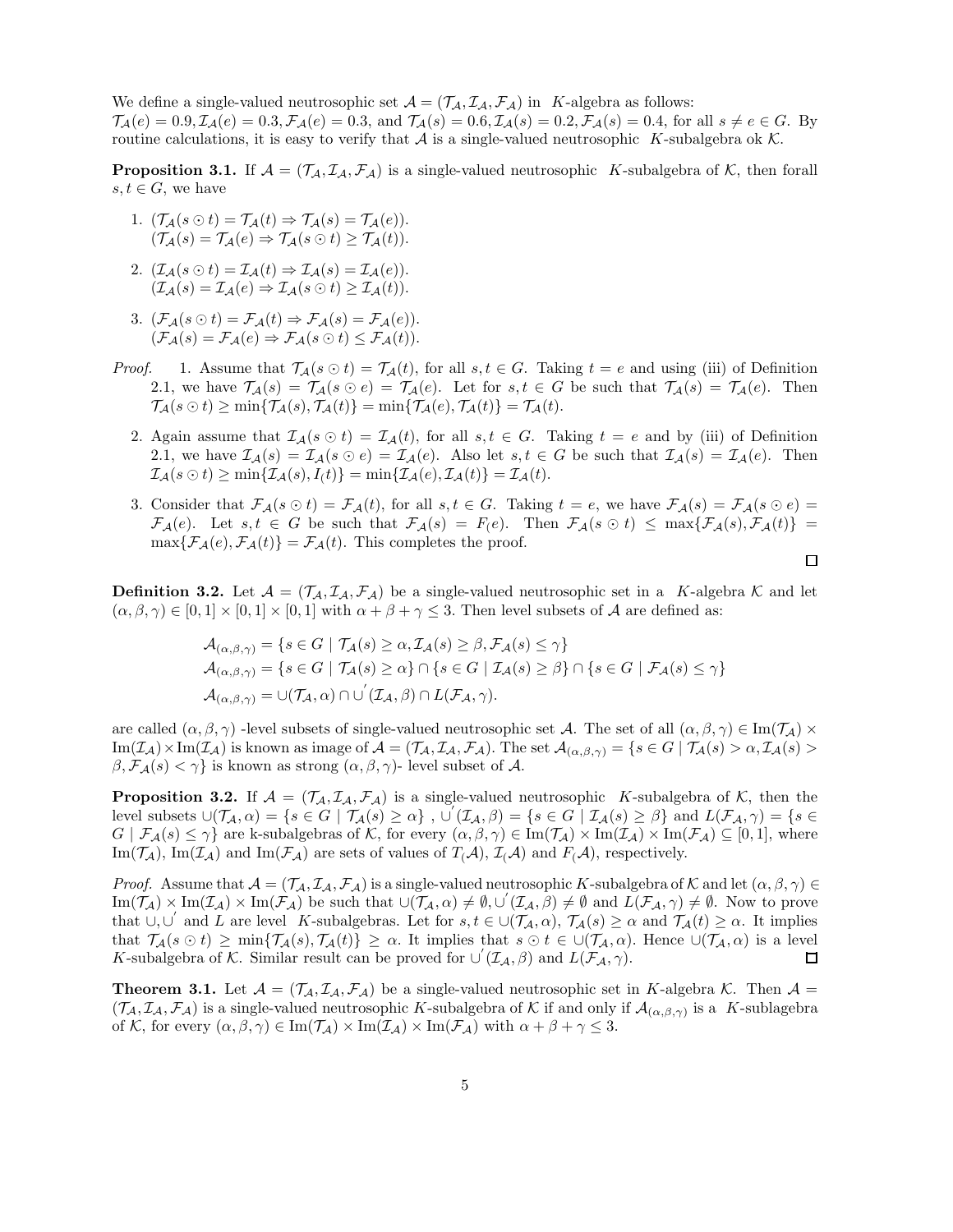*Proof.* Let  $A = (\mathcal{T}_A, \mathcal{I}_A, \mathcal{F}_A)$  be a single-valued neutrosophic set in a K-algebra K. Assume that  $A =$  $(\mathcal{T}_A, \mathcal{I}_A, \mathcal{F}_A)$  be a single-valued neutrosophic K-subalgebra of K, i.e., the following conditions hold:

- $\mathcal{T}_{\mathcal{A}}(s \odot t) \geq \min\{\mathcal{T}_{\mathcal{A}}(s), \mathcal{T}_{\mathcal{A}}(t)\},\$
- $\mathcal{I}_A(s \odot t) > \min\{\mathcal{I}_A(s), \mathcal{I}_A(t)\}.$
- $\mathcal{F}_A(s \odot t) \leq \max{\{\mathcal{F}_A(s), \mathcal{F}_A(t)\}\}\,$  for all  $s, t \in G$ .  $\mathcal{T}_{\mathcal{A}}(e) \geq \mathcal{T}_{\mathcal{A}}(s), \mathcal{I}_{\mathcal{A}}(e) \geq \mathcal{I}_{\mathcal{A}}(s), \mathcal{F}_{\mathcal{A}}(e) \leq \mathcal{F}_{\mathcal{A}}(s)$ , for all  $s \in G$ .

Let for  $(\alpha, \beta, \gamma) \in \text{Im}(\mathcal{T}_{\mathcal{A}}) \times \text{Im}(\mathcal{I}_{\mathcal{A}}) \times \text{Im}(\mathcal{F}_{\mathcal{A}})$  with  $\alpha + \beta + \gamma \leq 3$  be such that  $\mathcal{A}_{(\alpha, \beta, \gamma)} \neq \emptyset$ . Let  $s, t \in \mathcal{A}_{(\alpha,\beta,\gamma)}$  be such that

$$
T_{\mathcal{A}}(s) \geq \alpha, T_{\mathcal{A}}(t) \geq \alpha',
$$
  
\n
$$
\mathcal{I}_{\mathcal{A}}(s) \geq \beta, \mathcal{I}_{\mathcal{A}}(t) \geq \beta',
$$
  
\n
$$
\mathcal{F}_{\mathcal{A}}(s) \leq \gamma, \mathcal{F}_{\mathcal{A}}(t) \leq \gamma'.
$$

Without loss of generality we can assume that  $\alpha \leq \alpha'$ ,  $\beta \leq \beta'$  and  $\gamma \geq \gamma'$ , then

$$
\mathcal{T}_{\mathcal{A}}(s \odot t) \geq \alpha = \min{\{\mathcal{T}_{\mathcal{A}}(s), \mathcal{T}_{\mathcal{A}}(t)\}},
$$
  

$$
\mathcal{I}_{\mathcal{A}}(s \odot t) \geq \beta = \min{\{\mathcal{I}_{\mathcal{A}}(s), \mathcal{I}_{\mathcal{A}}(t)\}},
$$
  

$$
\mathcal{F}_{\mathcal{A}}(s \odot t) \leq \gamma = \max{\{\mathcal{F}_{\mathcal{A}}(s), \mathcal{F}_{\mathcal{A}}(t)\}}.
$$

It implies that  $s \odot t \in \mathcal{A}_{(\alpha,\beta,\gamma)}$ . So,  $\mathcal{A}_{(\alpha,\beta,\gamma)}$  is a K-subalgebra of K. Conversely, we suppose that  $\mathcal{A}_{(\alpha,\beta,\gamma)}$  is a K-subalgebra of K. If the condition of the Definition 3.1 is not true, then there exist  $u, v \in G$ such that

$$
\mathcal{T}_{\mathcal{A}}(u \odot v) < \min\{\mathcal{T}_{\mathcal{A}}(u), \mathcal{T}_{\mathcal{A}}(v)\},
$$
\n
$$
\mathcal{I}_{\mathcal{A}}(u \odot v) < \min\{\mathcal{I}_{\mathcal{A}}(u), \mathcal{I}_{\mathcal{A}}(v)\},
$$
\n
$$
\mathcal{F}_{\mathcal{A}}(u \odot v) > \max\{\mathcal{F}_{\mathcal{A}}(u), \mathcal{F}_{\mathcal{A}}(v)\}.
$$

We take

$$
\alpha_1 = \frac{1}{2} (\mathcal{T}_\mathcal{A}(u \odot v) + \min \{ \mathcal{T}_\mathcal{A}(u), \mathcal{T}_\mathcal{A}(v) \}),
$$
  
\n
$$
\beta_1 = \frac{1}{2} (\mathcal{I}_\mathcal{A}(u \odot v) + \min \{ \mathcal{I}_\mathcal{A}(u), \mathcal{T}_\mathcal{A}(v) \}),
$$
  
\n
$$
\gamma_1 = \frac{1}{2} (\mathcal{F}_\mathcal{A}(u \odot v) + \min \{ \mathcal{F}_\mathcal{A}(u), \mathcal{F}_\mathcal{A}(v) \}).
$$

We have  $\mathcal{T}_{\mathcal{A}}(u \odot v) < \alpha_1 < \min{\{\mathcal{T}_{\mathcal{A}}(u), \mathcal{T}_{\mathcal{A}}(v)\}}$ ,  $\mathcal{I}_{\mathcal{A}}(u \odot v) < \beta_1 < \min{\{\mathcal{I}_{\mathcal{A}}(u), \mathcal{I}_{\mathcal{A}}(v)\}}$  and  $\mathcal{F}_{\mathcal{A}}(u \odot v) >$  $\gamma_1 > \max\{\mathcal{F}_\mathcal{A}(u), \mathcal{F}_\mathcal{A}(v)\}\.$  It implies that  $u, v \in \mathcal{A}_{(\alpha,\beta,\gamma)}$  and  $u \odot v \notin \mathcal{A}_{(\alpha,\beta,\gamma)}$ , a contradiction. Therefore, the condition of Definition 3.1 is true. Hence  $\mathcal{A} = (\mathcal{T}_A, \mathcal{I}_A, \mathcal{F}_A)$  is a single-valued neutrosophic ksubalgebra of  $K$ . 口

**Theorem 3.2.** Let  $\mathcal{A} = (\mathcal{T}_{\mathcal{A}}, \mathcal{I}_{\mathcal{A}}, \mathcal{F}_{\mathcal{A}})$  be a single-valued neutrosophic k-subalgebra and  $(\alpha_1, \beta_1, \gamma_1), (\alpha_2, \beta_2, \gamma_2) \in$  $\text{Im}(\mathcal{T}_{\mathcal{A}}) \times \text{Im}(\mathcal{I}_{\mathcal{A}}) \times \text{Im}(\mathcal{F}_{\mathcal{A}})$  with  $\alpha_j + \beta_j + \gamma_j \leq 3$  for  $j = 1, 2$ . Then  $\mathcal{A}_{(\alpha_1, \beta_1, \gamma_1)} = \mathcal{A}_{(\alpha_2, \beta_2, \gamma_2)}$  if  $(\alpha_1, \beta_1, \gamma_1) = (\alpha_2, \beta_2, \gamma_2).$ 

Proof. If  $(\alpha_1, \beta_1, \gamma_1) = (\alpha_2, \beta_2, \gamma_2)$ , then clearly  $\mathcal{A}_{(\alpha_1, \beta_1, \gamma_1)} = \mathcal{A}_{(\alpha_2, \beta_2, \gamma_2)}$ . Assume that  $\mathcal{A}_{(\alpha_1, \beta_1, \gamma_1)} =$  $\mathcal{A}_{(\alpha_2,\beta_2,\gamma_2)}$ . Since  $(\alpha_1,\beta_1,\gamma_1) \in \text{Im}(\mathcal{T}_{\mathcal{A}}) \times \text{Im}(\mathcal{I}_{\mathcal{A}}) \times \text{Im}(\mathcal{F}_{\mathcal{A}})$ , then there exists  $s \in G$  such that  $\mathcal{T}_{\mathcal{A}}(s) =$  $\alpha_1, \mathcal{I}_{\mathcal{A}}(s) = \beta_1 \text{ and } \mathcal{F}_{\mathcal{A}}(s) = \gamma_1.$  It follows that  $s \in \mathcal{A}_{(\alpha_1, \beta_1, \gamma_1)} = \mathcal{A}_{(\alpha_2, \beta_2, \gamma_2)}$ . Therefore,  $\alpha_1 = \mathcal{T}_{\mathcal{A}}(s) \geq \alpha_2, \beta_1 = \mathcal{I}_{\mathcal{A}}(s) \geq \beta_2$  and  $\gamma_1 = \mathcal{F}_{\mathcal{A}}(s) \leq \gamma_2$ . Also  $(\alpha_2, \beta_2, \gamma_2) \in \text{Im}(\mathcal{T}_{\mathcal{A}}) \times$  $\text{Im}(\mathcal{I}_{\mathcal{A}}) \times \text{Im}(\mathcal{F}_{\mathcal{A}})$ , there exists  $t \in G$  such that  $\mathcal{T}_{\mathcal{A}}(t) = \alpha_2, \mathcal{I}_{\mathcal{A}}(t) = \beta_2$  and  $\mathcal{F}_{\mathcal{A}}(t) = \gamma_2$ . It follows that  $t \in \mathcal{A}_{(\alpha_2,\beta_2,\gamma_2)} = \mathcal{A}_{(\alpha_1,\beta_1,\gamma_1)}$ . Therefore,  $\alpha_2 = \mathcal{T}_{\mathcal{A}}(t) \geq \alpha_1$ ,  $\beta_2 = \mathcal{T}_{\mathcal{A}}(t) \geq \beta_1$  and  $\gamma_2 = \mathcal{F}_{\mathcal{A}}(t) \leq \gamma_1$ . Hence  $(\alpha_1, \beta_1, \gamma_1) = (\alpha_2, \beta_2, \gamma_2).$ □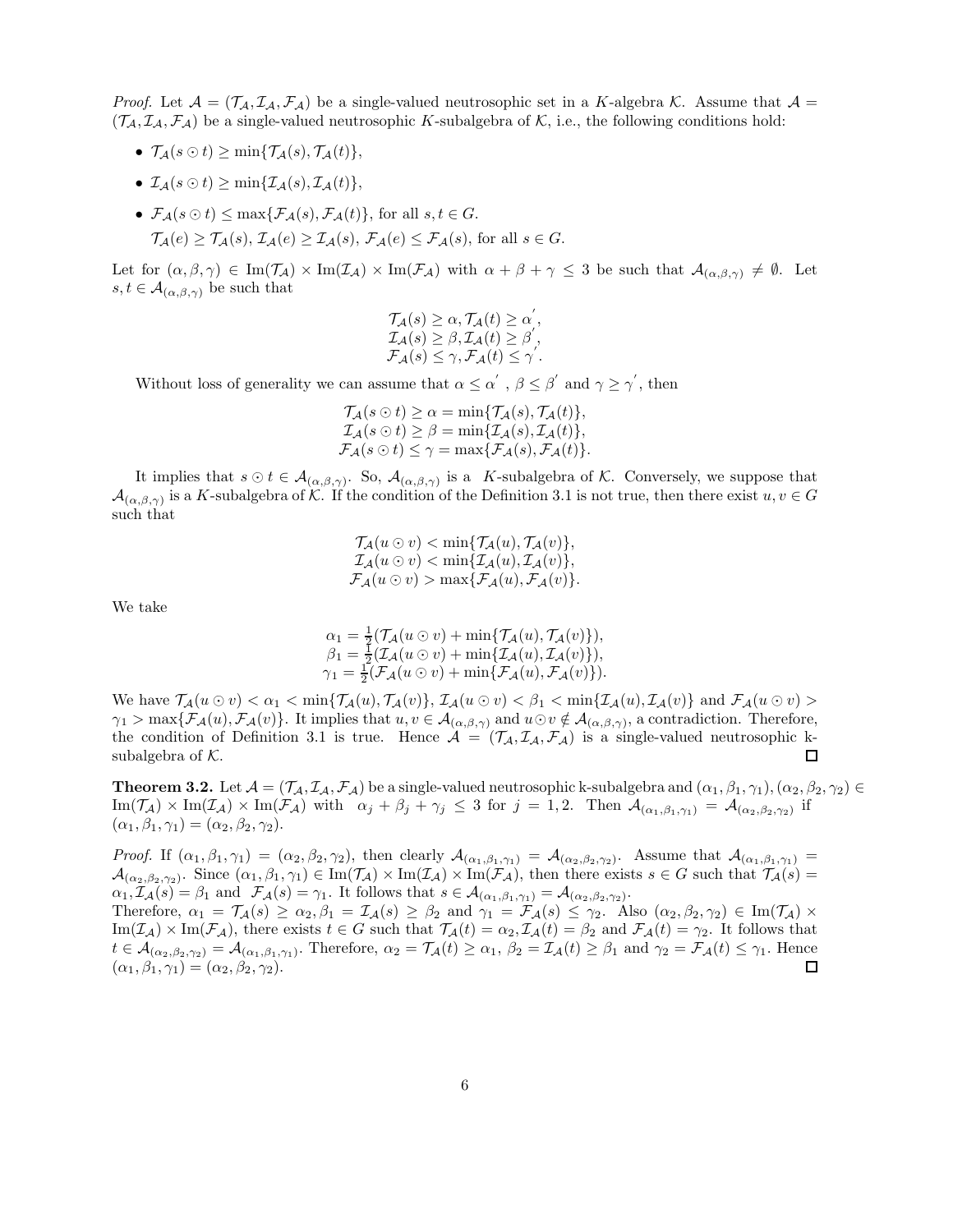**Theorem 3.3.** Let H be a K-subalgebra of K-algebra K. Then there exists a single-valued neutrosophic K-subalgebra  $\mathcal{A} = (\mathcal{T}_\mathcal{A}, \mathcal{I}_\mathcal{A}, \mathcal{F}_\mathcal{A})$  of K-algebra K such that  $\mathcal{A} = (\mathcal{T}_\mathcal{A}, \mathcal{I}_\mathcal{A}, \mathcal{F}_\mathcal{A}) = H$ , for some  $\alpha, \beta \in (0,1], \gamma \in [0,1).$ 

*Proof.* Let  $\mathcal{A} = (\mathcal{T}_\mathcal{A}, \mathcal{I}_\mathcal{A}, \mathcal{F}_\mathcal{A})$  be a single-valued neutrosophic set in K-algebra K given as:

$$
\mathcal{T}_{\mathcal{A}}(s) = \begin{cases}\n\alpha \in (0, 1] & if s \in H, \\
0 & otherwise.\n\end{cases}
$$
\n
$$
\mathcal{I}_{\mathcal{A}}(s) = \begin{cases}\n\beta \in (0, 1] & if s \in H, \\
0 & otherwise.\n\end{cases}
$$
\n
$$
\mathcal{F}_{\mathcal{A}}(s) = \begin{cases}\n\gamma \in [0, 1) & if s \in H, \\
0 & otherwise.\n\end{cases}
$$

Let  $s, t \in G$ . If  $s, t \in H$ , then  $s \odot t \in H$ , then

$$
\mathcal{T}_{\mathcal{A}}(s \odot t) \ge \min{\{\mathcal{T}_{\mathcal{A}}(s), \mathcal{T}_{\mathcal{A}}(t)\}},
$$
  

$$
\mathcal{I}_{\mathcal{A}}(s \odot t) \ge \min{\{\mathcal{I}_{\mathcal{A}}(s), \mathcal{I}_{\mathcal{A}}(t)\}},
$$
  

$$
\mathcal{F}_{\mathcal{A}}(s \odot t) \le \max{\{\mathcal{F}_{\mathcal{A}}(s), \mathcal{F}_{\mathcal{A}}(t)\}}.
$$

But if  $s \notin H$  or  $t \notin H$ , then  $\mathcal{T}_{\mathcal{A}}(s) = 0$  or  $\mathcal{T}_{\mathcal{A}}(t), \mathcal{T}_{\mathcal{A}}(s) = 0$  or  $\mathcal{T}_{\mathcal{A}}(t)$  and  $\mathcal{F}_{\mathcal{A}}(s) = 0$  or  $\mathcal{F}_{\mathcal{A}}(t)$ . It follows that  $\mathcal{T}_{\mathcal{A}}(s \odot t) \ge \min{\{\mathcal{T}_{\mathcal{A}}(s), \mathcal{T}_{\mathcal{A}}(t)\}}$ ,  $\mathcal{T}_{\mathcal{A}}(s \odot t) \ge \min{\{\mathcal{I}_{\mathcal{A}}(s), \mathcal{I}_{\mathcal{A}}(t)\}}$ ,  $\mathcal{F}_{\mathcal{A}}(s \odot t) \le \max{\{\mathcal{F}_{\mathcal{A}}(s), \mathcal{F}_{\mathcal{A}}(t)\}}$ . Hence  $\mathcal{A} = (\mathcal{T}_\mathcal{A}, \mathcal{I}_\mathcal{A}, \mathcal{F}_\mathcal{A})$  is a single-valued neutrosophic K-subalgebra of K. Consequently  $\mathcal{A}_{(\alpha, \beta, \gamma)} = H$ . The above Theorem shows that any K-subalgebra of  $K$  can be perceived as a level K-subalgebra of some single-valued neutrosophic K-subalgebras of  $K$ . 口

**Theorem 3.4.** Let K be a K-algebra. Given a chain of K-subalgebras:  $A_0 \subset A_1 \subset A_2 \subset ... \subset A_n = G$ . Then there exists a single-valued neutrosophic  $K$ -subalgebra whose level  $K$ -subalgebras are exactly the K-subalgebras in this chain.

*Proof.* Let  $\{\alpha_k \mid k = 0, 1, ..., n\}$ ,  $\{\beta_k \mid k = 0, 1, ..., n\}$  be finite decreasing sequences and  $\{\gamma_k \mid k = 0, 1, ..., n\}$ be finite increasing sequence in [0, 1] such that  $\alpha_i + \beta_i + \gamma_i \leq 3$ , for  $i = 0, 1, 2, ..., n$ . Let  $\mathcal{A} = (\mathcal{T}_\mathcal{A}, \mathcal{T}_\mathcal{A}, \mathcal{F}_\mathcal{A})$ be a single-valued neutrosophic set in K defined by  $\mathcal{T}_{\mathcal{A}}(\mathcal{A}_0) = \alpha_0$ ,  $\mathcal{I}_{\mathcal{A}}(\mathcal{A}_0) = \beta_0$ ,  $\mathcal{F}_{\mathcal{A}}(\mathcal{A}_0) = \gamma_0$ ,  $\mathcal{T}_{\mathcal{A}}(\mathcal{A}_k \setminus \mathcal{A}_k)$  $\mathcal{A}_{k-1}$  =  $\alpha_k$ ,  $\mathcal{I}_{\mathcal{A}}(\mathcal{A}_k \setminus \mathcal{A}_{k-1}) = \beta_k$  and  $\mathcal{F}_{\mathcal{A}}(\mathcal{A}_k \setminus \mathcal{A}_{k-1}) = \gamma_k$ , for  $0 < k \leq n$ . We claim that  $\mathcal{A} =$  $(\mathcal{T}_\mathcal{A}, \mathcal{I}_\mathcal{A}, \mathcal{F}_\mathcal{A})$  is a single-valued neutrosophic K-subalgebra of  $\mathcal{K}$ . Let  $s, t \in G$ . If  $s, t \in \mathcal{A}_k \setminus \mathcal{A}_{k-1}$ , then it implies that  $\mathcal{T}_{\mathcal{A}}(s) = \alpha_k = \mathcal{T}_{\mathcal{A}}(t), \mathcal{I}_{\mathcal{A}}(s) = \beta_k = \mathcal{I}_{\mathcal{A}}(t)$  and  $\mathcal{F}_{\mathcal{A}}(s) = \gamma_k = \mathcal{F}_{\mathcal{A}}(t)$ . Since each  $\mathcal{A}_k$  is a K-subalgebra, it follows that  $s \odot t \in A_k$ . So that either  $s \odot t \in A_k \setminus A_{k-1}$  or  $s \odot t \in A_{k-1}$ . In any case, we conclude that

$$
\mathcal{T}_{\mathcal{A}}(s \odot t) \ge \alpha_k = \min{\{\mathcal{T}_{\mathcal{A}}(s), \mathcal{T}_{\mathcal{A}}(t)\}},
$$
  

$$
\mathcal{I}_{\mathcal{A}}(s \odot t) \ge \beta_k = \min{\{\mathcal{I}_{\mathcal{A}}(s), \mathcal{I}_{\mathcal{A}}(t)\}},
$$
  

$$
\mathcal{F}_{\mathcal{A}}(s \odot t) \le \gamma_k = \max{\{\mathcal{F}_{\mathcal{A}}(s), \mathcal{F}_{\mathcal{A}}(t)\}}.
$$

For  $i > j$ , if  $s \in A_i \setminus A_{i-1}$  and  $t \in A_j \setminus A_{j-1}$ , then  $\mathcal{T}_{\mathcal{A}}(s) = \alpha_i$ ,  $\mathcal{T}_{\mathcal{A}}(t) = \alpha_j \cdot \mathcal{T}_{\mathcal{A}}(s) = \beta_i \cdot \mathcal{T}_{\mathcal{A}}(t) =$  $\beta_j$  and  $\mathcal{F}_\mathcal{A}(s) = \gamma_i$ ,  $\mathcal{F}_\mathcal{A}(t) = \gamma_j$  and  $s \odot t \in \mathcal{A}_i$  because  $\mathcal{A}_i$  is a K-subalgebra and  $\mathcal{A}_j \subset \mathcal{A}_i$ . It follows that

$$
\mathcal{T}_{\mathcal{A}}(s \odot t) \ge \alpha_i = \min{\{\mathcal{T}_{\mathcal{A}}(s), \mathcal{T}_{\mathcal{A}}(t)\}},
$$
  

$$
\mathcal{I}_{\mathcal{A}}(s \odot t) \ge \beta_i = \min{\{\mathcal{I}_{\mathcal{A}}(s), \mathcal{I}_{\mathcal{A}}(t)\}},
$$
  

$$
\mathcal{F}_{\mathcal{A}}(s \odot t) \le \gamma_i = \max{\{\mathcal{F}_{\mathcal{A}}(s), \mathcal{F}_{\mathcal{A}}(t)\}}.
$$

Thus,  $A = (\mathcal{T}_A, \mathcal{I}_A, \mathcal{F}_A)$  is a single-valued neutrosophic K-subalgebra of K and all its non empty level subsets are level K-subalgebras of K. Since  $\text{Im}(\mathcal{T}_\mathcal{A}) = {\alpha_0, \alpha_1, ..., \alpha_n}, \text{Im}(\mathcal{I}_\mathcal{A}) = {\beta_0, \beta_1, ..., \beta_n},$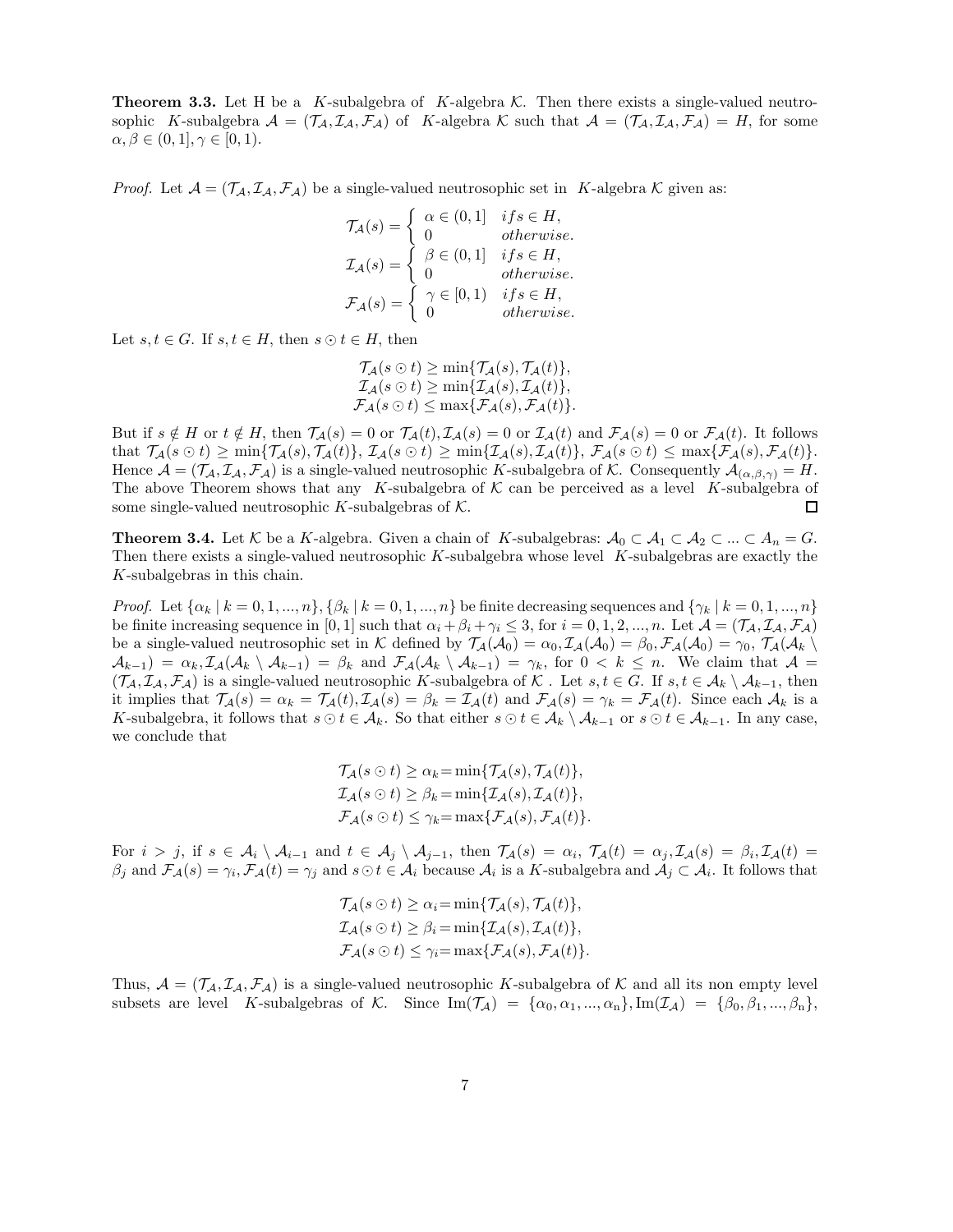$\text{Im}(\mathcal{F}_\mathcal{A}) = \{\gamma_0, \gamma_1, ..., \gamma_n\}.$  Therefore, the level K-subalgebras of  $\mathcal{A} = (\mathcal{T}_\mathcal{A}, \mathcal{I}_\mathcal{A}, \mathcal{F}_\mathcal{A})$  are given by the chain of  $K$ -subalgebras:

$$
\bigcup (\mathcal{T}_\mathcal{A}, \alpha_0) \subset \bigcup (\mathcal{T}_\mathcal{A}, \alpha_1) \subset \dots \subset \bigcup (\mathcal{T}_\mathcal{A}, \alpha_n) = G,
$$
  

$$
\bigcup (\mathcal{T}_\mathcal{A}, \beta_0) \subset \bigcup' (\mathcal{T}_\mathcal{A}, \beta_1) \subset \dots \subset \bigcup' (\mathcal{T}_\mathcal{A}, \beta_n) = G,
$$
  

$$
\mathcal{L}(\mathcal{F}_\mathcal{A}, \gamma_0) \subset \mathcal{L}(\mathcal{F}_\mathcal{A}, \gamma_1) \subset \dots \subset \mathcal{L}(\mathcal{F}_\mathcal{A}, \gamma_n) = G,
$$

respectively. Indeed,

$$
\bigcup (\mathcal{T}_\mathcal{A}, \alpha_0) = \{ s \in G \mid \mathcal{T}_\mathcal{A}(s) \ge \alpha_0 \} = \mathcal{A}_0,
$$
  

$$
\bigcup' (\mathcal{T}_\mathcal{A}, \beta_0) = \{ s \in G \mid \mathcal{I}_\mathcal{A}(s) \ge \beta_0 \} = \mathcal{A}_0,
$$
  

$$
\mathcal{L}(\mathcal{F}_\mathcal{A}, \gamma_0) = \{ s \in G \mid \mathcal{F}_\mathcal{A}(s) \le \gamma_0 \} = \mathcal{A}_0.
$$

Now we prove that  $\cup(\mathcal{T}_\mathcal{A}, \alpha_k) = \mathcal{A}_k, \cup'(\mathcal{I}_\mathcal{A}, \beta_k) = \mathcal{A}_k$  and  $L(\mathcal{F}_\mathcal{A}, \gamma_k) = \mathcal{A}_k$ , for  $0 < k \leq n$ . Clearly,  $\mathcal{A}_k \subseteq \cup(\mathcal{T}_\mathcal{A}, \alpha_k), \mathcal{A}_k \subseteq \cup(\mathcal{T}_\mathcal{A}, \beta_k)$  and  $\mathcal{A}_k \subseteq L(\mathcal{F}_\mathcal{A}, \gamma_k)$ . If  $s \in \cup(\mathcal{T}_\mathcal{A}, \alpha_k)$ , then  $\mathcal{T}_\mathcal{A}(s) \geq \alpha_k$  and so  $s \notin \mathcal{A}_i$ , for  $i > k$ .

Hence  $\mathcal{T}_{\mathcal{A}}(s) \in \{\alpha_0, \alpha_1, ..., \alpha_k\}$  which implies that  $s \in \mathcal{A}_i$ , for some  $i \leq k$  since  $\mathcal{A}_i \subseteq \mathcal{A}_k$ . It follows that  $s \in \mathcal{A}_k$ .

Consequently,  $\cup(\mathcal{T}_\mathcal{A}, \alpha_k) = \mathcal{A}_k$  for some  $0 < k \leq n$ . Similar case can be proved for  $\cup'(\mathcal{I}_\mathcal{A}, \beta_k) = \mathcal{A}_k$ . Now if  $t \in L(\mathcal{F}_\mathcal{A}, \gamma_k)$ , then  $\mathcal{F}_\mathcal{A}(s) \leq \gamma_k$  and so  $t \notin \mathcal{A}_i$ , for some  $j \leq k$ . Thus,  $\mathcal{F}_\mathcal{A}(s) \in \{\gamma_0, \gamma_1, ..., \gamma_k\}$  which implies that  $s \in A_j$ , for some  $j \leq k$ . Since  $A_j \subseteq A_k$ . It follows that  $t \in A_k$ . Thus,  $L(\mathcal{F}_A, \gamma_k) = \mathcal{A}_k$ , for some  $0 < k \leq n$ . Hence the proof.  $\Box$ 

#### 4 Single-valued neutrosophic soft K-algebras

Akram et al. [2, 4] discussed single-valued neutrosophic soft K-algebras.

**Definition 4.1.** Let  $(\zeta, M)$  be a single-valued neutrosophic soft set (SNSS) over K. The pair  $(\zeta, M)$  is called a single-valued neutrosophic soft K-subalgebra of  $K$  if the following conditions are satisfied:

> (i)  $\mathcal{T}_{\zeta_{\theta}}(s \odot t) \geq \min{\{\mathcal{T}_{\zeta_{\theta}}(s), \mathcal{T}_{\zeta_{\theta}}(t)\}},$ (ii)  $\mathcal{I}_{\zeta_{\theta}}(s \odot t) \geq \min{\{\mathcal{I}_{\zeta_{\theta}}(s), \mathcal{I}_{\zeta_{\theta}}(t)\}},$ (iii)  $\mathcal{F}_{\zeta_{\theta}}(s \odot t) \leq \max\{\mathcal{F}_{\zeta_{\theta}}(s), \mathcal{F}_{\zeta_{\theta}}(t)\}\$ for all  $s, t \in G$ .

A single-valued neutrosophic soft K-algebra also satisfies the following properties:

$$
\begin{aligned} \mathcal{T}_{\zeta_{\theta}}(e) &\geq \mathcal{T}_{\zeta_{\theta}}(s), \\ \mathcal{I}_{\zeta_{\theta}}(e) &\geq \mathcal{I}_{\zeta_{\theta}}(s), \\ \mathcal{F}_{\zeta_{\theta}}(e) &\leq \mathcal{F}_{\zeta_{\theta}}(s) \text{ for all } s \neq e \in G. \end{aligned}
$$

**Example 4.1.** Consider a K-algebra  $\mathcal{K} = (G, \cdot, \odot, e)$ , where G is the cyclic group of order 9 given as  $G = \{e, w, w^2, w^3, w^4, w^5, w^6, w^7, w^8\}.$  Consider the following Cayley's table:

| $\odot$    | $\epsilon$ | w              | $w^2$ | $w^3$      | $w^4$      | $w^5$      | $w^6$      | $w^7$      | $w^8$          |
|------------|------------|----------------|-------|------------|------------|------------|------------|------------|----------------|
| $\epsilon$ | $\epsilon$ | $w^8$          | $w^7$ | $w^6$      | $w^5$      | $w^4$      | $w^3$      | $w^2$      | $\overline{w}$ |
| w          | w          | $\overline{e}$ | $w^8$ | $w^7$      | $w^6$      | $w^5$      | $w^4$      | $w^3$      | $w^2$          |
| $w^2$      | $w^2$      | $w$ $e$        |       | $w^8$      | $w^7$      | $w^6$      | $w^5$      | $w^4$      | $w^3$          |
| $w^3$      | $w^3$      | $w^2$          | w     | $\epsilon$ | $w^8$      | $w^7$      | $w^6$      | $w^5$      | $w^4$          |
| $w^4$      | $w^4$      | $w^3$          | $w^2$ | w          | $\epsilon$ | $w^8$      | $w^7$      | $w^6$      | $w^5$          |
| $w^5$      | $w^5$      | $w^4$          | $w^3$ | $w^2$      | w          | $\epsilon$ | $w^8$      | $w^7$      | $w^6$          |
| $w^6$      | $w^6$      | $w^5$          | $w^4$ | $w^3$      | $w^2$      | w          | $\epsilon$ | $w^8$      | $w^7$          |
| $w^7$      | $w^7$      | $w^6$          | $w^5$ | $w^4$      | $w^3$      | $w^2$      | w          | $\epsilon$ | $w^8$          |
| $w^8$      | $w^8$      | $w^7$          | $w^6$ | $w^5$      | $w^4$      | $w^3$      | $w^2$      | w          | $\epsilon$     |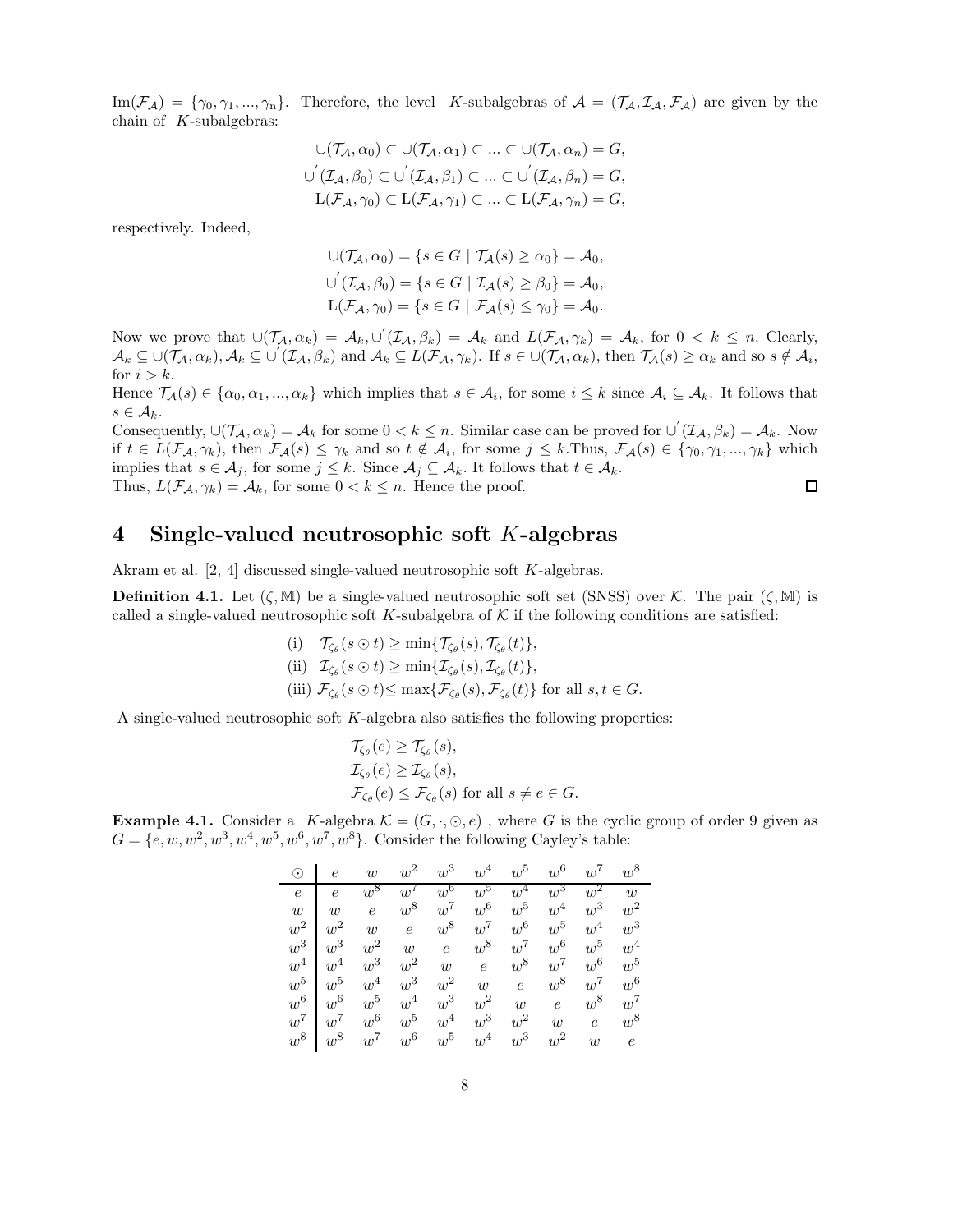Consider a set of parameters  $\mathbb{M} = \{l_1, l_2, l_3, \}$  and a set-valued function  $\zeta : \mathbb{M} \to P(G)$ , where the membership, indeterminacy-membership and non-membership values of the elements of  $G$  at parameters  $l_1$ ,  $l_2$ ,  $l_3$  are given as:

(i) 
$$
\mathcal{T}_{\zeta_{l_1}}(e) = 0.9, \quad \mathcal{I}_{\zeta_{l_1}}(e) = 0.3, \quad \mathcal{F}_{\zeta_{l_1}}(e) = 0.3, \n\mathcal{T}_{\zeta_{l_1}}(s) = 0.6, \quad \mathcal{I}_{\zeta_{l_1}}(s) = 0.2, \quad \mathcal{F}_{\zeta_{l_1}}(s) = 0.4, \n\text{(ii) } \mathcal{T}_{\zeta_{l_2}}(e) = 0.8, \quad \mathcal{I}_{\zeta_{l_2}}(e) = 0.7, \quad \mathcal{F}_{\zeta_{l_2}}(e) = 0.4, \n\mathcal{T}_{\zeta_{l_2}}(s) = 0.7, \quad \mathcal{I}_{\zeta_{l_2}}(s) = 0.6, \quad \mathcal{F}_{\zeta_{l_2}}(s) = 0.5, \n\text{(iii) } \mathcal{T}_{\zeta_{l_3}}(e) = 0.9, \quad \mathcal{I}_{\zeta_{l_3}}(e) = 0.6, \quad \mathcal{F}_{\zeta_{l_3}}(e) = 0.6, \n\mathcal{T}_{\zeta_{l_3}}(s) = 0.8, \quad \mathcal{I}_{\zeta_{l_3}}(s) = 0.5, \quad \mathcal{F}_{\zeta_{l_3}}(s) = 0.7
$$

for all  $s \neq e \in G$ . The function  $\zeta$  is defined as:

$$
\zeta(l_1) = \{ (e, 0.9, 0.3, 0.3), (w, 0.6, 0.2, 0.4), (w^2, 0.6, 0.2, 0.4), (w^3, 0.6, 0.2, 0.4), (w^4, 0.6, 0.2, 0.4), (w^5, 0.6, 0.2, 0.4), (w^6, 0.6, 0.2, 0.4), (w^7, 0.6, 0.2, 0.4), (w^8, 0.6, 0.2, 0.4) \},
$$

$$
\zeta(l_2) = \{ (e, 0.8, 0.7, 0.4), (w, 0.7, 0.6, 0.5), (w^2, 0.7, 0.6, 0.5), (w^3, 0.7, 0.6, 0.5), (w^4, 0.7, 0.6, 0.5), (w^5, 0.7, 0.6, 0.5), (w^6, 0.7, 0.6, 0.5), (w^7, 0.7, 0.6, 0.5), (w^8, 0.7, 0.6, 0.5) \},
$$

$$
\zeta(l_3) = \{ (e, 0.9, 0.6, 0.6), (w, 0.8, 0.5, 0.7), (w^2, 0.8, 0.5, 0.7), (w^3, 0.8, 0.5, 0.7), (w^4, 0.8, 0.5, 0.7), (w^5, 0.8, 0.5, 0.7), (w^6, 0.8, 0.5, 0.7), (w^8, 0.8, 0.5, 0.7), (w^8, 0.8, 0.5, 0.7) \}.
$$

Consider a set  $\mathbb{N} = \{l_1, l_2\}$  of parameters and a set-valued function  $\eta : \mathbb{N} \to P(G)$ , where the membership, indeterminacy-membership and non- membership values of the elements of  $G$  at parameters  $l_1, l_2$  are defined as:

(i) 
$$
\mathcal{T}_{\eta_{1}}(e) = 0.9
$$
,  $\mathcal{I}_{\eta_{1}}(e) = 0.8$ ,  $\mathcal{F}_{\eta_{1}}(e) = 0.2$ ,  
\n $\mathcal{T}_{\eta_{1}}(s) = 0.5$ ,  $\mathcal{I}_{\eta_{1}}(s) = 0.2$ ,  $\mathcal{F}_{\eta_{1}}(s) = 0.5$ ,  
\n(ii)  $\mathcal{T}_{\eta_{12}}(e) = 0.3$ ,  $\mathcal{I}_{\eta_{12}}(e) = 0.5$ ,  $\mathcal{F}_{\eta_{12}}(e) = 0.6$ ,  
\n $\mathcal{T}_{\eta_{12}}(s) = 0.1$ ,  $\mathcal{I}_{\eta_{12}}(s) = 0.4$ ,  $\mathcal{F}_{\eta_{12}}(s) = 0.8$ 

for all  $s \neq e \in G$ . The function  $\eta$  is defined as:

$$
\eta(l_1) = \{ (e, 0.9, 0.8, 0.2), (w, 0.5, 0.2, 0.5), (w^2, 0.5, 0.2, 0.5), (w^3, 0.5, 0.2, 0.5), (w^4, 0.5, 0.2, 0.5), (w^6, 0.5, 0.2, 0.5), (w^6, 0.5, 0.2, 0.5), (w^7, 0.5, 0.2, 0.5), (w^8, 0.5, 0.2, 0.5) \},
$$

$$
\eta(l_2) = \{ (e, 0.3, 0.5, 0.6), (w, 0.1, 0.4, 0.8), (w^2, 0.1, 0.4, 0.8), (w^3, 0.1, 0.4, 0.8), (w^4, 0.1, 0.4, 0.8), (w^5, 0.1, 0.4, 0.8), (w^6, 0.1, 0.4, 0.8), (w^7, 0.1, 0.4, 0.8), (w^8, 0.1, 0.4, 0.8) \}.
$$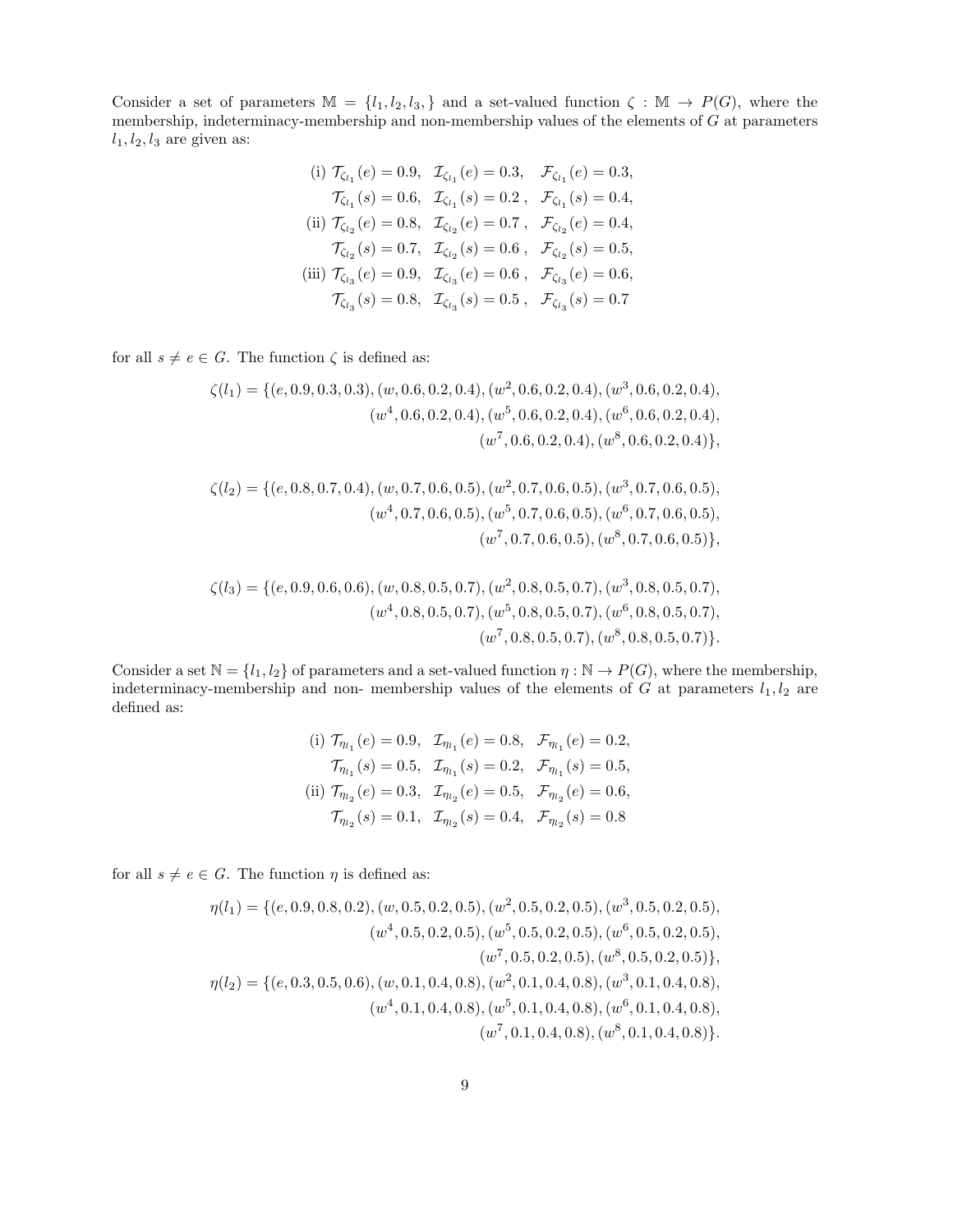Evidently, the set  $(\zeta, M)$  and the set  $(\eta, N)$  are SNSSs. Since  $\zeta(\theta)$ ,  $\eta(\theta)$  are single-valued neutrosophic K-subalgebrasfor all  $\theta \in \mathbb{M}$  and  $\theta \in \mathbb{N}$ . It concludes that the pairs  $(\zeta, \mathbb{M})$ ,  $(\eta, \mathbb{N})$  are single-valued neutrosophic soft K-subalgebras.

**Example 4.2.** Consider K-algebra on dihedral group D4 given as  $G = \{e, a, b, c, w, x, y, z\}$ , where  $c = ab, w = a^2, x = a^3, y = a^2b, z = a^3b$  and Caley's table for  $\odot$  is given as:

|  | $\odot$ e a b c w x y z                                                                                                                                                                                                                                  |  |  |  |
|--|----------------------------------------------------------------------------------------------------------------------------------------------------------------------------------------------------------------------------------------------------------|--|--|--|
|  | $\begin{array}{ c cccc cccc cccc cccc }\hline c&c&x&b&c&w&a&y&z\\ \hline e&e&x&b&c&w&a&y&z\\ a&a&e&c&y&x&w&z&b\\ b&b&c&e&x&y&z&w&a\\ c&y&a&e&z&b&x&w\\ w&w&a&y&z&e&x&b&c\\ x&x&w&z&b&a&e&c&y\\ y&z&w&a&b&c&e&x\\ z&z&b&x&w&c&y&a&e \\\hline \end{array}$ |  |  |  |
|  |                                                                                                                                                                                                                                                          |  |  |  |
|  |                                                                                                                                                                                                                                                          |  |  |  |
|  |                                                                                                                                                                                                                                                          |  |  |  |
|  |                                                                                                                                                                                                                                                          |  |  |  |
|  |                                                                                                                                                                                                                                                          |  |  |  |
|  |                                                                                                                                                                                                                                                          |  |  |  |
|  |                                                                                                                                                                                                                                                          |  |  |  |

Consider a set of parameters  $\mathbb{M} = \{l_1, l_2, l_3, \}$  and a set-valued function  $\zeta : \mathbb{M} \to P(G)$ , where the membership, indeterminacy-membership and non-membership values of the elements of  $G$  at parameters  $l_1$ ,  $l_2$ ,  $l_3$  are given as:

> (i)  $\mathcal{T}_{\zeta_{l_1}}(e) = 0.7, \quad \mathcal{I}_{\zeta_{l_1}}(e) = 0.7, \quad \mathcal{F}_{\zeta_{l_1}}(e) = 0.3,$  $\mathcal{T}_{\zeta_{l_1}}(s) = 0.5, \quad \mathcal{I}_{\zeta_{l_1}}(s) = 0.2, \quad \mathcal{F}_{\zeta_{l_1}}(s) = 0.7,$ (ii)  $\mathcal{T}_{\zeta_{l_2}}(e) = 0.9, \quad \mathcal{I}_{\zeta_{l_2}}(e) = 0.8, \quad \mathcal{F}_{\zeta_{l_2}}(e) = 0.4,$  $\mathcal{T}_{\zeta_{l_2}}(s) = 0.2, \quad \mathcal{I}_{\zeta_{l_2}}(s) = 0.2, \quad \mathcal{F}_{\zeta_{l_2}}(s) = 0.9,$ (iii)  $\mathcal{T}_{\zeta_{l_3}}(e) = 0.5, \quad \mathcal{I}_{\zeta_{l_3}}(e) = 0.5, \quad \mathcal{F}_{\zeta_{l_3}}(e) = 0.3,$  $\mathcal{T}_{\zeta_{l_3}}(s) = 0.1, \quad \mathcal{I}_{\zeta_{l_3}}(s) = 0.3, \quad \mathcal{F}_{\zeta_{l_3}}(s) = 0.8$

for all  $s \neq e \in G$ . The function  $\zeta$  is defined as:

$$
\zeta(l_1) = \{ (e, 0.7, 0.7, 0.3), (a, 0.5, 0.2, 0.7), (b, 0.5, 0.2, 0.7), (c, 0.5, 0.2, 0.7), (w, 0.5, 0.2, 0.7), (x, 0.5, 0.2, 0.7), (y, 0.5, 0.2, 0.7), (z, 0.5, 0.2, 0.7) \},
$$

$$
\zeta(l_2) = \{ (e, 0.9, 0.8, 0.4), (a, 0.2, 0.2, 0.9), (b, 0.2, 0.2, 0.9), (c, 0.2, 0.2, 0.9), (w, 0.2, 0.2, 0.9), (x, 0.2, 0.2, 0.9), (y, 0.2, 0.2, 0.9), (z, 0.2, 0.2, 0.9) \},
$$

$$
\zeta(l_3) = \{ (e, 0.5, 0.5, 0.3), (a, 0.1, 0.3, 0.8), (b, 0.1, 0.3, 0.8), (c, 0.1, 0.3, 0.8), (w, 0.1, 0.3, 0.8), (x, 0.1, 0.3, 0.8), (y, 0.1, 0.3, 0.8), (z, 0.1, 0.3, 0.8) \}.
$$

Consider a set  $\mathbb{N} = \{l_1, l_2\}$  of parameters and a set-valued function  $\eta : \mathbb{N} \to P(G)$ , where the truth, indeterminacy and falsity membership values of the elements of  $G$  at parameters  $l_1, l_2$  are defined as:

(i) 
$$
\mathcal{T}_{\eta_{l_1}}(e) = 0.8
$$
,  $\mathcal{I}_{\eta_{l_1}}(e) = 0.8$ ,  $\mathcal{F}_{\eta_{l_1}}(e) = 0.2$ ,  
\n $\mathcal{T}_{\eta_{l_1}}(s) = 0.6$ ,  $\mathcal{I}_{\eta_{l_1}}(s) = 0.3$ ,  $\mathcal{F}_{\eta_{l_1}}(s) = 0.7$ ,  
\n(ii)  $\mathcal{T}_{\eta_{l_2}}(e) = 0.6$ ,  $\mathcal{I}_{\eta_{l_2}}(e) = 0.4$ ,  $\mathcal{F}_{\eta_{l_2}}(e) = 0.3$ ,  
\n $\mathcal{T}_{\eta_{l_2}}(s) = 0.5$ ,  $\mathcal{I}_{\eta_{l_2}}(s) = 0.4$ ,  $\mathcal{F}_{\eta_{l_2}}(s) = 0.9$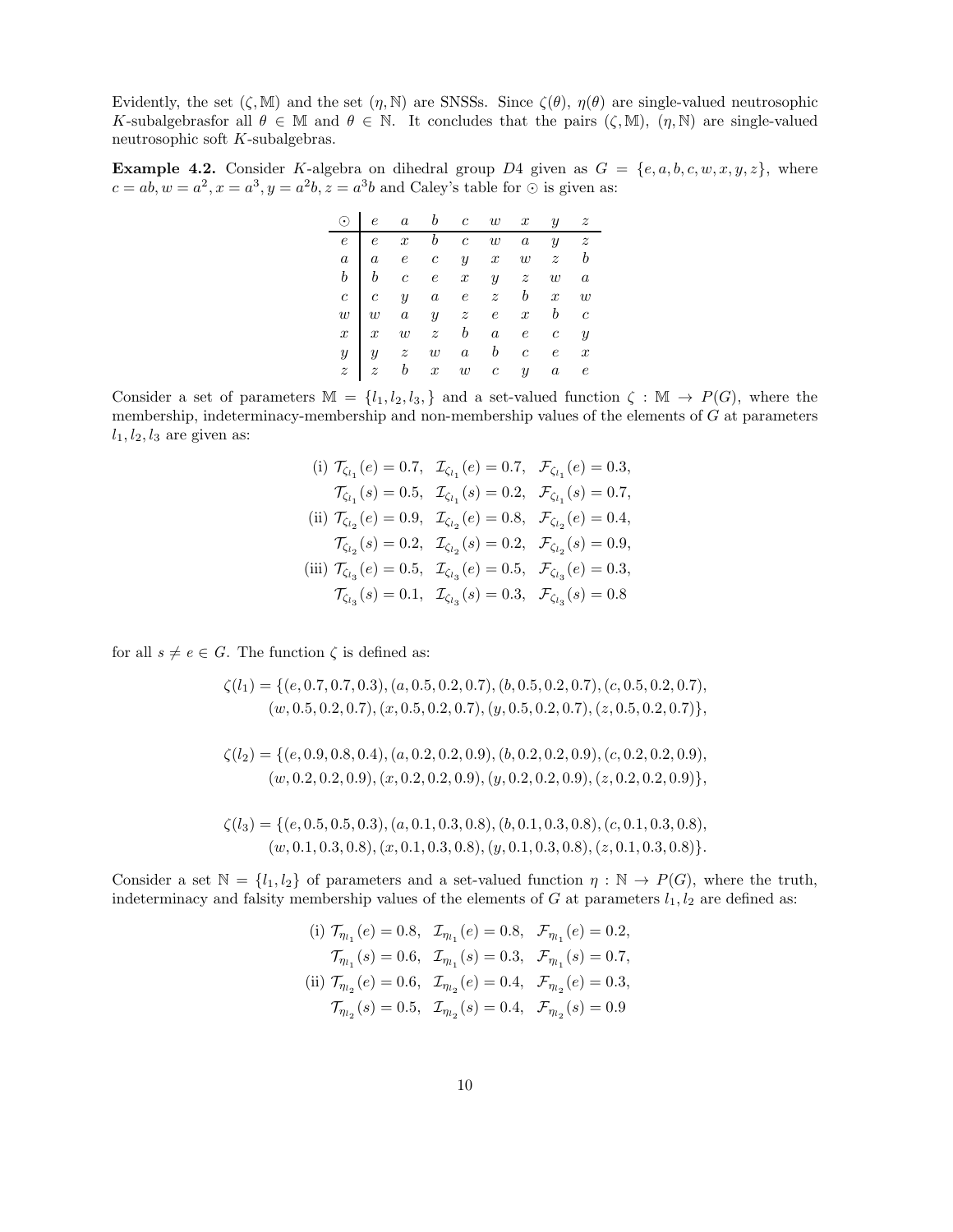for all  $s \neq e \in G$ . The function  $\eta$  is defined as:

 $\eta(l_1) = \{ (e, 0.8, 0.8, 0.2), (a, 0.6, 0.3, 0.7), (b, 0.6, 0.3, 0.7), (c, 0.6, 0.3, 0.7),$  $(w, 0.6, 0.3, 0.7), (x, 0.6, 0.3, 0.7), (y, 0.6, 0.3, 0.7), (z, 0.6, 0.3, 0.7)\},$ 

$$
\eta(l_2) = \{(e, 0.6, 0.4, 0.3), (a, 0.5, 0.4, 0.9), (b, 0.5, 0.4, 0.9), (c, 0.5, 0.4, 0.9), (w, 0.5, 0.4, 0.9), (x, 0.5, 0.4, 0.9), (y, 0.5, 0.4, 0.9), (z, 0.5, 0.4, 0.9)\}.
$$

Obviously, the set  $(\zeta, M)$  and  $(\eta, N)$  are SNSSs. Since for  $\theta \in M$  and  $\theta \in N$ , the sets  $\zeta(\theta), \eta(\theta)$  are singlevalued neutrosophic K-subalgebras. This concludes that the pair  $(\zeta, M)$  and  $(\eta, N)$  are single-valued neutrosophic soft K-subalgebras.

**Proposition 4.1.** Let  $(\zeta, M)$  and  $(\eta, N)$  be two single-valued neutrosophic soft K-subalgebras. Then the extended intersection of  $(\zeta, M)$  and  $(\eta, N)$  is a single-valued neutrosophic soft K-subalgebra.

*Proof.* For any  $\theta \in \mathbb{Q}$ , following three cases arises.

- **First case** : If  $\theta \in \mathbb{M} \mathbb{N}$ , then  $\vartheta(\theta) = \zeta(\theta)$  and  $\zeta(\theta)$  being single-valued neutrosophic K-subalgebra implies that  $\vartheta(\theta)$  is also a single-valued neutrosophic K-subalgebra since  $(\zeta, M)$  is a SNS K-subalgebra.
- **Second case** : If  $\theta \in \mathbb{N} \mathbb{M}$ , then  $\vartheta(\theta) = \eta(\theta)$  and  $\eta(\theta)$  being single-valued neutrosophic K-subalgebra implies that  $\vartheta(\theta)$  is a single-valued neutrosophic K-subalgebra since  $(\eta, N)$  is a SNS K-subalgebra.
- **Third case** : Now if  $\theta \in \mathbb{M} \cap \mathbb{N}$ , then  $\vartheta(\theta) = \zeta(\theta) \cap \eta(\theta)$  which is again a single-valued neutrosophic K-subalgebra of K. Thus, in any case,  $\vartheta(\theta)$  is a single-valued neutrosophic K-subalgebra. Consequently,  $(\zeta, M) \cap_{ex} (\eta, N)$  is a over K-algebra K-subalgebra over K.

 $\Box$ 

**Proposition 4.2.** If  $(\zeta, M)$  and  $(\eta, N)$  are two SNS K-subalgebras over K, then  $(\zeta, M) \wedge (\eta, N)$  is a SNS K-subalgebra.

*Proof.* Let  $(l, m) \in \mathbb{Q}$ ,  $\zeta(l)$ ,  $\zeta(m)$  be single-valued neutrosophic K-subalgebras of K, where  $\mathbb{Q} = \mathbb{M} \times \mathbb{N}$ . Which implies that  $\vartheta(l,m) = \zeta(l) \cap \eta(m)$  is also a single-valued neutrosophic K-subalgebra over K. Hence  $(\zeta, M) \wedge (n, N)$  is a SNS K-subalgebra of K.  $\Box$ 

**Proposition 4.3.** If  $(\zeta, M)$  and  $(\eta, N)$  are two SNS K-subalgebras and  $\zeta(l) \subset \eta(l)$  for all  $l \in M$ , then  $(\zeta, M)$  is a SNS K-subalgebra of  $(\eta, N)$ .

*Proof.* Since  $(\zeta, M)$  and  $(\eta, N)$  are SNS K-subalgebras and  $\zeta(l)$ ,  $\eta(l)$  be two single-valued neutrosophic K-subalgebras also  $\zeta(l) \subseteq \eta(l)$ . Therefore,  $(\zeta, M)$  is a SNS K-subalgebra of  $(\eta, N)$ . 口

**Definition 4.2.** Let  $(\zeta, M)$  be a single-valued neutrosophic soft over Z. Then for each  $\alpha, \beta, \gamma \in [0, 1]$ , the set  $(\zeta, M)^{(\alpha, \beta, \gamma)} = (\zeta^{(\alpha, \beta, \gamma)}, M)$  is called an  $(\alpha, \beta, \gamma)$ - level soft set of  $(\zeta, M)$  and defined as:

$$
\zeta_{\theta}^{(\alpha,\beta,\gamma)} = \{ \mathcal{T}_{\zeta_{\theta}} \geq \alpha, \mathcal{I}_{\zeta_{\theta}} \geq \beta, \mathcal{F}_{\zeta_{\theta}} \leq \gamma \}, \text{ for all } \theta \in \mathbb{M}.
$$

**Theorem 4.1.** If  $(\zeta, M)$  is a single-valued neutrosophic soft set over K, then  $(\zeta, M)$  is a single-valued neutrosophic soft K-subalgebra if and only if  $(\zeta, M)^{(\alpha, \beta, \gamma)}$  is a soft K-subalgebrafor all  $\alpha, \beta, \gamma \in [0, 1]$ .

*Proof.* Consider that  $(\zeta, M)$  is a SNS K-subalgebra. Then for all  $\alpha, \beta, \gamma \in [0, 1], \theta \in M$  and  $u_1, u_2 \in$  $\zeta_{\theta}(\alpha,\beta,\gamma), \mathcal{T}_{\zeta_{\theta}}(u_1) \geq \alpha, \mathcal{T}_{\zeta_{\theta}}(u_2) \geq \alpha, \mathcal{I}_{\zeta_{\theta}}(u_1) \geq \beta, \mathcal{I}_{\zeta_{\theta}}(u_2) \geq \beta, \mathcal{F}_{\zeta_{\theta}}(u_1) \leq \gamma, \mathcal{F}_{\zeta_{\theta}}(u_2) \leq \gamma.$ It follows that  $\mathcal{T}_{\zeta_{\theta}}(u_1 \odot u_2) \geq \min(\mathcal{T}_{\zeta_{\theta}}(u_1), \mathcal{T}_{\zeta_{\theta}}(u_2)) \geq \alpha$ ,  $\mathcal{I}_{\zeta_{\theta}}(u_1 \odot (u_2)) \geq \min(\mathcal{I}_{\zeta_{\theta}}(u_1), \mathcal{I}_{\zeta_{\theta}}(u_2)) \geq$ 

 $\beta$ ,  $\mathcal{F}_{\zeta_{\theta}}(u_1 \odot (u_2)) \leq \max(\mathcal{F}_{\zeta_{\theta}}(u_1), \mathcal{F}_{\zeta_{\theta}}(u_2)) \leq \gamma$ . Which implies that  $u_1 \odot u_2 \in \zeta_{\theta}(\alpha,\beta,\gamma)$ . Hence  $\zeta_{\theta}(\alpha,\beta,\gamma)$ is a soft K-subalgebrafor all  $\alpha, \beta, \gamma \in [0, 1]$ . Converse part is obvious. □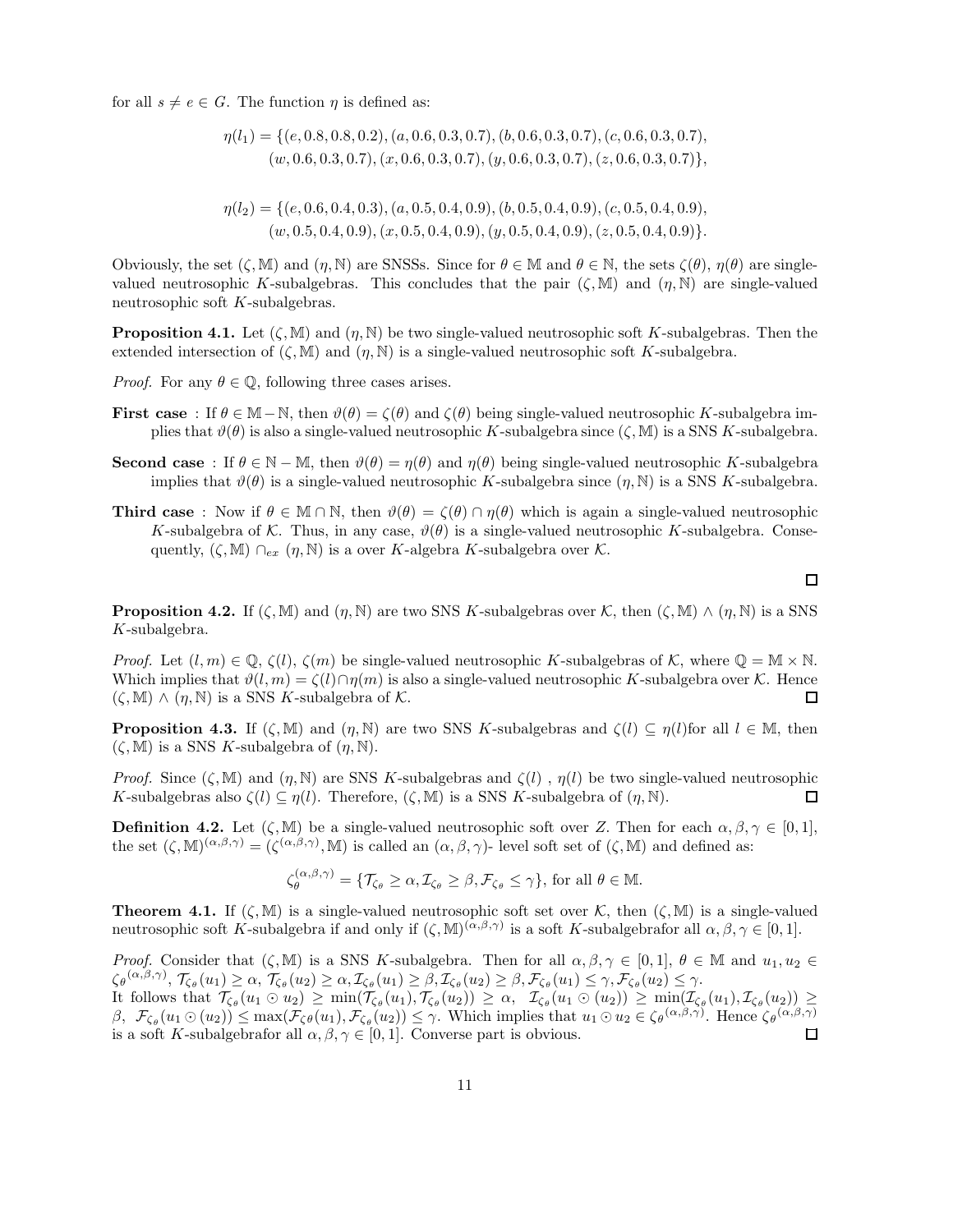**Definition 4.3.** Let  $\varphi$  and  $\rho$  be two functions, where  $\varphi : S_1 \to S_2$  and  $\rho : \mathbb{M} \to \mathbb{N}$  and  $\mathbb{M}$  and  $\mathbb{N}$ are subsets of universe of parameters R from  $S_1$  and  $S_2$ , respectively. The pair  $(\varphi, \rho)$  is said to be a single-valued neutrosophic soft function from  $S_1$  to  $S_2$ .

**Definition 4.4.** Let the pair  $(\varphi, \rho)$  be a single-valued neutrosophic soft function from  $\mathcal{K}_1$  into  $\mathcal{K}_2$ , then the pair  $(\varphi, \rho)$  is called a single-valued neutrosophic soft homomorphism if  $\varphi$  is a homomorphism from  $\mathcal{K}_1$  to  $\mathcal{K}_2$  and said to be a single-valued neutrosophic soft bijective homomorphism if  $\varphi$  is an isomorphism from  $\mathcal{K}_1$  to  $\mathcal{K}_2$  and  $\rho$  is an injective map from M to N.

**Definition 4.5.** Let  $(\zeta, M)$  and  $(\eta, N)$  be two single-valued neutrosophic soft sets over  $G_1$  and  $G_2$ , respectively and let  $(\varphi, \rho)$  be SNS function from  $G_1$  into  $G_2$ . Then under the single-valued neutrosophic soft function  $(\varphi, \rho)$ , image of  $(\zeta, M)$  is a single-valued neutrosophic soft set on  $\mathcal{K}_2$ , denoted by  $(\varphi, \rho)(\zeta, M)$ and defined as for all  $l \in \rho(\mathbb{M})$  and  $v \in G_2$ ,  $(\varphi, \rho)(\zeta, \mathbb{M}) = (\varphi(\zeta), \rho(\mathbb{M}))$ , where

$$
\mathcal{T}_{\varphi(\zeta)_l}(v) = \begin{cases} \bigvee_{\varphi(u)=v} \bigvee_{\rho(a)=l} \zeta_a(u) & \text{if } u \in \rho^{-1}(v), \\ 1, & \text{otherwise}, \end{cases}
$$
  

$$
\mathcal{I}_{\varphi(\zeta)_l}(v) = \begin{cases} \bigvee_{\varphi(u)=v} \bigvee_{\rho(a)=l} \zeta_a(u) & \text{if } u \in \rho^{-1}(v), \\ 1, & \text{otherwise}, \end{cases}
$$
  

$$
\mathcal{F}_{\varphi(\zeta)_l}(v) = \begin{cases} \bigwedge_{\varphi(u)=v} \bigwedge_{\rho(a)=l} \zeta_a(u) & \text{if } u \in \rho^{-1}(v), \\ 0, & \text{otherwise}. \end{cases}
$$

Under the single-valued neutrosophic soft function  $(\varphi, \rho)$ , preimage of  $(\eta, \mathbb{N})$  is denoted as  $(\varphi, \rho)^{-1}(\eta, \mathbb{N})$ and defined as for all  $a \in \rho^{-1}(\mathbb{N})$  and for all  $u \in G_1$ ,  $(\varphi, \rho)^{-1}(\eta, \mathbb{N}) = (\varphi^{-1}(\eta), \rho^{-1}(\mathbb{N}))$ , where

$$
\begin{array}{l} \mathcal{T}_{\varphi^{-1}(\eta)_a}(u)=\mathcal{T}_{\eta_{\rho(a)}}(\varphi(u)),\\ \mathcal{I}_{\varphi^{-1}(\eta)_a}(u)=\mathcal{I}_{\eta_{\rho(a)}}(\varphi(u)),\\ \mathcal{F}_{\varphi^{-1}(\eta)_a}(u)=\mathcal{F}_{\eta_{\rho(a)}}(\varphi(u)). \end{array}
$$

**Theorem 4.2.** Let  $(\varphi, \rho)$  be a single-valued neutrosophic soft homomorphism from  $\mathcal{K}_1$  to  $\mathcal{K}_2$  and  $(\eta, \mathbb{N})$ be a single-valued neutrosophic soft K-subalgebra on  $\mathcal{K}_2$ . Then  $(\varphi, \rho)^{-1}(\eta, \mathbb{N})$  is a SNS K-subalgebra on  $\mathcal{K}_1$ .

*Proof.* Assume that  $u_1, u_2 \in \mathcal{K}_1$ , then we have

$$
\varphi^{-1}(\mathcal{T}_{\eta_{\theta}})(u_{1} \odot u_{2}) = \mathcal{T}_{\eta_{\rho(\theta)}}(\varphi(u_{1} \odot u_{2})) = \mathcal{T}_{\eta_{\rho(\theta)}}(\varphi(u_{1}) \odot \varphi(u_{1}))
$$
  
\n
$$
\varphi^{-1}(\mathcal{T}_{\eta_{\theta}})(u_{1} \odot u_{2}) \ge \min{\{\mathcal{T}_{\eta_{\rho(\theta)}}(\varphi(u_{1})) , \mathcal{T}_{\eta_{\rho(\theta)}}(\varphi(u_{2}))\}}
$$
  
\n
$$
\varphi^{-1}(\mathcal{T}_{\eta_{\theta}})(u_{1} \odot u_{2}) \ge \min{\{\varphi^{-1}(\mathcal{T}_{\eta_{\theta}})(u_{1}), \varphi^{-1}(\mathcal{T}_{\eta_{\theta}})(u_{2})\}},
$$
  
\n
$$
\varphi^{-1}(\mathcal{T}_{\eta_{\theta}})(u_{1} \odot u_{2}) = \mathcal{T}_{\eta_{\rho(\theta)}}(\varphi(u_{1} \odot u_{2})) = \mathcal{T}_{\eta_{\rho(\theta)}}(\varphi(u_{1}) \odot \varphi(u_{1}))
$$
  
\n
$$
\varphi^{-1}(\mathcal{T}_{\eta_{\theta}})(u_{1} \odot u_{2}) \ge \min{\{\mathcal{T}_{\eta_{\rho(\theta)}}(\varphi(u_{1})) , \mathcal{T}_{\eta_{\rho(\theta)}}(\varphi(u_{2}))\}}
$$
  
\n
$$
\varphi^{-1}(\mathcal{T}_{\eta_{\theta}})(u_{1} \odot u_{2}) \ge \min{\{\varphi^{-1}(\mathcal{T}_{\eta_{\theta}})(u_{1}), \varphi^{-1}(\mathcal{T}_{\eta_{\theta}})(u_{2})\}},
$$
  
\n
$$
\varphi^{-1}(\mathcal{F}_{\eta_{\theta}})(u_{1} \odot u_{2}) = \mathcal{F}_{\eta_{\rho(\theta)}}(\varphi(u_{1} \odot u_{2})) = \mathcal{F}_{\eta_{\rho(\theta)}}(\varphi(u_{1}) \odot \varphi(u_{1}))
$$
  
\n
$$
\varphi^{-1}(\mathcal{F}_{\eta_{\theta}})(u_{1} \odot u_{2}) \le \max{\{\mathcal{F}_{\eta_{\rho(\theta)}}(\varphi(u_{1})) , \mathcal{F}_{\eta_{\rho(\theta)}}(\varphi(u_{2}))\}}
$$
  
\n
$$
\varphi^{-1}(\mathcal{F}_{\eta
$$

Therefore,  $(\varphi, \rho)^{-1}(\eta, \mathbb{N})$  is SNS K-subalgebra over  $\mathcal{K}_1$ .

**Remark 4.1.** Let  $(\zeta, M)$  be a single-valued neutrosophic soft K-subalgebra and let  $(\varphi, \rho)$  be a singlevalued neutrosophic soft homomorphism from  $\mathcal{K}_1$  into  $\mathcal{K}_2$ . Then  $(\varphi, \rho)(\zeta, M)$  may not be a single-valued neutrosophic soft K-subalgebra over  $\mathcal{K}_2$ .

 $\Box$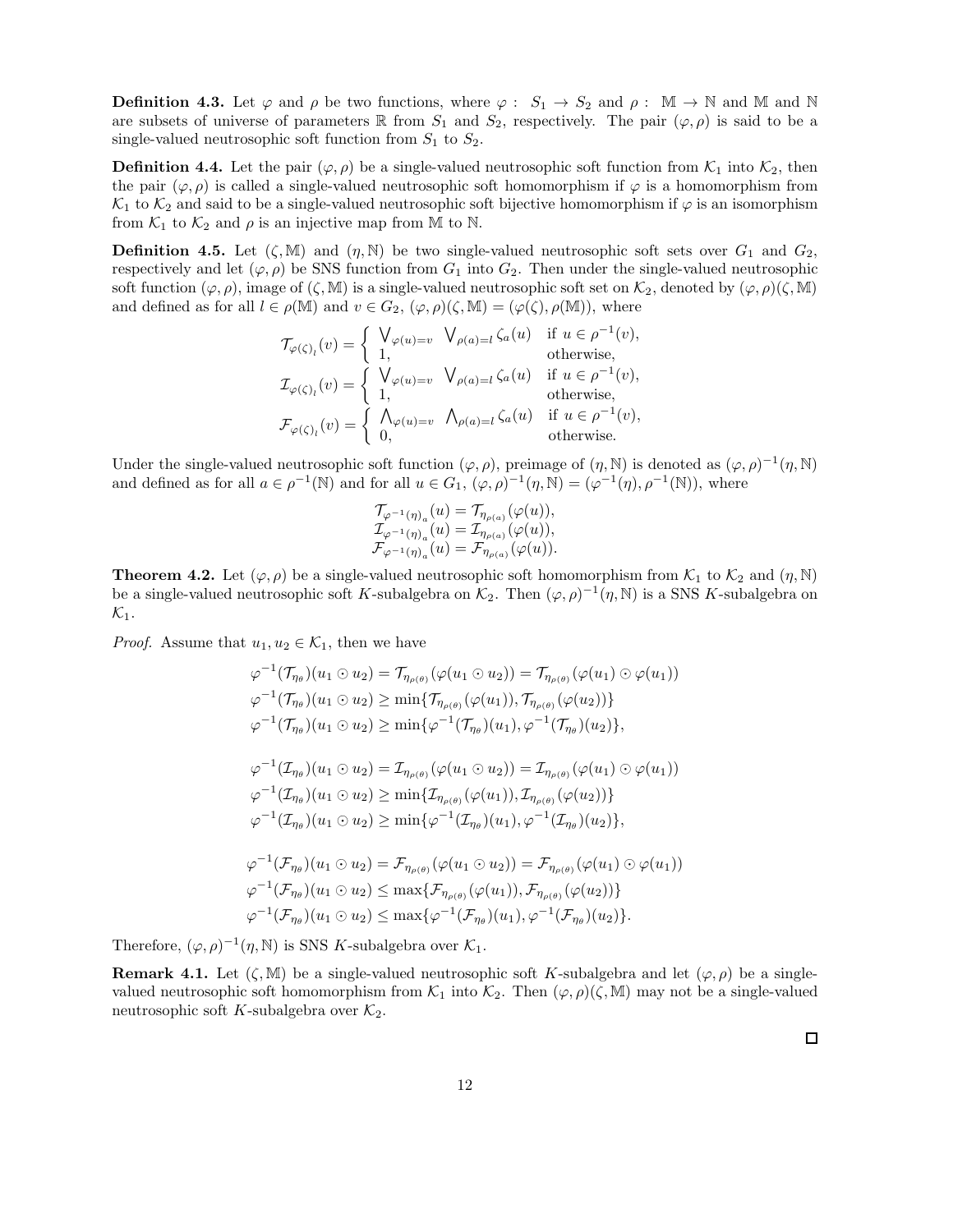#### 5 Neutrosophic topological K-algebras

Akram et al. [3] studied certain notions of neutrosophic topological K-algebras.

**Definition 5.1.** Let Z be a nonempty set. A collection  $\chi$  of single-valued neutrosophic sets in Z is called a single-valued neutrosophic topology on Z if the following conditions hold:

- (a)  $\emptyset_{SN}, 1_{SN} \in \chi$
- (b) If  $\mathcal{A}, \mathcal{B} \in \chi$ , then  $\mathcal{A} \cap \mathcal{B} \in \chi$
- (c) If  $A_i \in \chi$ ,  $\forall i \in I$ , then  $\bigcup_{i \in I} A_i \in \chi$

The pair  $(Z, \chi)$  is called a single-valued neutrosophic topological space. Each member of  $\chi$  is said to be χ-open or single-valued neutrosophic open set (SNOS) and compliment of each open single-valued neutrosophic set is a single-valued neutrosophic closed set (SNCS). A discrete topology is a topology which contains all single-valued neutrosophic subsets of Z and indiscrete if its elements are only  $\emptyset_{SN}$ .  $1_{SN}$ .

**Definition 5.2.** Let  $\mathcal{A} = (\mathcal{T}_A, \mathcal{I}_A, \mathcal{F}_A)$  be a single-valued neutrosophic set in K. Then A is called a single-valued neutrosophic K-subalgebra of  $K$  if following conditions hold for  $\mathcal{A}$ :

(i)  $\mathcal{T}_{\mathcal{A}}(e) \geq \mathcal{T}_{\mathcal{A}}(s), \mathcal{I}_{\mathcal{A}}(e) \geq \mathcal{I}_{\mathcal{A}}(s), \mathcal{F}_{\mathcal{A}}(e) \leq \mathcal{F}_{\mathcal{A}}(s).$ (ii)  $\mathcal{T}_{\mathcal{A}}(s\odot t) \geq \min\{\mathcal{T}_{\mathcal{A}}(s), \mathcal{T}_{\mathcal{A}}(t)\},$  $\mathcal{I}_{\mathcal{A}}(s\odot t) \geq \min\{\mathcal{I}_{\mathcal{A}}(s), \mathcal{I}_{\mathcal{A}}(t)\},\$  $\mathcal{F}_{\mathcal{A}}(s\odot t) \leq \max\{\mathcal{F}_{\mathcal{A}}(s),\mathcal{F}_{\mathcal{A}}(t)\}\ \forall\ s,t\in\mathcal{K}.$ 

**Example 5.1.** Consider a K-algebra  $\mathcal{K} = (G, \cdot, \odot, e)$ , where group  $G = \{e, x, x^2, x^3, x^4, x^5, x^6, x^7, x^8\}$ is the cyclic group of order 9 and Caley's table for ⊙ is given as:

| $\odot$          | $\epsilon$  | $\boldsymbol{x}$ | $x^2$            | $x^3$            | $x^4$            | $x^5$            | $x^6$            | $x^7$            | $x^8$            |
|------------------|-------------|------------------|------------------|------------------|------------------|------------------|------------------|------------------|------------------|
| $\epsilon$       | $\epsilon$  | $x^8$            | $x^{\prime}$     | $x^6$            | $x^5$            | $x^4$            | $x^3$            | $x^2$            | $\boldsymbol{x}$ |
| $\boldsymbol{x}$ | $x \quad e$ |                  | $x^8$            | $x^7$            | $x^6$            | $x^5$            | $x^4$            | $x^3$            | $x^2$            |
| $x^2$            | $x^2$       |                  | $x \quad e$      | $x^8$            | $x^7$            | $x^6$            | $x^5$            | $x^4$            | $x^3$            |
| $x^3$            | $x^3$       | $x^2$            | $\boldsymbol{x}$ | $\boldsymbol{e}$ | $x^8$            | $x^7$            | $x^6$            | $x^5$            | $x^4$            |
| $x^4$            | $x^4$       | $x^3$            | $x^2$            | $\boldsymbol{x}$ | $\epsilon$       | $x^8$            | $x^7$            | $x^6$            | $x^5$            |
| $x^5$            | $x^5$       | $x^4$            | $x^3$            | $x^2$            | $\boldsymbol{x}$ | $\epsilon$       | $x^8$            | $x^7$            | $x^6$            |
| $x^6$            | $x^6$       | $x^5$            | $x^4$            | $x^3$            | $x^2$            | $\boldsymbol{x}$ | $\epsilon$       | $x^8$            | $x^7$            |
| $x^7$            | $x^{\tau}$  | $x^6$            | $x^5$            | $x^4$            | $x^3$            | $x^2$            | $\boldsymbol{x}$ | $\epsilon$       | $x^8$            |
| $x^8$            | $x^8$       | $x^7$            | $x^6$            | $x^5$            | $x^4$            | $x^3$            | $x^2$            | $\boldsymbol{x}$ | $\epsilon$       |

If we define a single-valued neutrosophic set  $A, B$  in K such that:

$$
\mathcal{A} = \{ (e, 0.4, 0.5, 0.8), (s, 0.3, 0.4, 0.7) \},\
$$

$$
\mathcal{B} = \{ (e, 0.3, 0.4, 0.8), (s, 0.2, 0.3, 0.7) \}
$$

 $\forall s \neq e \in G$ . According to Definition 5.1, the family  $\{\emptyset_{SN}, 1_{SN}, \mathcal{A}, \mathcal{B}\}$  of single-valued neutrosophic sets of K-algebra is a single-valued neutrosophic topology on  $K$ . We define a single-valued neutrosophic set  $\mathcal{A} = {\mathcal{T}_{\mathcal{A}}, \mathcal{I}_{\mathcal{A}}, \mathcal{F}_{\mathcal{A}}}$  in K such that  $\mathcal{T}_{\mathcal{A}}(e) = 0.7, \mathcal{I}_{\mathcal{A}}(e) = 0.5, \mathcal{F}_{\mathcal{A}}(e) = 0.2, \mathcal{T}_{\mathcal{A}}(s) = 0.2, \mathcal{I}_{\mathcal{A}}(s) =$  $0.4, \mathcal{F}_{\mathcal{A}}(s) = 0.6$ . Clearly,  $\mathcal{A} = (\mathcal{T}_{\mathcal{A}}, \mathcal{I}_{\mathcal{A}}, \mathcal{F}_{\mathcal{A}})$  is a SN K-subalgebra of K.

**Definition 5.3.** Let  $\mathcal{K} = (G, \cdot, \odot, e)$  be a K-algebra and let  $\chi_{\mathcal{K}}$  be a topology on  $\mathcal{K}$ . Let A be a single-valued neutrosophic set in K and let  $\chi_{\mathcal{K}}$  be a topology on K. Then an induced single-valued neutrosophic topology on  $A$  is a collection or family of single-valued neutrosophic subsets of  $A$  which are the intersection with  $\mathcal A$  and single-valued neutrosophic open sets in  $\mathcal K$  defined as: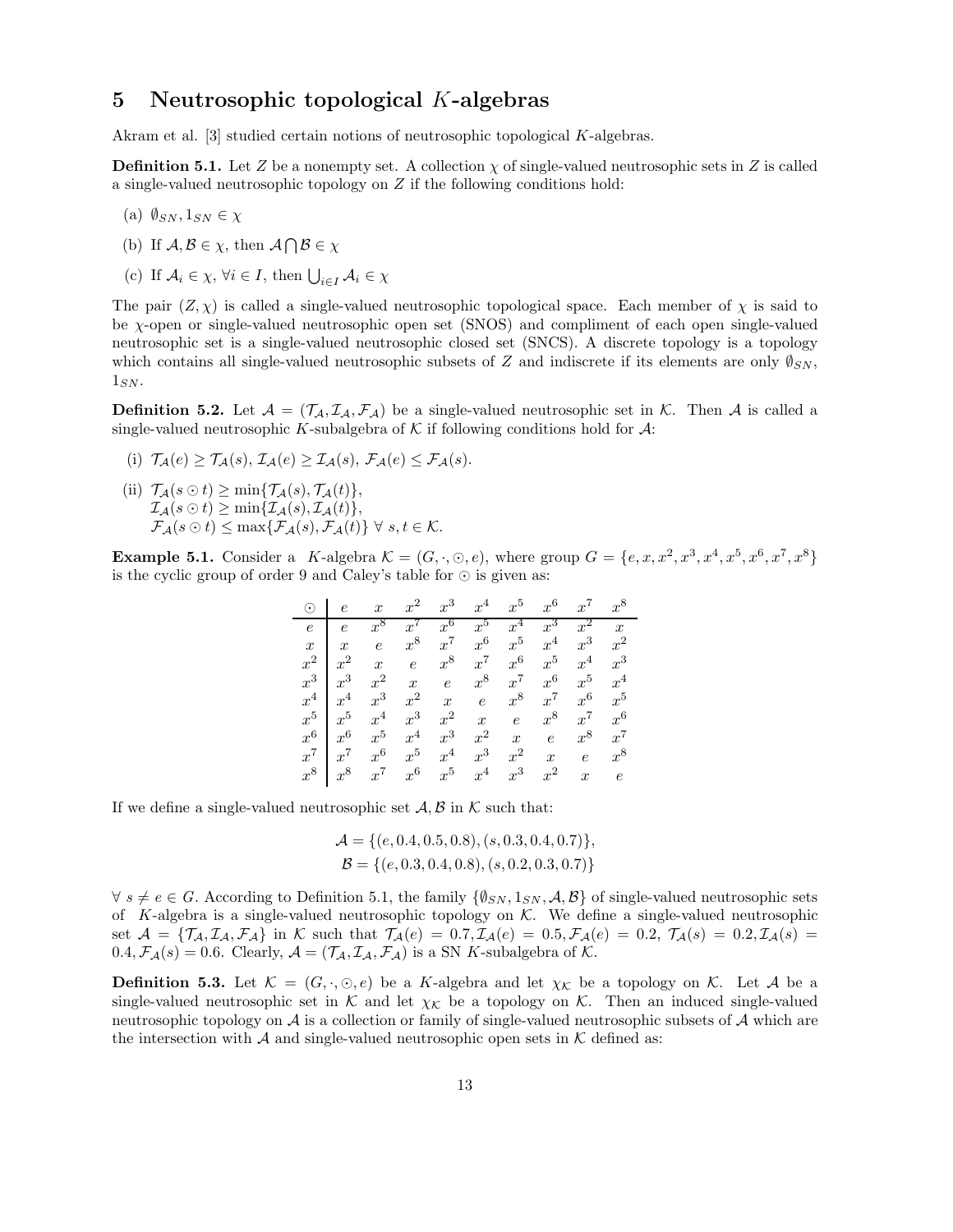$\chi_{\mathcal{A}} = {\mathcal{A} \cap F : F \in \chi_{\mathcal{K}}}$ . Then  $\chi_{\mathcal{A}}$  is called single-valued neutrosophic induced topology on A or relative topology and the pair  $(A, \chi_A)$  is called an induced topological space or single-valued neutrosophic subspace of  $(\mathcal{K}, \chi_{\mathcal{K}})$ .

**Definition 5.4.** Let  $(K_1, \chi_1)$  and  $(K_2, \chi_2)$  be two single-valued neutrosophic topologies and let f:  $(\mathcal{K}_1, \chi_1) \to (\mathcal{K}_2, \chi_2)$ . Then f is called single-valued neutrosophic continuous if following conditions hold:

- (i) For each single-valued neutrosophic set  $\mathcal{A}\in \chi_z,$   $f^{-1}(\mathcal{A})\in \chi_{_1}.$
- (ii) For each SN K-subalgebra  $A \in \chi_2$ ,  $f^{-1}(A)$  is a SN K-subalgebra  $\in \chi_1$ .

**Definition 5.5.** Let  $(K_1, \chi_1)$  and  $(K_2, \chi_2)$  be two single-valued neutrosophic topologies and let  $(A, \chi_A)$ and  $(\mathcal{B}, \chi_{\mathcal{B}})$  be two single-valued neutrosophic subspaces over  $(\mathcal{K}_1, \chi_1)$  and  $(\mathcal{K}_2, \chi_2)$ . Let f be a mapping from  $(\mathcal{K}_1, \chi_1)$  into  $(\mathcal{K}_2, \chi_2)$ , then f is a mapping from  $(\mathcal{A}, \chi_{\mathcal{A}})$  to  $(\mathcal{B}, \chi_{\mathcal{B}})$  if  $f(\mathcal{A}) \subset \mathcal{B}$ .

**Definition 5.6.** Let f be a mapping from  $(A, \chi_A)$  to  $(B, \chi_B)$ . Then f is relatively single-valued neutrosophic continuous if for every SNOS  $Y_{\mathcal{B}}$  in  $\chi_{\mathcal{B}}, f^{-1}(Y_{\mathcal{B}}) \cap \mathcal{A} \in \chi_{\mathcal{A}}$ .

**Definition 5.7.** Let f be a mapping from  $(A, \chi_A)$  to  $(B, \chi_B)$ . Then f is relatively single-valued neutrosophic open if for every SNOS  $X_{\mathcal{A}}$  in  $\chi_{\mathcal{A}}$ , the image  $f(X_{\mathcal{A}}) \in \chi_{\mathcal{B}}$ .

**Proposition 5.1.** Let  $(A, \chi_A)$  and  $(B, \chi_B)$  be single-valued neutrosophic subspaces of  $(K_1, \chi_1)$  and  $(\mathcal{K}_2, \chi_2)$ , where  $\mathcal{K}_1$  and  $\mathcal{K}_2$  are K-algebras. If f is a single-valued neutrosophic continuous function from  $\mathcal{K}_1$  to  $\mathcal{K}_2$  and  $f(\mathcal{A}) \subset \mathcal{B}$ . Then f is relatively single-valued neutrosophic continuous function from A into  $\mathcal{B}$ .

**Definition 5.8.** Let  $(K_1, \chi_1)$  and  $(K_2, \chi_2)$  be two single-valued neutrosophic topologies. A mapping  $f:(\mathcal{K}_1,\chi_1)\to(\mathcal{K}_2,\chi_2)$  is called a single-valued neutrosophic homomorphism if following conditions hold:

- (i) f is a one-one and onto function.
- (ii) f is a single-valued neutrosophic continuous function from  $\mathcal{K}_1$  to  $\mathcal{K}_2$ .
- (iii)  $f^{-1}$  is a single-valued neutrosophic continuous function from  $\mathcal{K}_2$  to  $\mathcal{K}_1$ .

**Theorem 5.1.** Let  $(\mathcal{K}_1, \chi_1)$  be a single-valued neutrosophic topology and  $(\mathcal{K}_2, \chi_2)$  be an indiscrete singlevalued neutrosophic topology on K-algebras  $\mathcal{K}_1$  and  $\mathcal{K}_2$ , respectively. Then each function f defined as:  $f:(\mathcal{K}_1,\chi_1)\to(\mathcal{K}_2,\chi_2)$  is a single-valued neutrosophic continuous function from  $\mathcal{K}_1$  to  $\mathcal{K}_2$ . If  $(\mathcal{K}_1,\chi_1)$ and  $(\mathcal{K}_2, \chi_2)$  be two discrete single-valued neutrosophic topology  $\mathcal{K}_1$  and  $\mathcal{K}_2$ , respectively, then each homomorphism  $f: (\mathcal{K}_1, \chi_1) \to (\mathcal{K}_2, \chi_2)$  is a single values neutrosophic continuous function from  $\mathcal{K}_1$  to  $\mathcal{K}_2$ .

*Proof.* Let f be a mapping defined as  $f : \mathcal{K}_1 \to \mathcal{K}_2$ . Let  $\chi_1$  be single-valued neutrosophic topology on  $\mathcal{K}_1$  and  $\chi_2$  be single-valued neutrosophic topology on  $\mathcal{K}_2$ , where  $\chi_2 = {\emptyset_{SN}, 1_{SN}}$ . We show that  $f^{-1}(\mathcal{A})$  is a single-valued neutrosophic K-subalgebra of  $\mathcal{K}_1$ , i.e., for each  $\mathcal{A} \in \chi_2$ ,  $f^{-1}(\mathcal{A}) \in \chi_1$ . Since  $\chi_2 = \{\emptyset_{SN}, 1_{SN}\},\$  then for any  $u \in \chi_1$ , consider  $\emptyset_{SN} \in \chi_2$  such that  $f^{-1}(\emptyset_{SN})(u) = \emptyset_{SN}(f(u)) = \emptyset_{SN}(u)$ . Therefore,  $(f^{-1}(\emptyset_{SN})) = \emptyset_{SN} \in \chi_1$ . Likewise,  $(f^{-1}(1_{SN})) = 1_{SN} \in \chi_1$ . Hence f is a SN continuous function from  $\mathcal{K}_1$  to  $\mathcal{K}_2$ .

Now, for the second part of the theorem, where both  $\chi_1$  and  $\chi_2$  are single-valued neutrosophic topology on  $\mathcal{K}_1$  and  $\mathcal{K}_2$ , respectively and  $f: (\mathcal{K}_1, \chi_1) \to (\mathcal{K}_2, \chi_2)$  is a homomorphism. Therefore, for all  $\mathcal{A} \in \chi_2$ and  $f^{-1}A \in \chi_1$ , where f is not a usual inverse homomorphism. To prove that  $f^{-1}(A)$  is a single-valued neutrosophic K-subalgebra in of  $\mathcal{K}_1$ . Let for  $u, v \in \mathcal{K}_1$ ,

$$
f^{-1}(\mathcal{T}_\mathcal{A})(u \odot v) = \mathcal{T}_\mathcal{A}(f(u \odot v))
$$
  
= 
$$
\mathcal{T}_\mathcal{A}(f(u) \odot f(v))
$$
  

$$
\geq \min{\{\mathcal{T}_\mathcal{A}(f(u)) \odot \mathcal{T}_\mathcal{A}(f(v))\}}
$$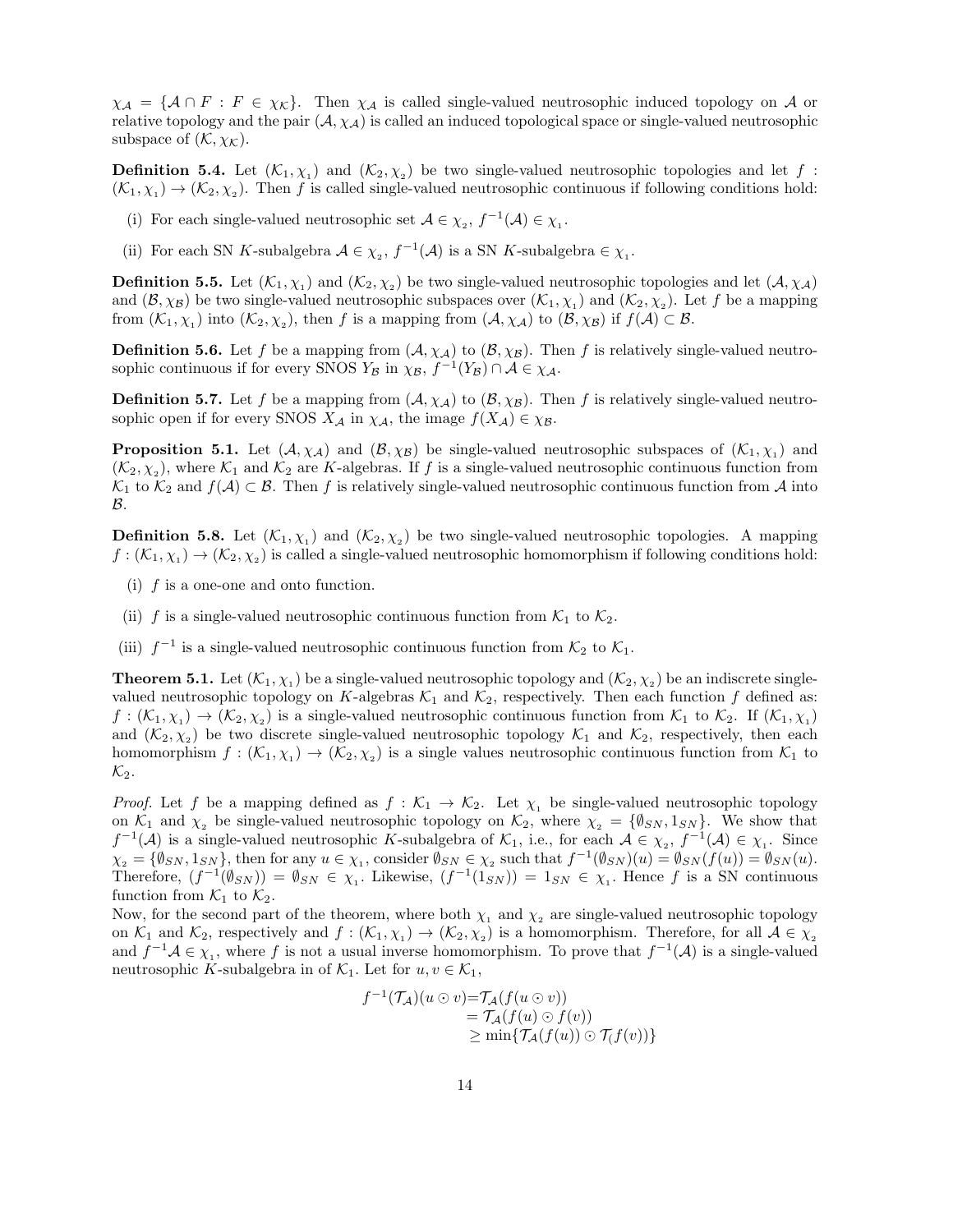$$
= \min\{f^{-1}(\mathcal{T}_\mathcal{A})(u), f^{-1}(\mathcal{T}_\mathcal{A})(v)\},
$$
  
\n
$$
f^{-1}(\mathcal{I}_\mathcal{A})(u \odot v) = \mathcal{I}_\mathcal{A}(f(u \odot v))
$$
  
\n
$$
= \mathcal{I}_\mathcal{A}(f(u) \odot f(v))
$$
  
\n
$$
\geq \min\{\mathcal{I}_\mathcal{A}(f(u)) \odot \mathcal{I}_\mathcal{A}(f(v))\}
$$
  
\n
$$
= \min\{f^{-1}(\mathcal{I}_\mathcal{A})(u), f^{-1}(\mathcal{I}_\mathcal{A})(v)\},
$$
  
\n
$$
f^{-1}(\mathcal{F}_\mathcal{A})(u \odot v) = \mathcal{F}_\mathcal{A}(f(u \odot v))
$$
  
\n
$$
= \mathcal{F}_\mathcal{A}(f(u) \odot f(v))
$$
  
\n
$$
\leq \max\{\mathcal{F}_\mathcal{A}(f(u)) \odot \mathcal{F}_\mathcal{A}(f(v))\}
$$
  
\n
$$
= \max\{f^{-1}(\mathcal{F}_\mathcal{A})(u), f^{-1}(\mathcal{F}_\mathcal{A})(v)\}.
$$

Hence f is a single-valued neutrosophic continuous function from  $\mathcal{K}_1$  to  $\mathcal{K}_2$ .

**Proposition 5.2.** Let  $\chi_1$  and  $\chi_2$  be two single-valued neutrosophic topologies on K. Then each homomorphism  $f: (\mathcal{K}, \chi_1) \to (\mathcal{K}, \chi_2)$  is a single-valued neutrosophic continuous function.

*Proof.* Let  $(K, \chi_1)$  and  $(K, \chi_2)$  be two single-valued neutrosophic topologies, where K is a K-algebra. To prove the above result, it will enough to show that result is false for a particular topology. Let  $\mathcal{A} =$  $(\mathcal{T}_\mathcal{A}, \mathcal{I}_\mathcal{A}, \mathcal{F}_\mathcal{A},)$  and  $\mathcal{B} = (\mathcal{T}_\mathcal{B}, \mathcal{I}_\mathcal{B}, \mathcal{F}_\mathcal{B})$  be two single-valued neutrosophic sets in K. Take  $\chi_1 = \{\emptyset_{SN}, \mathbb{1}_{SN}, \mathcal{A}\}$ and  $\chi_2 = \{\emptyset_{SN}, 1_{SN}, \mathcal{B}\}$ . If  $f : (\mathcal{K}, \chi_1) \to (\mathcal{K}, \chi_2)$ , defined by  $f(u) = e \odot u$ , for all  $u \in \mathcal{K}$ . Then f is a homomorphism. Now, for  $u \in \mathcal{A}$ ,  $v \in \chi_2$ ,  $(f^{-1}(\mathcal{B}))(u) = \mathcal{B}(f(u)) = \mathcal{B}(e \odot u) = \mathcal{B}(u)$ ,  $\forall u \in \mathcal{K}$ , i.e.,  $f^{-1}(\mathcal{B}) = \mathcal{B}$ . Therefore,  $(f^{-1}(\mathcal{B})) \notin \chi_1$ . Hence f is not a single-valued neutrosophic continuous mapping. □

**Definition 5.9.** Let  $\mathcal{K} = (G, \cdot, \odot, e)$  be a K-algebra and  $\chi$  be a single-valued neutrosophic topology on K. Let A be a single-valued neutrosophic K-algebra (K-subalgebra) of K and  $\chi_A$  be a single-valued neutrosophic topology on  $A$ . Then  $A$  is said to be a single-valued neutrosophic topological K-algebra  $(K\text{-subalgebra})$  on K if the self mapping  $\rho_a : (\mathcal{A}, \chi_{\mathcal{A}}) \to (\mathcal{A}, \chi_{\mathcal{A}})$  defined as  $\rho_a(u) = u \odot a$ ,  $\forall a \in \mathcal{K}$ , is a relatively single-valued neutrosophic continuous mapping.

**Theorem 5.2.** Let  $\chi_1$  and  $\chi_2$  be two single-valued neutrosophic topology on  $\mathcal{K}_1$  and  $\mathcal{K}_2$ , respectively and  $f: \mathcal{K}_1 \to \mathcal{K}_2$  be a homomorphism such that  $f^{-1}(\chi_2) = \chi_1$ . If  $\mathcal{A} = {\mathcal{T}_A, \mathcal{I}_A, \mathcal{F}_A}$  is a singlevalued neutrosophic topological K-algebra of  $\mathcal{K}_2$ , then  $f^{-1}(\mathcal{A})$  is a single-valued neutrosophic topological K-algebra of  $\mathcal{K}_1$ .

*Proof.* Let  $\mathcal{A} = \{T_A, T_A, \mathcal{F}_A\}$  be a single-valued neutrosophic topological K-algebra of  $\mathcal{K}_2$ . To prove that  $f^{-1}(\mathcal{A})$  be a single-valued neutrosophic topological K-algebra of  $\mathcal{K}_1$ . Let for any  $u, v \in \mathcal{K}_1$ ,

$$
\begin{aligned}\n\mathcal{T}_{f^{-1}(\mathcal{A})}(u \odot v) &= \mathcal{T}_{\mathcal{A}}(f(u \odot v)) \\
&\geq \min \{\mathcal{T}_{\mathcal{A}}(f(u)), \mathcal{T}_{\mathcal{A}}(f(v))\} \\
&= \min \{\mathcal{T}_{f^{-1}(\mathcal{A})}(u), \mathcal{T}_{f^{-1}(\mathcal{A})}(v)\}, \\
\mathcal{I}_{f^{-1}(\mathcal{A})}(u \odot v) &= \mathcal{I}_{\mathcal{A}}(f(u \odot v)) \\
&\geq \min \{\mathcal{I}_{\mathcal{A}}(f(u)), \mathcal{I}_{\mathcal{A}}(f(v))\} \\
&= \min \{\mathcal{I}_{f^{-1}(\mathcal{A})}(u), \mathcal{I}_{f^{-1}(\mathcal{A})}(v)\}, \\
\mathcal{F}_{f^{-1}(\mathcal{A})}(u \odot v) &= \mathcal{F}_{\mathcal{A}}(f(u \odot v)) \\
&\leq \max \{\mathcal{F}_{\mathcal{A}}(f(u)), \mathcal{F}_{\mathcal{A}}(f(v))\} \\
&= \max \{\mathcal{F}_{f^{-1}(\mathcal{A})}(u), \mathcal{F}_{f^{-1}(\mathcal{A})}(v)\}.\n\end{aligned}
$$

Hence  $f^{-1}(\mathcal{A})$  is a single-valued neutrosophic K-algebra of  $\mathcal{K}_1$ . Now, we prove that  $f^{-1}(\mathcal{A})$  is single-valued neutrosophic topological K-algebra of  $\mathcal{K}_1$ . Since f is a single-valued neutrosophic continuous function, then by proposition 3.1,  $f$  is also a relatively singlevalued neutrosophic continuous function which maps  $(f^{-1}(\mathcal{A}), \chi_{f^{-1}(\mathcal{A})})$  to  $(\mathcal{A}, \chi_{\mathcal{A}})$ .

Let 
$$
a \in \mathcal{K}_1
$$
 and Y be a single-valued neutrosophic set in  $\chi_{\mathcal{A}}$ , and let X be a single-valued neutrosophic

□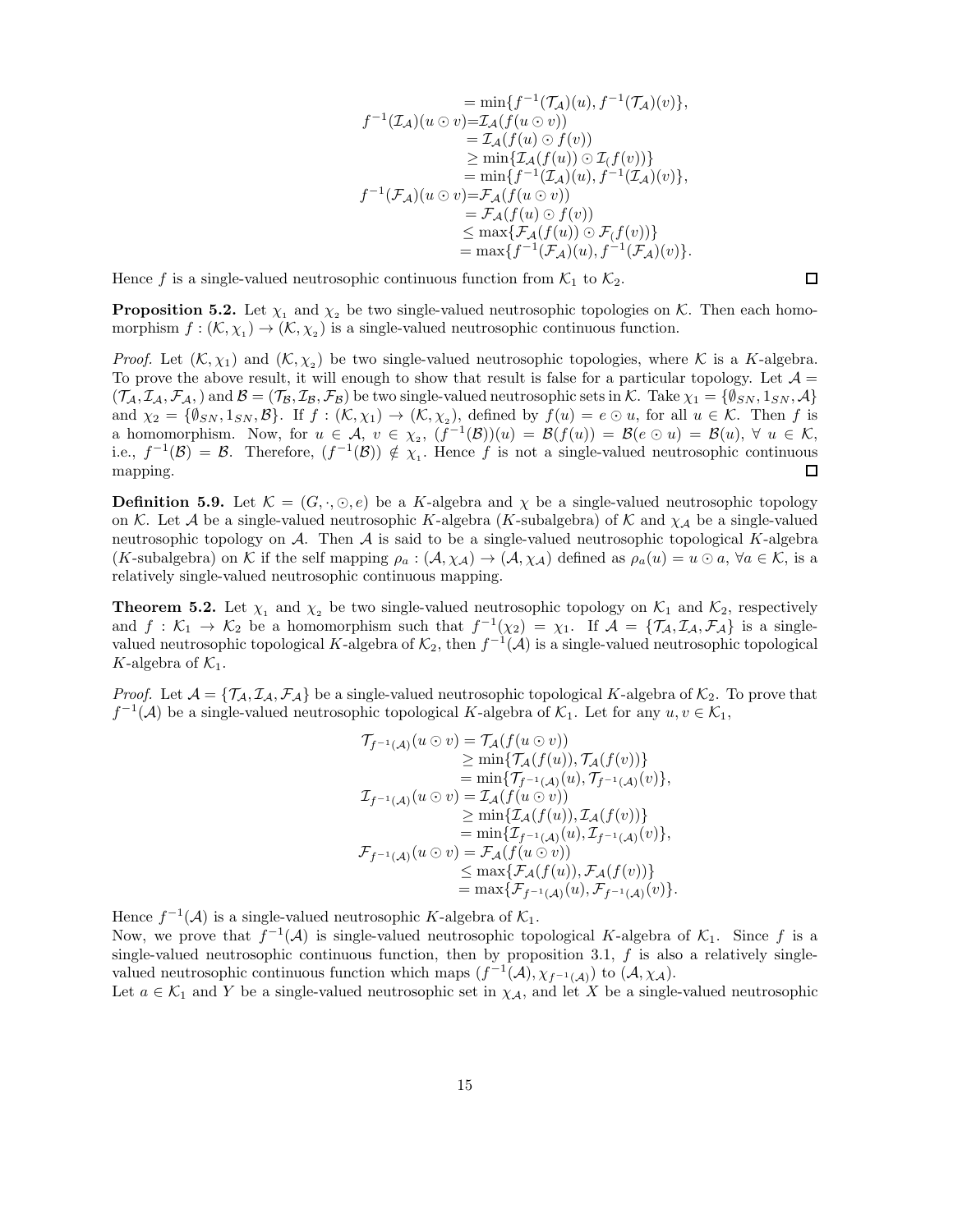set in  $\chi_{f^{-1}(\mathcal{A})}$  such that

$$
f^{-1}(Y) = X.\tag{1}
$$

We are to prove that  $\rho_a:(f^{-1}(\mathcal{A}),\chi_{f^{-1}(\mathcal{A})})\to (f^{-1}(\mathcal{A}),\chi_{f^{-1}(\mathcal{A})})$  is relatively single-valued neutrosophic continuous mapping, then for any  $a \in \mathcal{K}_1$ , we have

$$
\begin{aligned}\n\mathcal{T}_{\rho_a^{-1}}(x)(u) &= \mathcal{T}_{(X)}(\rho_a(u)) = \mathcal{T}_{(X)}(u \odot a) \\
&= \mathcal{T}_{f^{-1}(Y)}(u \odot a) = \mathcal{T}_{(Y)}(f(u \odot a)) \\
&= \mathcal{T}_{(Y)}(f(u) \odot f(a)) = \mathcal{T}_{(Y)}(\rho_{f(a)}(f(u))) \\
&= \mathcal{T}_{\rho^{-1}f(a)Y}(f(u)) = \mathcal{T}_{f^{-1}}(\rho_{f(a)}^{-1}(Y)(u)), \\
\mathcal{T}_{\rho_a^{-1}(X)}(u) &= \mathcal{I}_{(X)}(\rho_a(u)) = \mathcal{I}_{(X)}(u \odot a) \\
&= \mathcal{I}_{f^{-1}(Y)}(u \odot a) = \mathcal{I}_{(Y)}(f(u \odot a)) \\
&= \mathcal{I}_{(Y)}(f(u) \odot f(a)) = \mathcal{I}_{(Y)}(\rho_{f(a)}(f(u))) \\
&= \mathcal{I}_{\rho^{-1}f(a)Y}(f(u)) = \mathcal{I}_{f^{-1}}(\rho_{f(a)}^{-1}(Y)(u)), \\
\mathcal{F}_{\rho_a^{-1}(X)}(u) &= \mathcal{F}_{(X)}(\rho_a(u)) = \mathcal{F}_{(X)}(u \odot a) \\
&= \mathcal{F}_{f^{-1}(Y)}(u \odot a) = \mathcal{F}_{(Y)}(f(u \odot a)) \\
&= \mathcal{F}_{(Y)}(f(u) \odot f(a)) = \mathcal{F}_{(Y)}(\rho_{f(a)}(f(u))) \\
&= \mathcal{F}_{\rho^{-1}f(a)Y}(f(u)) = \mathcal{F}_{f^{-1}}(\rho_{f(a)}^{-1}(Y)(u)).\n\end{aligned}
$$

It concludes that  $\rho_a^{-1}(X) = f^{-1}(\rho_{f(a)}^{-1}(Y))$ . Thus,  $\rho_a^{-1}(X) \cap f^{-1}(\mathcal{A}) = f^{-1}(\rho_{f(a)}^{-1}(Y)) \cap f^{-1}(\mathcal{A})$  is a single-valued neutrosophic set in  $f^{-1}(\mathcal{A})$  and a single-valued neutrosophic set in  $\chi_{f^{-1}(\mathcal{A})}$ . Hence  $f^{-1}(\mathcal{A})$ and a single-valued neutrosophic topological K-algebra of  $K$ . Hence the proof.  $\Box$ 

**Theorem 5.3.** Let  $(K_1, \chi_1)$  and  $(K_2, \chi_2)$  be two single-valued neutrosophic topologyies on  $K_1$  and  $K_2$ , respectively and let f be a bijective homomorphism of  $\mathcal{K}_1$  into  $\mathcal{K}_2$  such that  $f(\chi_1) = \chi_2$ . If A is a singlevalued neutrosophic topological K-algebra of  $K_1$ , then  $f(A)$  is a single-valued neutrosophic topological K-algebra of  $\mathcal{K}_2$ .

*Proof.* Suppose that  $A = \{T_A, I_A, F_A\}$  be a SN topological K-algebra of  $K_1$ . To prove that  $f(A)$  is a single-valued neutrosophic topological K-algebra of  $\mathcal{K}_2$ . Let for  $u, v \in \mathcal{K}_2$ ,

$$
f(\mathcal{A}) = (f_{\text{sup}}(\mathcal{T}_{\mathcal{A}})(v), f_{\text{sup}}(\mathcal{I}_{\mathcal{A}})(v), f_{\text{inf}}(\mathcal{F}_{\mathcal{A}})(v)).
$$

Let  $a_o \in f^{-1}(u)$ ,  $b_o \in f^{-1}(v)$  such that

$$
\sup_{x \in f^{-1}(u)} \mathcal{T}_{\mathcal{A}}(x) = \mathcal{T}_{\mathcal{A}}(a_o), \sup_{x \in f^{-1}(v)} \mathcal{T}_{\mathcal{A}}(x) = \mathcal{T}_{\mathcal{A}}(b_o),
$$
  
\n
$$
\sup_{x \in f^{-1}(u)} \mathcal{T}_{\mathcal{A}}(x) = \mathcal{T}_{\mathcal{A}}(a_o), \sup_{x \in f^{-1}(v)} \mathcal{T}_{\mathcal{A}}(x) = \mathcal{T}_{\mathcal{A}}(b_o),
$$
  
\n
$$
\inf_{x \in f^{-1}(u)} \mathcal{F}_{\mathcal{A}}(x) = \mathcal{F}_{\mathcal{A}}(a_o), \inf_{x \in f^{-1}(v)} \mathcal{F}_{\mathcal{A}}(x) = \mathcal{F}_{\mathcal{A}}(b_o).
$$

Now

$$
\begin{aligned}\n\mathcal{T}_{f(\mathcal{A})}(u \odot v) &= \sup_{x \in f^{-1}(u \odot v)} \mathcal{T}_{\mathcal{A}}(x) \\
&\geq \mathcal{T}_{\mathcal{A}}(a_o, b_o) \\
&\geq \min \{ \mathcal{T}_{\mathcal{A}}(a_o), \mathcal{T}_{\mathcal{A}}(b_o) \} \\
&= \min \{ \sup_{x \in f^{-1}(u)} \mathcal{T}_{\mathcal{A}}(x), \sup_{x \in f^{-1}(v)} \mathcal{T}_{\mathcal{A}}(x) \} \\
&= \min \{ \mathcal{T}_{f(\mathcal{A})}(u), \mathcal{T}_{f(\mathcal{A})}(v) \},\n\end{aligned}
$$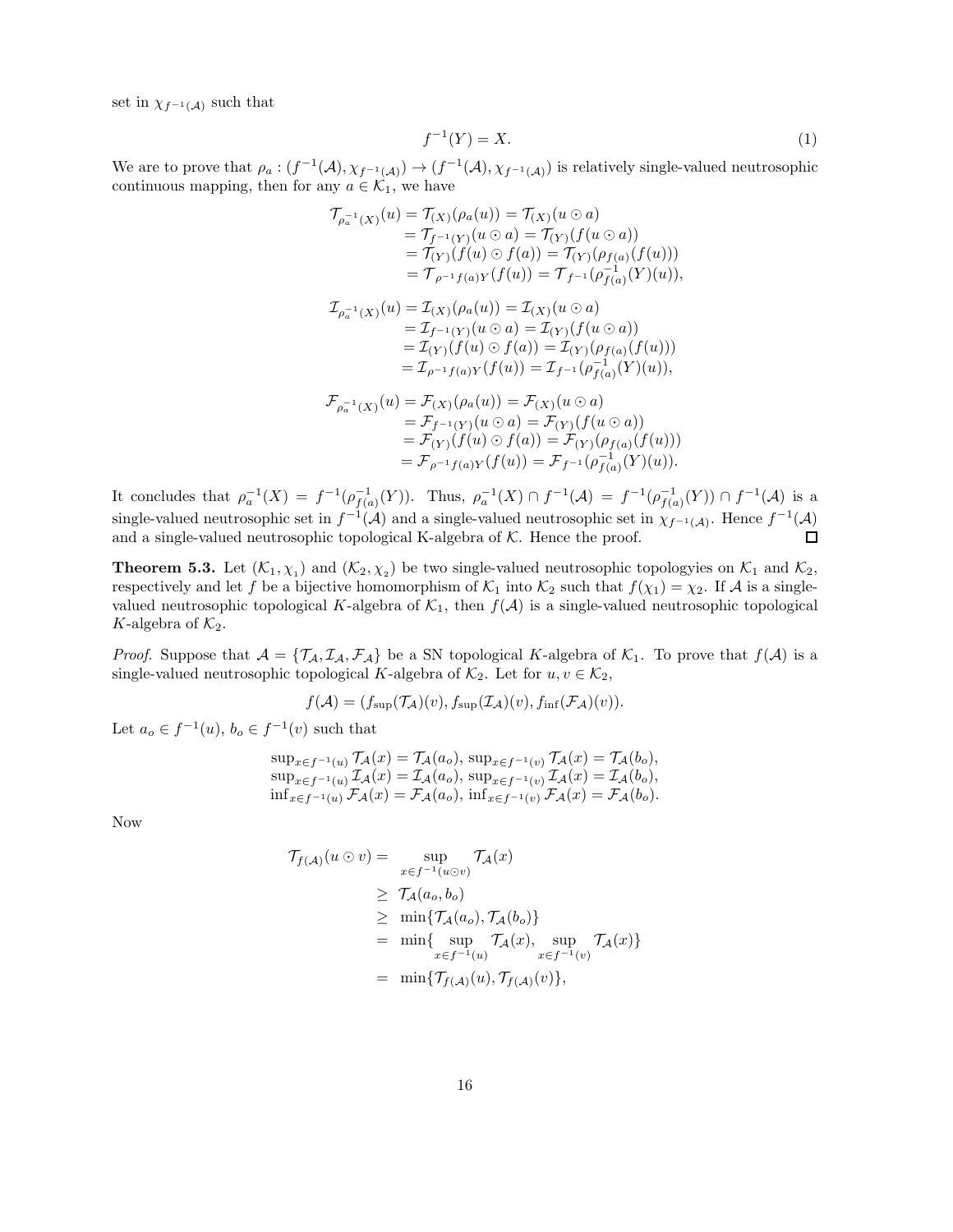$$
\mathcal{I}_{f(\mathcal{A})}(u \odot v) = \sup_{x \in f^{-1}(u \odot v)} \mathcal{I}_{\mathcal{A}}(x)
$$
\n
$$
\geq \mathcal{I}_{\mathcal{A}}(a_o, b_o)
$$
\n
$$
\geq \min \{ \mathcal{I}_{\mathcal{A}}(a_o), \mathcal{I}_{\mathcal{A}}(b_o) \}
$$
\n
$$
= \min \{ \sup_{x \in f^{-1}(u)} \mathcal{I}_{\mathcal{A}}(x), \sup_{x \in f^{-1}(v)} \mathcal{I}_{\mathcal{A}}(x) \}
$$
\n
$$
= \min \{ \mathcal{I}_{f(\mathcal{A})}(u), \mathcal{I}_{f(\mathcal{A})}(v) \},
$$

$$
\mathcal{F}_{f(\mathcal{A})}(u \odot v) = \inf_{x \in f^{-1}(u \odot v)} \mathcal{F}_{\mathcal{A}}(x)
$$
\n
$$
\leq \mathcal{F}_{\mathcal{A}}(a_o, b_o)
$$
\n
$$
\leq \max \{ \mathcal{F}_{\mathcal{A}}(a_o), \mathcal{F}_{\mathcal{A}}(b_o) \}
$$
\n
$$
= \max \{ \inf_{x \in f^{-1}(u)} \mathcal{F}_{\mathcal{A}}(x), \inf_{x \in f^{-1}(v)} \mathcal{F}_{\mathcal{A}}(x) \}
$$
\n
$$
= \max \{ \mathcal{F}_{f(\mathcal{A})}(u), \mathcal{F}_{f(\mathcal{A})}(v) \}.
$$

Hence  $f(\mathcal{A})$  is a single-valued neutrosophic K-subalgebra of  $\mathcal{K}_2$ . Now, we prove that the self mapping  $\rho_b : (f(\mathcal{A}), \chi_f(\mathcal{A})) \to (f(\mathcal{A}), \chi_f(\mathcal{A}))$ , defined by  $\rho_b(v) = v \odot b$ , for all  $b \in \mathcal{K}_2$  is a relatively single-valued neutrosophic continuous mapping. Let for  $Y_A$  be a single-valued neutrosophic set in  $\chi_A$ , there exists a single-valued neutrosophic set "Y" in  $\chi_1$  such that  $Y_A = Y \cap A$ . We show that for a single-valued neutrosophic set in  $\chi_{f(\mathcal{A})},$ 

$$
\rho^{-1} \mathbf{b}(Y_{f(\mathcal{A})}) \cap f(\mathcal{A}) \in \chi_{f(\mathcal{A})}
$$

Since f is an injective mapping, then  $f(Y_{\mathcal{A}}) = f(Y \cap \mathcal{A}) = f(Y) \cap f(\mathcal{A})$  is a single-valued neutrosophic set in  $\chi_{f(\mathcal{A})}$  which shows that f is relatively single-valued neutrosophic open. Also f is surjective, then for all  $b \in \mathcal{K}_2$ ,  $a = f(b)$ , where  $a \in \mathcal{K}_1$ . Now

$$
\begin{aligned}\n\mathcal{T}_{f^{-1}(\rho^{-1}b(Y_{f(A)}))}(u) &= \mathcal{T}_{f^{-1}(\rho^{-1}f(a)(Y_{f(A)}))}(u) \\
&= \mathcal{T}_{\rho^{-1}f(a)(Y_{f(A)})}(f(u)) \\
&= \mathcal{T}_{(Y_{f(A)})}(\rho_{f(a)}(f(u))) \\
&= \mathcal{T}_{(Y_{f(A)})}(f(u) \odot f(a)) \\
&= \mathcal{T}_{f^{-1}(Y_{f(A)})}(u \odot a) \\
&= \mathcal{T}_{f^{-1}(Y_{f(A)})}(\rho_a(u)) \\
&= \mathcal{T}_{\rho^{-1}(a)}(f^{-1}(Y_{f(A)}))(u),\n\end{aligned}
$$

$$
\mathcal{I}_{f^{-1}(\rho^{-1}{}_b(Y_{f(A)}))}(u) = \mathcal{I}_{f^{-1}(\rho^{-1}{}_f(a)(Y_{f(A)}))}(u)
$$
  
\n
$$
= \mathcal{I}_{\rho^{-1}{}_f(a)(Y_{f(A)})}(f(u))
$$
  
\n
$$
= \mathcal{I}_{(Y_{f(A)})}(\rho_{f(a)}(f(u)))
$$
  
\n
$$
= \mathcal{I}_{(Y_{f(A)})}(f(u) \odot f(a))
$$
  
\n
$$
= \mathcal{I}_{f^{-1}(Y_{f(A)})}(u \odot a)
$$
  
\n
$$
= \mathcal{I}_{f^{-1}(Y_{f(A)})}(\rho_a(u))
$$
  
\n
$$
= \mathcal{I}_{\rho^{-1}(a)}(f^{-1}(Y_{f(A)}))(u),
$$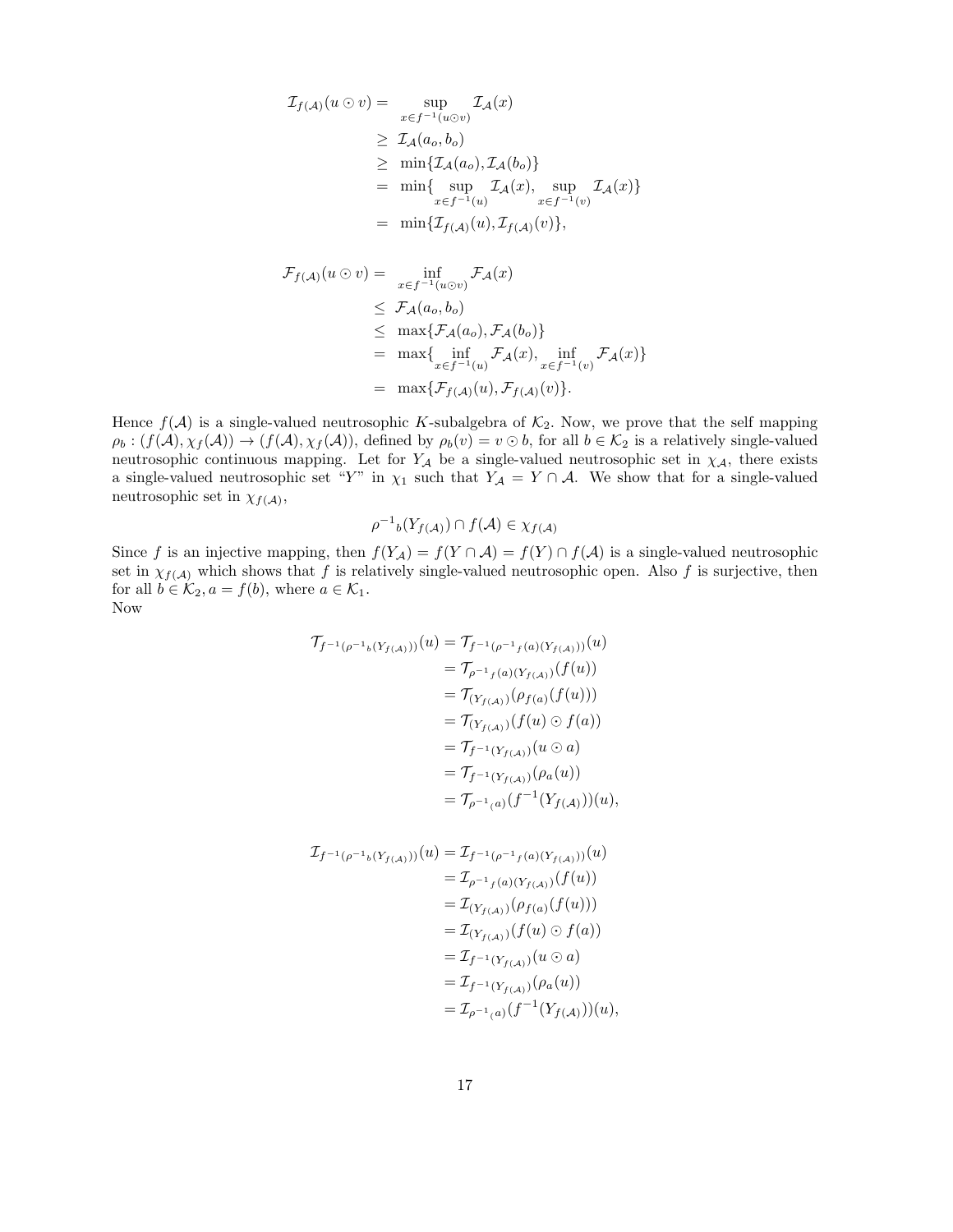$$
\mathcal{F}_{f^{-1}(\rho^{-1}b(Y_{f(A)}))(u) = \mathcal{F}_{f^{-1}(\rho^{-1}f(a)(Y_{f(A)}))(u)}
$$
  
\n
$$
= \mathcal{F}_{\rho^{-1}f(a)(Y_{f(A)})}(f(u))
$$
  
\n
$$
= \mathcal{F}_{(Y_{f(A)})}(\rho_{f(a)}(f(u)))
$$
  
\n
$$
= \mathcal{F}_{(Y_{f(A)})}(f(u) \odot f(a))
$$
  
\n
$$
= \mathcal{F}_{f^{-1}(Y_{f(A)})}(u \odot a)
$$
  
\n
$$
= \mathcal{F}_{f^{-1}(Y_{f(A)})}(\rho_a(u))
$$
  
\n
$$
= \mathcal{F}_{\rho^{-1}(a)}(f^{-1}(Y_{f(A)}))(u).
$$

This implies that  $f^{-1}(\rho_{(b)}^{-1}((Y_{f(\mathcal{A})}))) = \rho_{(a)}^{-1}(f^{-1}(Y_{(\mathcal{A})}))$ . Since  $\rho_a : (\mathcal{A}, \chi_{\mathcal{A}}) \to (\mathcal{A}, \chi_{\mathcal{A}})$  is relatively single-valued neutrosophic continuous mapping and  $f$  is relatively single-valued neutrosophic continues mapping from  $(A, \chi_A)$  into  $(f(A), \chi_{f(A)})$ . Thus,  $f^{-1}(\rho_{(b)}^{-1}((Y_{f(A)}))) \cap A = \rho_{(a)}^{-1}(f^{-1}(Y_{(A)})) \cap A$  is a singlevalued neutrosophic set in  $\chi_{\mathcal{A}}$ . Hence  $f(f^{-1}(\rho_{(b)}((Y_{f(\mathcal{A})}))) \cap \mathcal{A}) = \rho_{(b)}^{-1}(Y_{f(\mathcal{A})}) \cap f(\mathcal{A})$  is a single-valued neutrosophic set in  $\chi_A$ , which completes the proof. □

**Example 5.2.** Let  $\mathcal{K} = (G, \cdot, \odot, e)$  be a K-algebra, where  $G =$  $\{e, x, x^2, x^3, x^4, x^5, x^6, x^7, x^8\}$  is the cyclic group of order 9 and Caley's table for  $\odot$  is given in Example 5.1. We define a single-valued neutrosophic set as:

$$
\mathcal{A} = \{ (e, 0.4, 0.5, 0.8), (s, 0.3, 0.4, 0.6) \},\
$$

$$
\mathcal{B} = \{ (e, 0.3, 0.4, 0.8), (s, 0.2, 0.3, 0.6) \},\
$$

for all  $s \neq e \in G$ , where  $\mathcal{A}, \mathcal{B} \in [0, 1]$ . The collection  $\chi_{\mathcal{K}} = {\emptyset_{SN}, 1_{SN}, \mathcal{A}, \mathcal{B}}$  of single-valued neutrosophic sets of K is a single-valued neutrosophic topology on K and  $(K, \chi_K)$  is a single-valued neutrosophic topology. Let  $\mathcal C$  be a single-valued neutrosophic set in  $\mathcal K$ , defined as:

$$
\mathcal{C} = \{ (e, 0.7, 0.5, 0.2), (s, 0.5, 0.4, 0.6) \}, \forall s \neq e \in G.
$$

Clearly,  $\mathcal C$  is a single-valued neutrosophic K-subalgebra of  $\mathcal K$ . By direct calculations relative topology  $\chi_{\mathcal{C}}$  is obtained as  $\chi_{\mathcal{C}} = {\emptyset_A, 1_A, A}$ . Then the pair  $(\mathcal{C}, \chi_{\mathcal{C}})$  is a single-valued neutrosophic subspace of  $(K, \chi_K)$ . We show that C is a single-valued neutrosophic topological K-subalgebra of K, i.e., the self mapping  $\rho_a : (\mathcal{C}, \chi_{\mathcal{C}}) \to (\mathcal{C}, \chi_{\mathcal{C}})$  defined by  $\rho_a(u) = u \odot a, \forall a \in \mathcal{K}$  is relatively single-valued neutrosophic continuous mapping, i.e., for a SNOS A in  $(C, \chi_C)$ ,  $\rho_a^{-1}(\mathcal{A}) \cap C \in \chi_C$ . Since  $\rho_a$  is homomorphism, then  $\rho_a^{-1}(\mathcal{A}) \cap \mathcal{C} = \mathcal{A} \in \chi_{\mathcal{C}}$ . Therefore,  $\rho_a : (\mathcal{C}, \chi_{\mathcal{C}}) \to (\mathcal{C}, \chi_{\mathcal{C}})$  is relatively single-valued neutrosophic continuous mapping. Hence  $\mathcal C$  is a single-valued neutrosophic topological K-algebra of  $\mathcal K$ .

**Example 5.3.** Let  $\mathcal{K} = (G, \cdot, \odot, e)$  be a K-algebra, where  $G =$  ${e, x, x^2, x^3, x^4, x^5, x^6, x^7, x^8}$  is the cyclic group of order 9 and Caley's table for  $\odot$  is given in Example 5.1. We define a single-valued neutrosophic set as:

$$
\mathcal{A} = \{ (e, 0.4, 0.5, 0.8), (s, 0.3, 0.4, 0.6) \},\
$$

$$
\mathcal{B} = \{ (e, 0.3, 0.4, 0.8), (s, 0.2, 0.3, 0.6) \},\
$$

$$
\mathcal{D} = \{ (e, 0.2, 0.1, 0.3), (s, 0.1, 0.1, 0.5) \},\
$$

for all  $s \neq e \in G$ , where  $\mathcal{A}, \mathcal{B} \in [0, 1]$ . The collection  $\chi_1 = {\emptyset_{SN}, 1_{SN}, \mathcal{D}}$  and  $\chi_2 = {\emptyset_{SN}, 1_{SN}, \mathcal{A}, \mathcal{B}}$  of single-valued neutrosophic sets of K are single-valued neutrosophic topology on K and  $(K, \chi_1)$ ,  $(K, \chi_2)$  be two single-valued neutrosophic topologies. Let C be a single-valued neutrosophic set in  $(K, \chi_2)$ , defined as:

$$
\mathcal{C} = \{ (e, 0.7, 0.5, 0.2), (s, 0.5, 0.4, 0.6) \}, \forall s \neq e \in G.
$$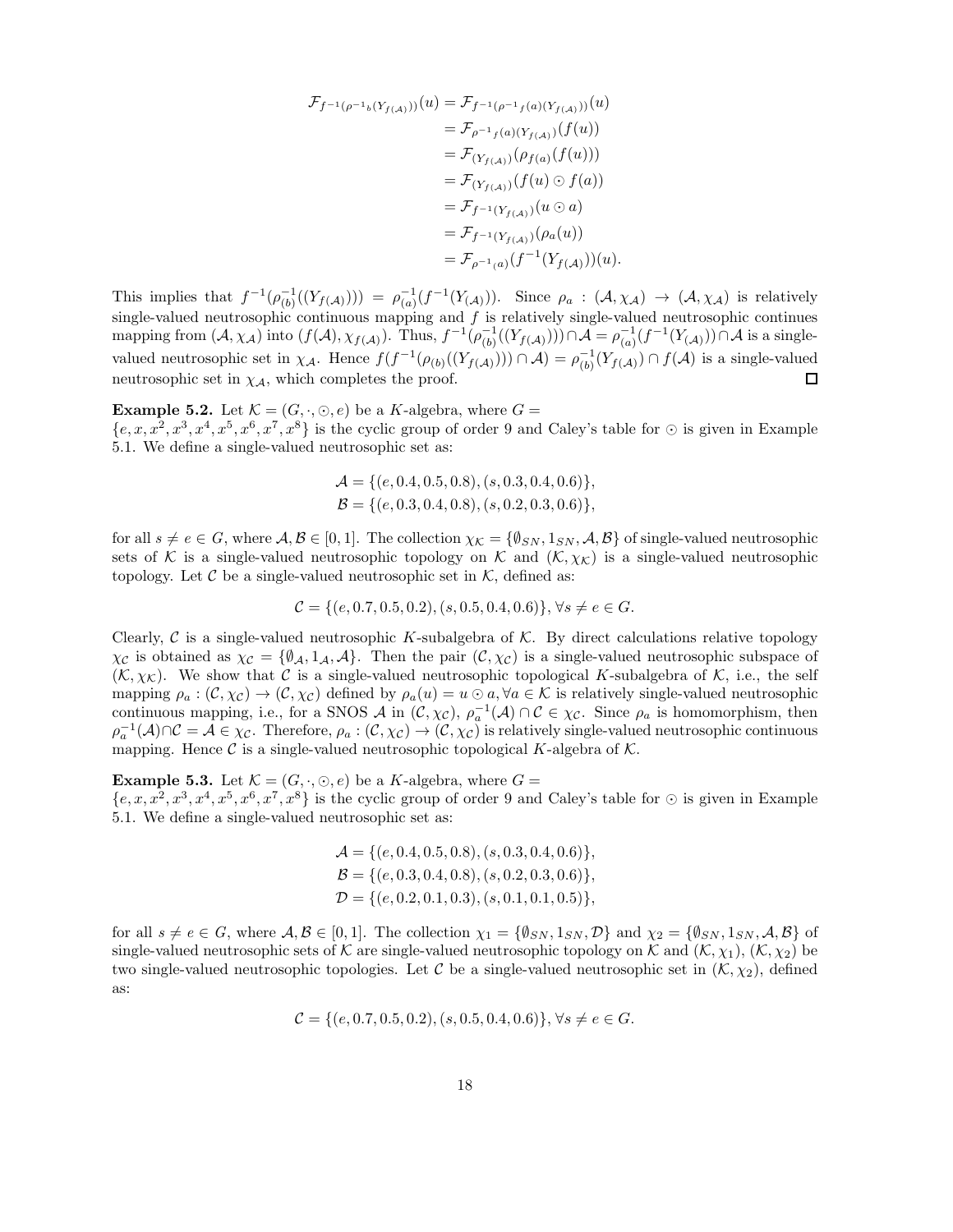Now, Let  $f: (\mathcal{K}, \chi_1) \to (\mathcal{K}, \chi_2)$  be a homomorphism such that  $f^{-1}(\chi_2) = \chi_1$  (we have not consider  $\mathcal{K}$ to be distinct), then by Proposition 5.1,  $f$  is a single-valued neutrosophic continuous function also  $f$  is relatively single-valued neutrosophic continues mapping from  $(K, \chi_1)$  into  $(K, \chi_2)$ . Since C is a singlevalued neutrosophic set in  $(K, \chi_2)$  and with relative topology  $\chi_c = {\emptyset_A, 1_A, A}$  is also a single-valued neutrosophic topological K-algebra of  $(K, \chi_2)$ . We prove that  $f^{-1}(\mathcal{C})$  is a single-valued neutrosophic topological K-algebra in  $(\mathcal{K}, \chi_1)$ . Since f is a continuous function, then by Definition 5.4.  $f^{-1}(\mathcal{C})$  is a single-valued neutrosophic K-subalgebra in  $(K, \chi_1)$ . To prove that  $f^{-1}(c)$  is a single-valued neutrosophic topological K-algebra, then for  $b \in \mathcal{K}_1$  take

$$
\rho_b: (f^{-1}(\mathcal{C}), \chi_{f^{-1}(\mathcal{C})}) \to (f^{-1}(\mathcal{C}), \chi_{f^{-1}(\mathcal{C})})
$$

for  $A \in \chi_{f^{-1}(C)}, \rho_b^{-1}(\mathcal{A}) \cap f^{-1}(\mathcal{C}) \in \chi_{f^{-1}(C)}$  which shows that  $f^{-1}(C)$  is a single-valued neutrosophic topological K-algebra in  $(\mathcal{K}, \chi_1)$ . Similarly we can show that for  $f(\mathcal{C})$  is a a single-valued neutrosophic topological K-algebra in  $(\mathcal{K}, \chi_2)$  by considering a bijective homomorphism.

**Definition 5.10.** Let  $\chi$  be a single-valued neutrosophic topology on K and  $(K, \chi)$  be a single-valued neutrosophic topology. Then  $(K, \chi)$  is called single-valued neutrosophic  $C_5$ -disconnected topological space if there exist a SNOS and SNCS H such that  $\mathcal{H} = (\mathcal{T}_{\mathcal{H}}, \mathcal{I}_{\mathcal{H}}, \mathcal{F}_{\mathcal{H}},) \neq 1_{SN}$  and  $\mathcal{H} = (\mathcal{T}_{\mathcal{H}}, \mathcal{I}_{\mathcal{H}}, \mathcal{F}_{\mathcal{H}},) \neq \emptyset_{SN}$ , otherwise  $(\mathcal{K}, \chi)$  is called single-valued neutrosophic  $C_5$ -connected.

**Example 5.4.** Every indiscrete single-valued neutrosophic topology space on  $K$  is  $C_5$ -connected.

**Proposition 5.3.** Let  $(K_1, \chi_1)$  and  $(K_2, \chi_2)$  be two single-valued neutrosophic topologies and f:  $(K_1, \chi_1) \to (K_2, \chi_2)$  be a surjective single-valued neutrosophic continuous mapping. If  $(K_1, \chi_1)$  is a single-valued neutrosophic  $C_5$ -connected space, then  $(K_2, \chi_2)$  is also a single-valued neutrosophic  $C_5$ connected space.

*Proof.* Suppose on contrary that  $(K_2, \chi_2)$  be a single-valued neutrosophic  $C_5$ -disconnected space. Then by Definition 5.0.36, there exist both SNOS and SNCS H be such that  $\mathcal{H} \neq 1_{SN}$  and  $\mathcal{H} \neq \emptyset_{SN}$ . Since f is a single-valued neutrosophic continuous and onto function, so  $f^{-1}(\mathcal{H}) = 1_{SN}$  or  $f^{-1}(\mathcal{H}) = \emptyset_{SN}$ , where  $f^{-1}(\mathcal{H})$  is both SNOS and SNCS. Therefore,

$$
\mathcal{H} = f(f^{-1}(\mathcal{H})) = f(1_{SN}) = 1_{SN}
$$

and

,

$$
\mathcal{H} = f(f^{-1}(\mathcal{H})) = f(\emptyset_{SN}) = \emptyset_{SN},
$$

 $\Box$ 

a contradiction. Hence  $(\mathcal{K}_2, \chi_2)$  is a single-valued neutrosophic  $C_5$ -connected space.

**Corollary 5.1.** Let  $\chi$  be a single-valued neutrosophic topology on K. Then  $(K, \chi)$  is called a singlevalued neutrosophic  $C_5$ -connected space if and only if there does not exist a single-valued neutrosophic continuous map  $f : (\mathcal{K}, \chi) \to (\mathcal{F}_T, \chi_T)$  such that  $f \neq 1_{SN}$  and  $f \neq \emptyset_{SN}$ 

**Definition 5.11.** Let  $A = \{T_A, I_A, F_A\}$  be a single-valued neutrosophic set in K. Let  $\chi$  be a singlevalued neutrosophic topology on  $K$ . The interior and closure of  $A$  in  $K$  is defined as:  $\mathcal{A}^{Int}$ : The union of SNOSs which contained in A.

 $\mathcal{A}^{Clo}$ :The intersection of SNCSs for which  $\mathcal A$  is a subset of these SNCSs.

**Remark 5.1.** Being union of SNOS  $\mathcal{A}^{Int}$  is a SNO and  $\mathcal{A}^{Clo}$  being intersection of SNCS is SNC.

**Theorem 5.4.** Let A be a single-valued neutrosophic set in a single-valued neutrosophic topology  $(K, \chi)$ . Then  $\mathcal{A}^{Int}$  is such an open set which is the largest open set of K contained in A.

**Corollary 5.2.**  $A = (\mathcal{T}_A, \mathcal{I}_A, \mathcal{F}_A)$  is a SNOS in K if and only if  $A^{Int} = A$  and  $A = (\mathcal{T}_A, \mathcal{I}_A, \mathcal{F}_A)$  is a SNCS in K if and only if  $A^{Cl_0} = A$ .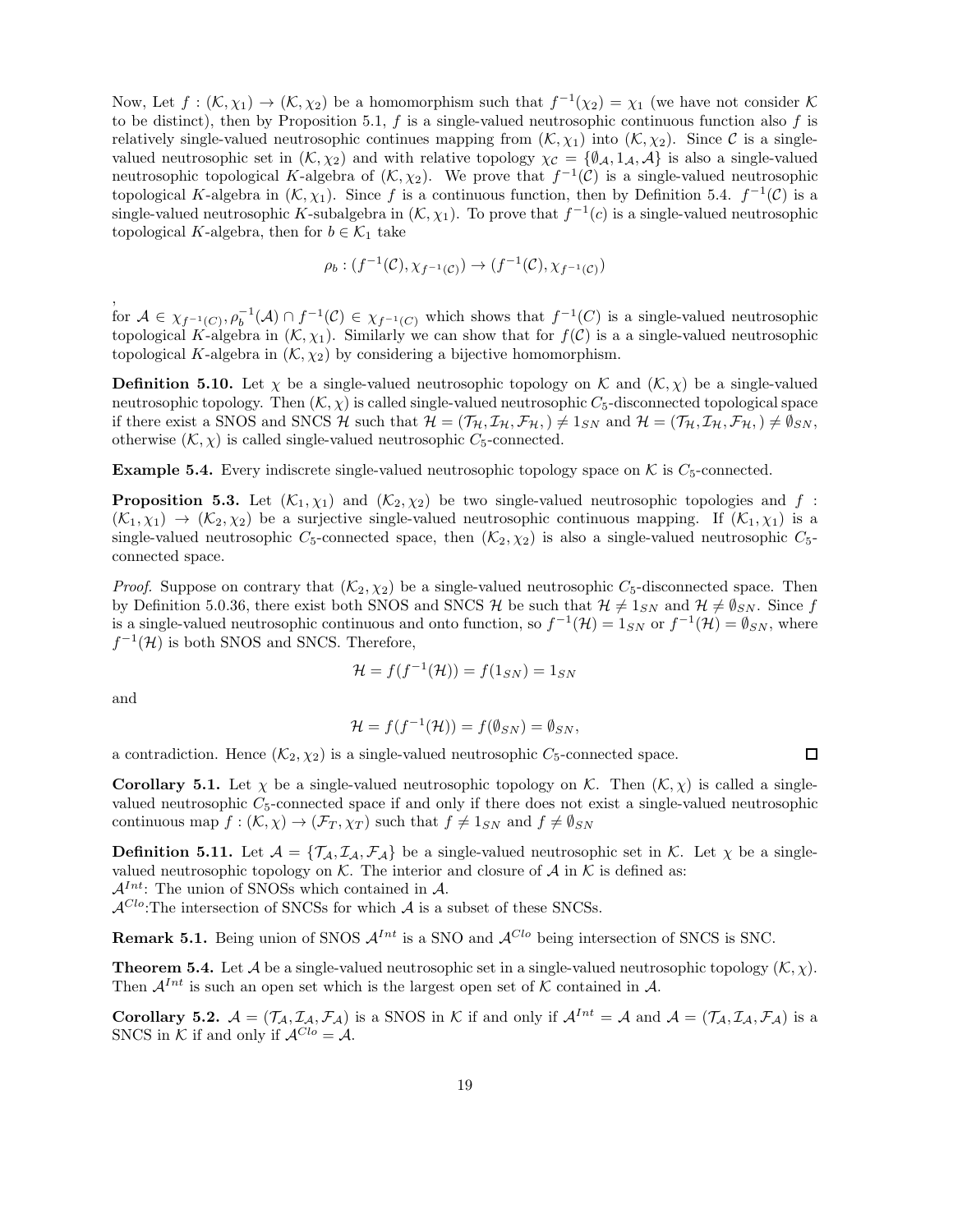**Proposition 5.4.** Let  $\mathcal A$  be a single-valued neutrosophic set in  $\mathcal K$ . Then following results hold for  $\mathcal A$ : (i)  $(1_{SN})^{Int} = 1_{SN}.$ 

(ii)  $(\emptyset_{\rm SN})^{\rm Clo} = \emptyset_{\rm SN}.$  $(iii) \overline{(\mathcal{A})}^{\text{Int}} = \overline{(\mathcal{A})^{\text{Clo}}}.$  $(iv) \overline{(\mathcal{A})}^{\text{Clo}} = \overline{(\mathcal{A})^{\text{Int}}}.$ 

**Definition 5.12.** Let  $K$  be a K-algebra and  $\chi$  be a single-valued neutrosophic topology on  $K$ . A SNOS  $\mathcal A$  in K is said to be single-valued neutrosophic regular open if

$$
\mathcal{A} = (\mathcal{A}^{Clo})^{Int}.
$$

Remark 5.2. Every SNOS which is regular is single-valued neutrosophic open and every single-valued neutrosophic closed and open set is a single-valued neutrosophic regular open.

**Definition 5.13.** A single-valued neutrosophic super connected  $K$ -algebra is such a  $K$ -algebra in which there does not exist a single-valued neutrosophic regular open set  $\mathcal{A} = (\mathcal{T}_\mathcal{A}, \mathcal{I}_\mathcal{A}, \mathcal{F}_\mathcal{A})$  be such that  $\mathcal{A} \neq \emptyset_{SN}$ and  $A \neq 1_{SN}$ . If there exists such a single-valued neutrosophic regular open set  $A = (\mathcal{T}_A, \mathcal{I}_A, \mathcal{F}_A)$  such that  $A \neq \emptyset_{SN}$  and  $A \neq \mathbb{1}_{SN}$ , then K-algebra is said to be a single-valued neutrosophic super disconnected.

**Example 5.5.** Let  $\mathcal{K} = (G, \cdot, \odot, e)$  be a K-algebra, where  $G = \{e, x, x^2, x^3, x^4, x^5, x^6, x^7, x^8\}$  is the cyclic group of order 9 and Caley's table for  $\odot$  is given in Example 5.1. We define a single-valued neutrosophic set as:

$$
\mathcal{A} = \{ (e, 0.2, 0.3, 0.8), (s, 0.1, 0.2, 0.6) \}.
$$

Let  $\chi_K = \{\emptyset_{SN}, 1_{SN}, \mathcal{A}\}$  be a single-valued neutrosophic topology on K and let  $\mathcal{B} = \{(e, 0.3, 0.3, 0.8), (s, 0.2, 0.2, 0.6)\}$ be a single-valued neutrosophic set in  $K$ . Here

SNOSs:  $\emptyset_{SN} = \{0, 0, 1\}, 1_{SN} = \{1, 1, 0\}, \mathcal{A} = \{(e, 0.2, 0.3, 0.8), (s, 0.1, 0.2, 0.6)\}.$ 

SNCSs:  $(\emptyset_{SN})^c = (\{0, 0, 1\})^c = (\{1, 1, 0\}) = 1_{SN}, (1_{SN})^c = (\{1, 1, 0\})^c = (\{0, 0, 1\}) = \emptyset_{SN}, (\mathcal{A})^c =$  $({[(e, 0.2, 0.3, 0.8), (s, 0.1, 0.2, 0.6)}^c$ 

 $= (\{(e, 0.8, 0.3, 0.2), (s, 0.6, 0.2, 0.1)\}) = \mathcal{A}'(\text{say}).$ 

Then closure of  $\beta$  is the intersection of closed sets which contain  $\beta$ . Therefore,

$$
\mathcal{A}^{'}=\mathcal{B}^{Clo}.
$$

Now, interior of  $\beta$  is the union of open sets which contain in  $\beta$ . Therefore,

$$
\emptyset_{SN} \bigcup \mathcal{A} = \mathcal{A}.
$$

$$
\mathcal{A} = \mathcal{B}^{Int}.
$$

Note that  $(\mathcal{B}^{Clo})^{Clo} = \mathcal{B}^{Clo}$ . Now, if we consider a single-valued neutrosophic set  $\mathcal{A} = \{(e, 0.2, 0.3, 0.8), (s, 0.1, 0.2, 0.6)\}\$ in a K-algebra K and if  $\chi_{\mathcal{K}} = {\emptyset_{SN}, 1_{SN}, \mathcal{A}}$  be a single-valued neutrosophic topology on K. Then  $(A)^{Clo} = A$  and  $(A)^{Int} = A$ . Consequently,

$$
\mathcal{A} = (\mathcal{A}^{Clo})^{Int},
$$

which shows that A is a SN regular open set in K-algebra K. Since A is a SN regular open set in K and  $A \neq \emptyset_{SN}, A \neq \emptyset_{SN}$ , then by Definition 5.0.44 K-algebra K is a single-valued neutrosophic supper disconnected K-algebra.

**Proposition 5.5.** Let K be a K-algebra and let A be a SNOS. Then the following statements are equivalent:

(i) A K-algebra is single-valued neutrosophic super connected.

- (ii)  $(A)^{Clo} = 1_{SN}$ , for each SNOS  $A \neq \emptyset_{SN}$ .
- (iii)  $(\mathcal{A})^{Int} = \emptyset_{SN}$ , for each SNCS  $\mathcal{A} \neq 1_{SN}$ .
- (iv) There do not exist SNOSs  $\mathcal{A}, \mathcal{F}$  such that  $\mathcal{A} \subseteq \overline{\mathcal{F}}$  and  $\mathcal{A} \neq \emptyset_{SN} \neq \mathcal{F}$  in K-algebra K.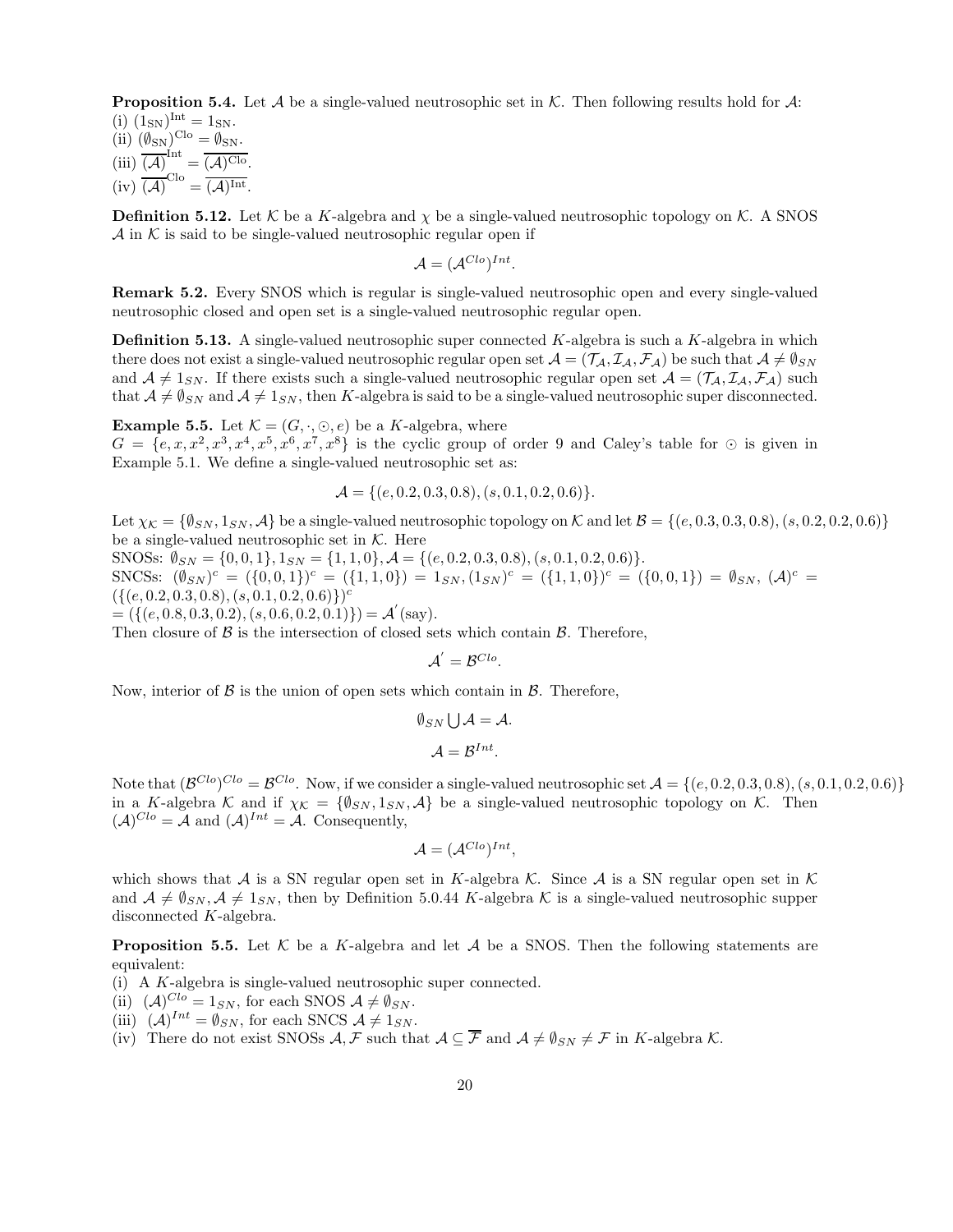**Definition 5.14.** Let  $(K, \chi)$  be a single-valued neutrosophic topology, where K is a K-algebra. Let S be a collection of SNOSs in K denoted by  $S = \{(\mathcal{T}_{\mathcal{A}_j}, \mathcal{I}_{\mathcal{A}_j}, \mathcal{F}_{\mathcal{A}_j}) : j \in J\}$ . Let A be a SNOS in K. Then S is called a single-valued neutrosophic open covering of A if  $A \subseteq \bigcup S$ .

**Definition 5.15.** Let K be a K-algebra and  $(K, \chi)$  be a single-valued neutrosophic topology. Let L be a finite sub-collection of S. If L is also a single-valued neutrosophic open covering of  $A$ , then it is called a finite sub-covering of S and  $\mathcal A$  is called single-valued neutrosophic compact if each single-valued neutrosophic open covering S of A has a finite sub-cover. Then  $(K, \chi)$  is called compact K-algebra.

**Remark 5.3.** If either K is a finite K-algebra or  $\chi$  is a finite topology on K, i.e., consists of finite number of single-valued neutrosophic subsets of K, then the single-valued neutrosophic topology  $(K, \chi)$ is a single-valued neutrosophic compact topological space.

**Proposition 5.6.** Let  $(K_1, \chi_1)$  and  $(K_2, \chi_2)$  be two single-valued neutrosophic topologies and f be a single-valued neutrosophic continuous mapping from  $\mathcal{K}_1$  into  $\mathcal{K}_2$ . Let A be a single-valued neutrosophic set in  $(K_1, \chi_1)$ . If A is single-valued neutrosophic compact in  $(K_1, \chi_1)$ , then  $f(A)$  is single-valued neutrosophic compact in  $(\mathcal{K}_2, \chi_2)$ .

*Proof.* Let  $f : (\mathcal{K}_1, \chi_1) \to (\mathcal{K}_2, \chi_2)$  be a single-valued neutrosophic continuous function. Let  $\acute{S}$  =  $(f^{-1}(\mathcal{A}_j : j \in J))$  be a single-valued neutrosophic open covering of A since A be a single-valued neutrosophic set in  $(\mathcal{K}_1, \chi_1)$ . Let  $\acute{L} = (\mathcal{A}_j : j \in J)$  be a single-valued neutrosophic open covering of  $f(\mathcal{A})$ . Since

A is compact, then there exists a single-valued neutrosophic finite sub-cover  $\bigcup_{n=1}^{n}$  $j=1$  $f^{-1}(\mathcal{A}_j)$  such that

$$
\mathcal{A}\subseteq \bigcup_{j=1}^n f^{-1}(\mathcal{A}_j).
$$

We have to prove that there also exists a finite sub-cover of  $\hat{L}$  for  $f(A)$  such that

$$
f(\mathcal{A})\subseteq \bigcup_{j=1}^n(\mathcal{A}_j).
$$

Now

$$
\mathcal{A} \subseteq \bigcup_{j=1}^{n} f^{-1}(\mathcal{A}_j)
$$

$$
f(\mathcal{A}) \subseteq f(\bigcup_{j=1}^{n} f^{-1}(\mathcal{A}_j))
$$

$$
f(\mathcal{A}) \subseteq \bigcup_{j=1}^{n} (f(f^{-1}(\mathcal{A}_j)))
$$

$$
f(\mathcal{A}) \subseteq \bigcup_{j=1}^{n} (\mathcal{A}_j).
$$

Hence  $f(A)$  is single-valued neutrosophic compact in  $(\mathcal{K}_2, \chi_2)$ .

#### References

- [1] A. A. A. Agboola and B. Davvaz, Introduction to neutrosophic BCI/BCK-algebras, International Journal of Mathematics and Mathematical Sciences, Article ID 370267,  $(2015)1 - 6$ .
- [2] M. Akram, H. Gulzar and F. Smarandache, Neutrosophic soft topological K-algebras, Neutrosophic Sets and Systems, 25(2019) 104-124.

□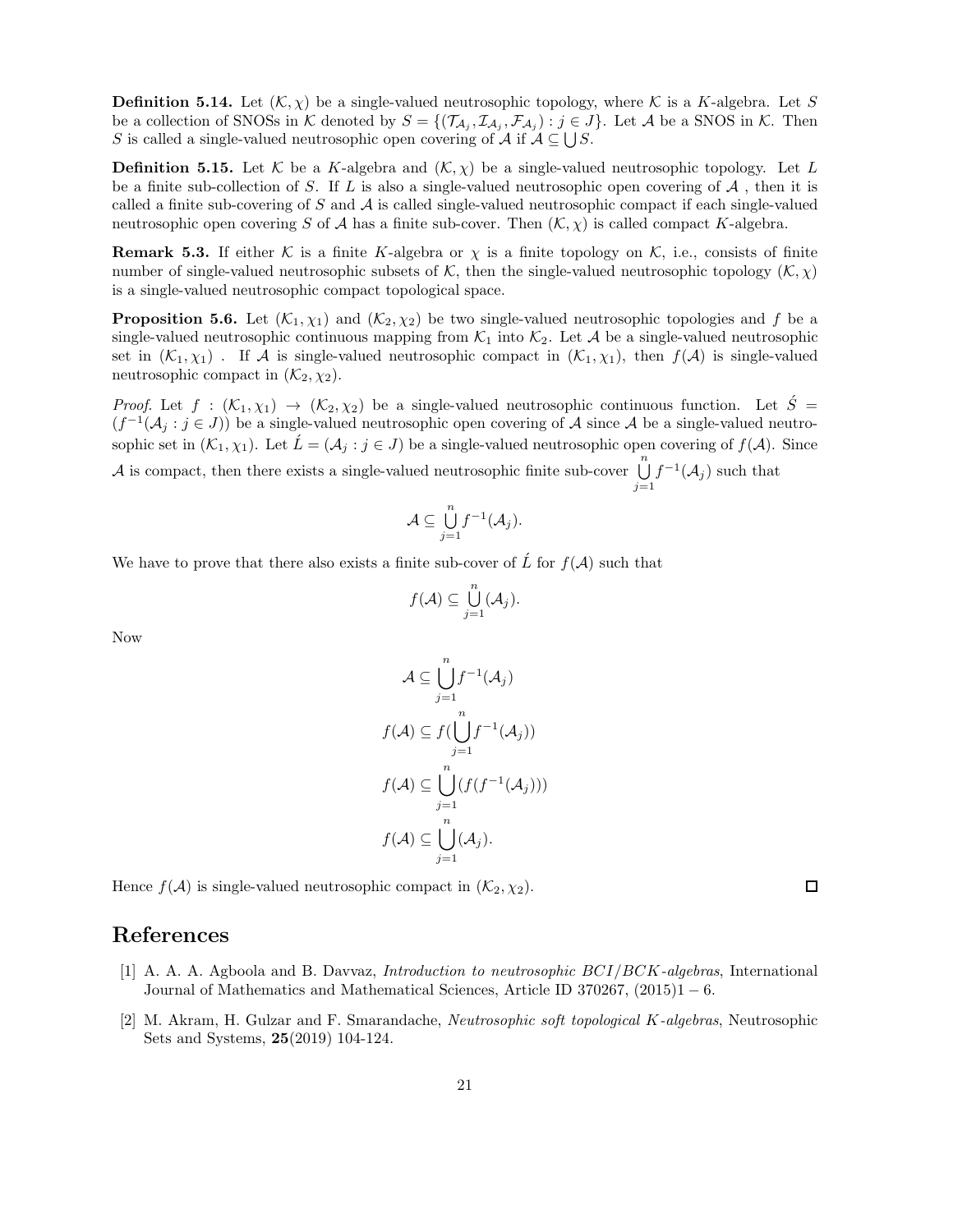- [3] M. Akram, H. Gulzar, F. Smarandache and S. Broumi, Certain notions of neutrosophic topological  $K$ -algebras, Mathematics,  $6(11)(2018)234$ .
- [4] M. Akram, H. Gulzar, F. Smarandache and S. Broumi, Application of neutrosophic soft sets to K-algebras, Axioms, 7(4)(2018)83.
- [5] M. Akram, H. Gulzar and K.P. Shum, Certain notions of single-valued neutrosophic K-algebras, Italian Journal of Pure and Applied Mathematics, 42(2019)271-289.
- [6] M. Akram, K.H. Dar and K.P. Shum, *Interval-valued*  $(\alpha, \beta)$ -*fuzzy K-algebras*, Applied Soft Computing,  $11(1)(2011)1213 - 1222$ .
- [7] M. Akram, N.O. Alshehri, K.P. Shum and A. Farooq, Application of bipolar fuzzy soft sets in Kalgebras, Italian Journal of Pure and Applied Mathematics,  $32(1)(2014)1 - 14$ .
- [8] M. Akram, B. Davvaz and F. Feng, Intutionistic fuzzy soft K-algebras, Mathematics in Computer Science,  $7(3)(2013)353 - 365$ .
- [9] M. Akram, K.H. Dar, Y.B. Jun and E.H. Roh, Fuzzy structures of  $K(G)$ -algebra, Southeast Asian Bulletin of Mathematics,  $31(4)(2007)625 - 637$ .
- [10] M. Akram and K.H. Dar, Generalized fuzzy K-algebras, VDM Verlag, ISBN 978-3-639-27095-2, (2010)288.
- [11] M. Akram and K.H. Dar, On fuzzy topological K-algebras, International Mathematical Forum,  $23(2006)1113 - 1124.$
- [12] M. Akram and K.H. Dar, Intuitionistic fuzzy topological K-algebras, The Journal of Fuzzy Mathematics,  $17(1)(2009)19 - 34$ .
- [13] M. Akram, N.O. Alshehri and R.S. Alghamdi, Fuzzy soft K-algebras, Utilitas Mathematica,  $90(2013)307 - 325.$
- [14] N.O. Alshehri, M. Akram and R.S. Al-ghamdi, Applications of soft sets in K-algebras, Advances in Fuzzy Systems, Article ID 319542, 2013(2013)8.
- [15] M. Aslam and A.B. Thaheem, A note on p-semisimple BCI-algebras, Mathematicae Japonicae,  $36(1)(1991)39 - 45.$
- [16] K. Atanassov, *Intuitionistic fuzzy sets*, Fuzzy Sets and Systems,  $20(1)(1986)87 96$ .
- [17] G. Boole, An investigation of the laws of thought, on which are founded the mathematical theories of logic and probabilities, Dover Publications, (1854).
- [18] S.K. Bakhat and P. Das,  $(\in, \in \forall q)$ -fuzzy subgroup, Fuzzy Sets and Systems, 80(3)(1996)359 368.
- [19] C. L. Chang, Fuzzy topological spaces, Journal of Mathematical Analysis and Applications,  $24(1)(1968)182 - 190.$
- [20] K.C. Chattopadhyay and S.K. Samanta, Fuzzy topology: fuzzy closure operator, fuzzy compactness and fuzzy connectedness, Fuzzy Sets and Systems,  $54(1993)207 - 212$ .
- [21] D. Coker, An introduction to intuitionistic fuzzy topological spaces, Fuzzy Sets and Systems,  $88(1997)81 - 89.$
- [22] D. Coker and M. Demirci, On intuitionistic fuzzy points, Notes on Intuitionistic Fuzzy Sets,  $1(2)(1995)79 - 84.$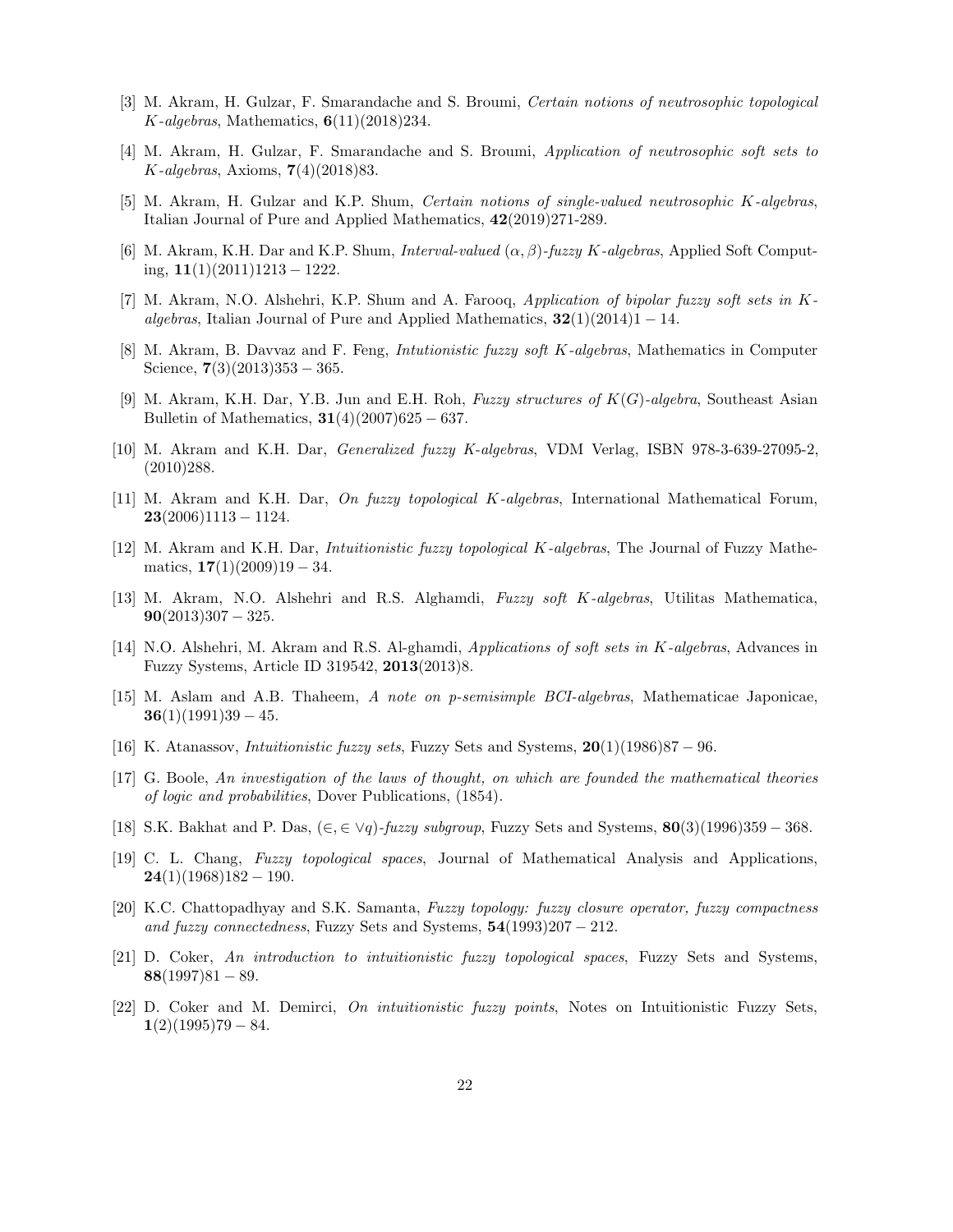- [23] K.H. Dar and M. Akram, On a K-algebra built on a group, Southeast Asian Bulletin of Mathematics,  $29(1)(2005)41 - 49.$
- [24] K.H. Dar and M. Akram, *Characterization of a*  $K(G)$ -algebra by self maps, Southeast Asian Bulletin of Mathematics,  $28(4)(2004)601 - 610$ .
- [25] K.H. Dar and M. Akram, On K-homomorphisms of K-algebras, International Mathematical Forum,  $46(2007)2283 - 2293.$
- [26] K.H. Dar and M. Akram, Characterization of K-algebras by self maps II, Annals of University of Craiova, Mathematics and Computer Science Series,  $37(1)(2010)96 - 103$ .
- [27] I.M. Hanafy, Completely continuous functions in intuitionistic fuzzy topological spaces, Czechoslovak Mathematical Journal,  $53(4)(2003)793 - 803$ ,
- [28] Y. Imai, K. Iseki, On axiom systems of propositional calculi, XIV" Proc. Japan Acad. Ser. A, Math. Sci. , 42 (1966) pp. 19–22.
- [29] K. Iseki, An algebra related with a propositional calculus, Proc. Japan Acad. Ser. A, Math. Sci. , 42 (1966) pp. 26–29.
- [30] Y.B. June, S.J. Kim and F. Smarandache, Interval neutrosophic sets with applications in BCK/BCIalgebra, Axioms,  $7(2)(2018)23$ .
- [31] Y.B. Jun, S.Z. Song, F. Smarandache and H. Bordbar, Neutrosophic quadruple BCK/BCI-algebras, Axioms, 7(2)(2018)41.
- [32] Y.B. Jun, F. Smarandache, S.Z. Song and M. Khan, Neutrosophic positive implicative N-ideals in  $BCK$ -algebras, Axioms,  $7(1)(2018)3$ .
- [33] F.G. Lupianez, Hausdorffness in intuitionistic fuzzy topological spaces, Journal of Fuzzy Mathematics,  $12(3)521 - 526$ .
- [34] R. Lowen, Fuzzy topological spaces and fuzzy compactness, Journal of Mathematical Analysis and Applications,  $56(1976)621 - 633$ .
- [35] Y.L. Liu and H.L. Yang, Further research of single valued neutrosophic rough sets, Journal of Intelligent and Fuzzy Systems,  $33(1)(2017)1 - 12$ .
- [36] P.K. Maji, Neutrosophic soft set, Annals of Mathematics and Informatics, 5(1)(2013)157 − 168.
- [37] D. Molodtsov, Soft set theory first results, Computers and Mathematics with Applications,  $37(4 5(1999)19 - 31.$
- [38] P.M. Pu and Y.M. Liu, Fuzzy topology, I. Neighbourhood structure of a fuzzy point and Moore-Smith convergence, Journal of Mathematical Analysis and Applications,  $76(1980)571 - 599$ .
- [39] A. B Saeid et al, Some connections between BCK-algebras and n-ary block codes, Springer, Soft Computing, Issue 1, 2018.
- [40] A. A. Salama and S.A. Alblowi, Neutrosophic set and neutrosophic topological spaces, IOSR Journal of Mathematics,  $3(4)(2012)31 - 35$ .
- [41] F. Smarandache, Neutrosophic set-a generalization of the intuitionistic fuzzy set, Journal of Defense Resources Management,  $1(1)(2010)107$ .
- [42] H. Wang, F. Smarandache, Y.Q. Zhang and R. Sunderraman, Single valued neutrosophic sets, Multispace and Multistruct,  $4(2010)410 - 413$ .